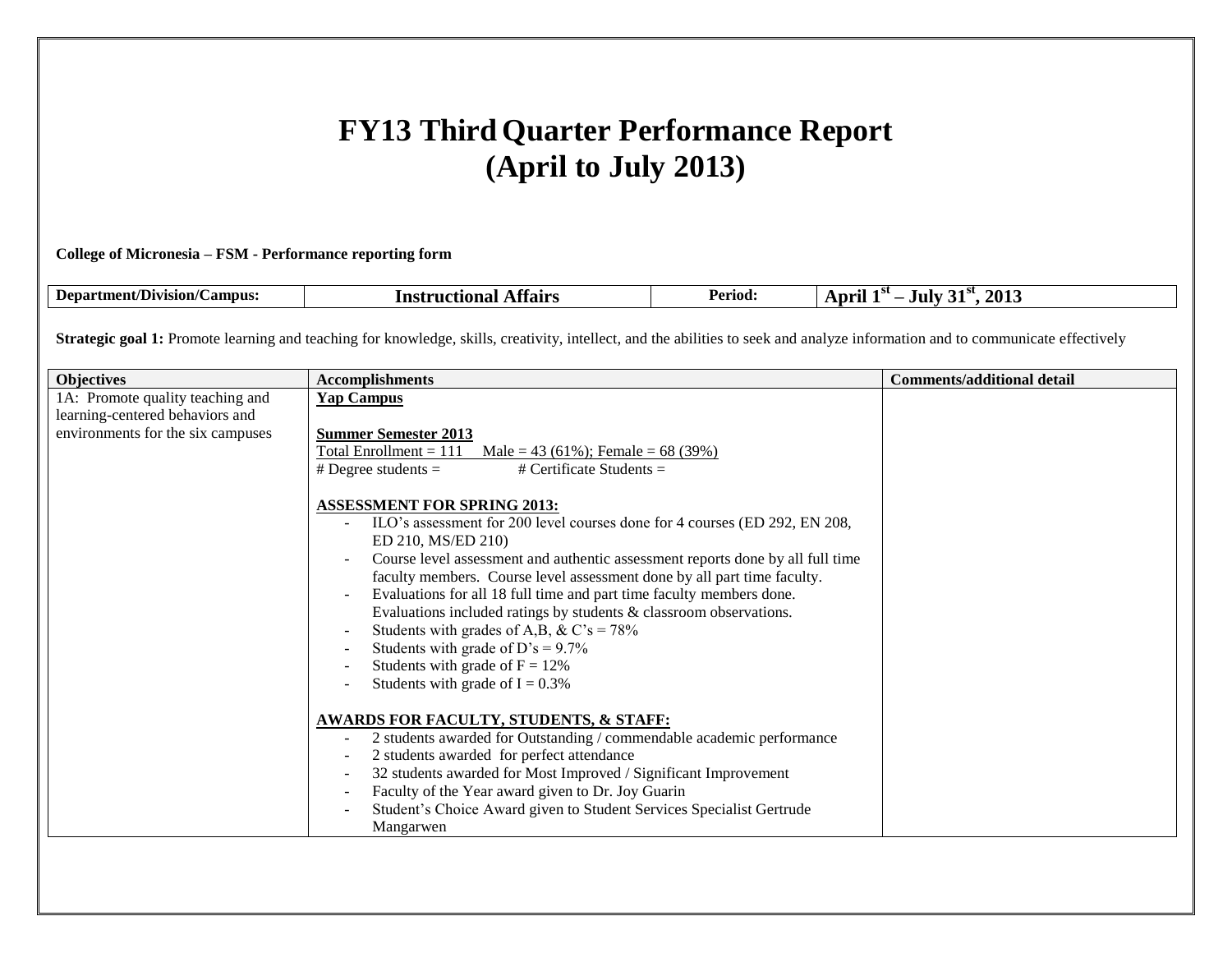| Shipboard training for Navigation and Fishing Technology $2nd$ year students<br>done in April with assistance and cooperation from Yap State Department of<br>Public Works & Transportation, Sea Trans Division.<br>LRC Activities (April - June 2013) Programs/Services<br>NC<br>CC<br><b>FMI</b><br>KC<br>PC<br>YC<br>4962<br>Patrons<br>usage<br>Reserved<br>65<br>materials<br>Materials<br>1555<br>circulated<br>$\text{(all)}$<br><b>Visitors</b><br>5<br>using<br>computers | Assessment is ongoing for summer 2013.<br><b>FSM FMI</b><br><b>Summer Semester 2013</b><br>Total Enrollment = $23$ [22 males; 1 females]<br>First Year Students = Will come onboard in early August for Fall Semester 2013<br>Fall. | CRE.<br>Sub-regional observer training program for SPC & NORMA is ongoing since<br>June $12^{th}$ for a duration of 6 weeks. FMI courses in Sea Survival, First Aid &<br>CPR, and Firefighting were also offered during the first 2 weeks as part of this<br>training.<br>All course outlines in Navigation, Fishing Technology, and Marine Engineering<br>were revised by faculty, reviewed for STCW & SPC standards compliance by<br>Campus Director (Captain Ewarmai) and submitted to VPIA for review and<br>approval by CAC in May.<br>Terms of Reference for Corp of Cadets was worked on by faculty members and<br>student services staff and is being finalized at present for full implementation in<br>Merit System is currently being finalized by faculty and student services for<br>review and approval by Campus Director (Capt. Ewarmai). |  | Professional Recognition award given to Dr. Murukesan, AES Researcher, Yap |  |  |  |  |
|------------------------------------------------------------------------------------------------------------------------------------------------------------------------------------------------------------------------------------------------------------------------------------------------------------------------------------------------------------------------------------------------------------------------------------------------------------------------------------|-------------------------------------------------------------------------------------------------------------------------------------------------------------------------------------------------------------------------------------|-----------------------------------------------------------------------------------------------------------------------------------------------------------------------------------------------------------------------------------------------------------------------------------------------------------------------------------------------------------------------------------------------------------------------------------------------------------------------------------------------------------------------------------------------------------------------------------------------------------------------------------------------------------------------------------------------------------------------------------------------------------------------------------------------------------------------------------------------------------|--|----------------------------------------------------------------------------|--|--|--|--|
|                                                                                                                                                                                                                                                                                                                                                                                                                                                                                    |                                                                                                                                                                                                                                     |                                                                                                                                                                                                                                                                                                                                                                                                                                                                                                                                                                                                                                                                                                                                                                                                                                                           |  |                                                                            |  |  |  |  |
|                                                                                                                                                                                                                                                                                                                                                                                                                                                                                    |                                                                                                                                                                                                                                     |                                                                                                                                                                                                                                                                                                                                                                                                                                                                                                                                                                                                                                                                                                                                                                                                                                                           |  |                                                                            |  |  |  |  |
|                                                                                                                                                                                                                                                                                                                                                                                                                                                                                    |                                                                                                                                                                                                                                     |                                                                                                                                                                                                                                                                                                                                                                                                                                                                                                                                                                                                                                                                                                                                                                                                                                                           |  |                                                                            |  |  |  |  |
|                                                                                                                                                                                                                                                                                                                                                                                                                                                                                    |                                                                                                                                                                                                                                     |                                                                                                                                                                                                                                                                                                                                                                                                                                                                                                                                                                                                                                                                                                                                                                                                                                                           |  |                                                                            |  |  |  |  |
|                                                                                                                                                                                                                                                                                                                                                                                                                                                                                    |                                                                                                                                                                                                                                     |                                                                                                                                                                                                                                                                                                                                                                                                                                                                                                                                                                                                                                                                                                                                                                                                                                                           |  |                                                                            |  |  |  |  |
|                                                                                                                                                                                                                                                                                                                                                                                                                                                                                    |                                                                                                                                                                                                                                     |                                                                                                                                                                                                                                                                                                                                                                                                                                                                                                                                                                                                                                                                                                                                                                                                                                                           |  |                                                                            |  |  |  |  |
|                                                                                                                                                                                                                                                                                                                                                                                                                                                                                    |                                                                                                                                                                                                                                     |                                                                                                                                                                                                                                                                                                                                                                                                                                                                                                                                                                                                                                                                                                                                                                                                                                                           |  |                                                                            |  |  |  |  |
|                                                                                                                                                                                                                                                                                                                                                                                                                                                                                    |                                                                                                                                                                                                                                     |                                                                                                                                                                                                                                                                                                                                                                                                                                                                                                                                                                                                                                                                                                                                                                                                                                                           |  |                                                                            |  |  |  |  |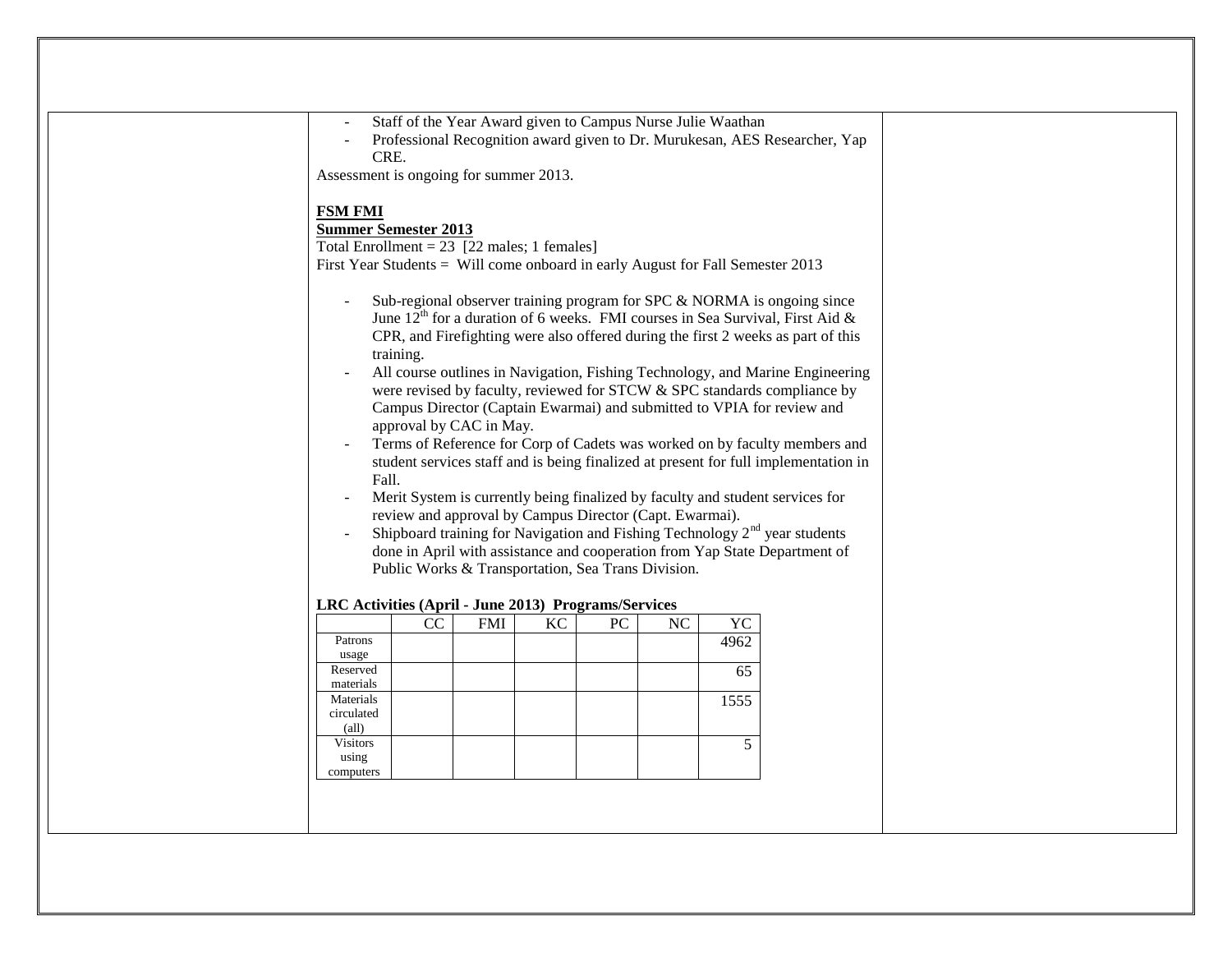# **LRC computer usage (April - June 2013)**

|                         | CC | <b>FMI</b> | KС | PС | NС | YС   |
|-------------------------|----|------------|----|----|----|------|
| General<br>application  |    |            |    |    |    | 1195 |
| Reference               |    |            |    |    |    | 49.  |
| Email                   |    |            |    |    |    |      |
| Technical<br>assistance |    |            |    |    |    |      |

#### **FMI** –the LRC at FMI needs to be further developed to hold library materials (books, references, etc.) that support the programs offered on campus (e.g., navigation, engineering, & fishing). FMI Library Assistant is seeking advice and guidance from Yap Campus Librarian to develop the FMI LRC.

#### **LRC Reference Encounters (April - June 2013)**

|            | $\sim$ | $L^{\prime}$ | $D^{\sim}$ | $\sqrt{ }$ | $\overline{r}$<br>◡ |
|------------|--------|--------------|------------|------------|---------------------|
| Reference  |        |              |            |            | 94                  |
| encounters |        |              |            |            |                     |

- Library User Survey conducted May 13 14, 2013:
- 100% level of satisfaction by full time faculty members
- Library services rating by students = very satisfactory  $(4.2 \text{ out of } 5.0)$

# -

**Chuuk Campus:** All fulltime and part-time instructors had class observations and evaluations done by the Instructional Coordinator.

# **Pohnpei Campus:**

# **LRC Programs/Services**

|                            | Apr  | Mav  | Jun  | Total |
|----------------------------|------|------|------|-------|
| Patrons usage              | 3621 | 2076 | 1882 | 7579  |
| Reserved materials         |      |      |      |       |
| Materials circulated (all) | 203  | 83   | 162  | 448   |
| Visitors using computers   |      |      |      |       |

### **LRC Computer Usage**

|                      | Apr | Mav | Jun | Total |
|----------------------|-----|-----|-----|-------|
| General application  | 844 | 509 | 610 | 1963  |
| Reference            |     |     |     |       |
| Email                |     |     |     |       |
| Technical assistance | 30  | 34  |     |       |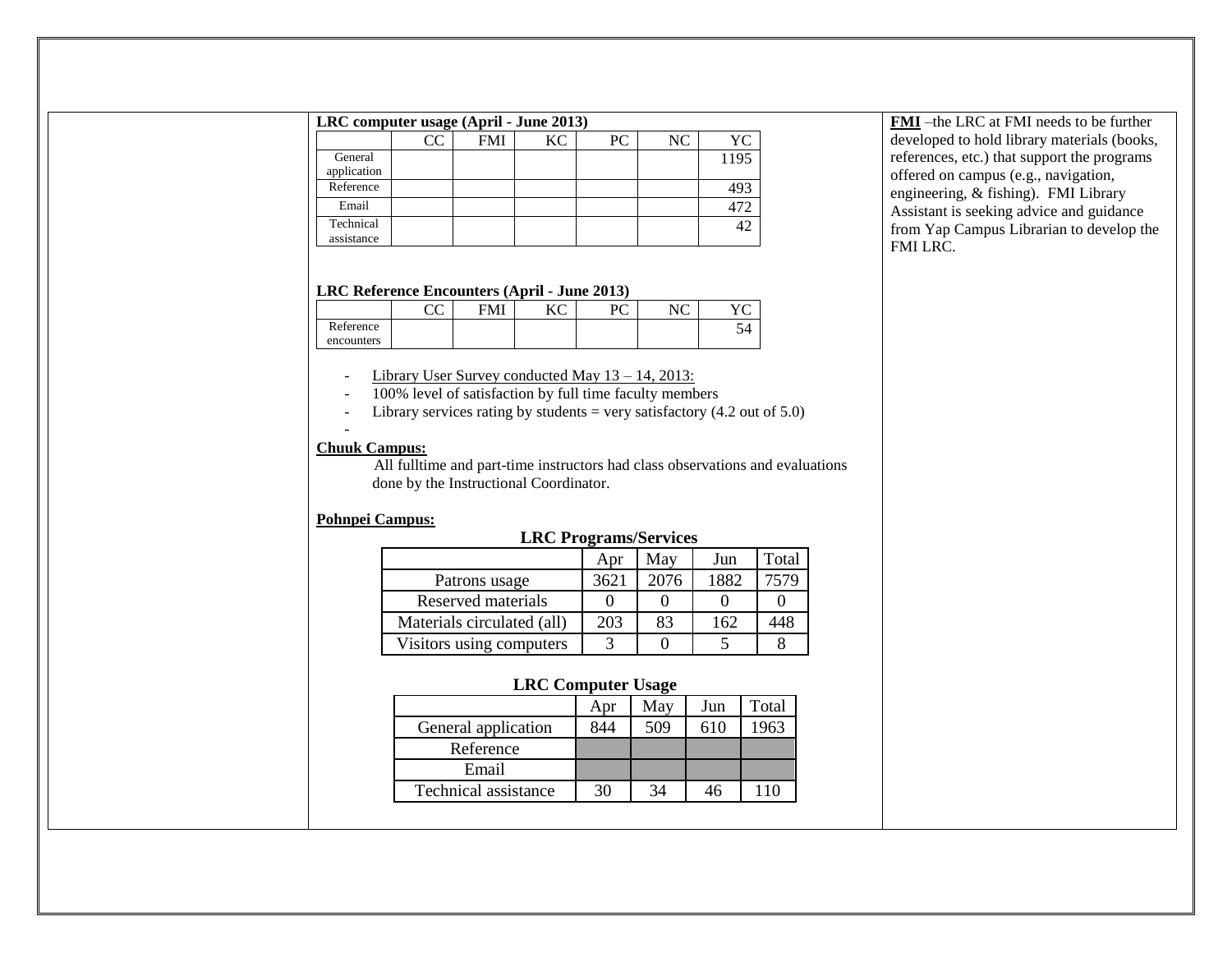| Total<br>May<br>Apr<br>Jun<br>$\overline{2}$<br>14<br>Reference encounters<br>11<br>PNI Campus -<br>1A.1: Summary grade report: 65% passing rate with grades of A, B, and C.<br>1A.1: Details of grade report:<br>$14\% = A$<br>1A.2: Technology & Trades:<br>$25% = B$<br>Thirteen (13) students successfully completed OJT through the VEE250<br>$\bullet$<br>$26\% = C$<br>Cooperative Education course.<br>$10\% = D$<br>Spring 2013 T&T graduates including 11 AAS [5 BT and 6 ET] and 16<br>$\bullet$<br>$11\% = F$<br>COA [3 BMR, 3 CA, 2 CE, 7 CM, and 1 MVM], totaled of 27 graduates.<br>$14\% = W$<br>CA and BMR programs have completed the construction of the typhoon-<br>$\bullet$<br>proof house as planned and expected.<br>T&T students diagnosed and repaired various electronic devices;<br>$\bullet$<br>constructed 5 dining tables for the HTM program; repaired many vehicles<br>including vehicles from the college and the community; and diagnosed and<br>repaired various AC & refrigerant units.<br>Electrical students accompanied by instructors provided a clear<br>presentation and demonstration on the use of solar power system during the<br>Earth Day celebration.<br>CM Instructor is assisting the top 2 students in completing the following<br>$\bullet$<br>projects as part of their learning experiences:<br>10 brochure stands<br>5 dining tables | 4 dining tables with benches<br>1A.3: Three (3) internship students were involved in the micro-algae operation<br>and half-pearl seeding operation at Nett Point hatchery and were actually<br>learned the basic methods of making food nutrients and make algae culture. | <b>Kosrae Campus:</b><br>Spring 2013 instructional activities closed on the $17th$ of May. Seven<br>students completed their programs. With an enrollment of 217 and<br>FTE of 23%, sixty-six percent completed their courses with ABC or | <b>LRC Reference Encounters</b> |  |  |  |
|-----------------------------------------------------------------------------------------------------------------------------------------------------------------------------------------------------------------------------------------------------------------------------------------------------------------------------------------------------------------------------------------------------------------------------------------------------------------------------------------------------------------------------------------------------------------------------------------------------------------------------------------------------------------------------------------------------------------------------------------------------------------------------------------------------------------------------------------------------------------------------------------------------------------------------------------------------------------------------------------------------------------------------------------------------------------------------------------------------------------------------------------------------------------------------------------------------------------------------------------------------------------------------------------------------------------------------------------------------------------------------------------------|---------------------------------------------------------------------------------------------------------------------------------------------------------------------------------------------------------------------------------------------------------------------------|-------------------------------------------------------------------------------------------------------------------------------------------------------------------------------------------------------------------------------------------|---------------------------------|--|--|--|
|                                                                                                                                                                                                                                                                                                                                                                                                                                                                                                                                                                                                                                                                                                                                                                                                                                                                                                                                                                                                                                                                                                                                                                                                                                                                                                                                                                                               |                                                                                                                                                                                                                                                                           |                                                                                                                                                                                                                                           |                                 |  |  |  |
|                                                                                                                                                                                                                                                                                                                                                                                                                                                                                                                                                                                                                                                                                                                                                                                                                                                                                                                                                                                                                                                                                                                                                                                                                                                                                                                                                                                               |                                                                                                                                                                                                                                                                           |                                                                                                                                                                                                                                           |                                 |  |  |  |
|                                                                                                                                                                                                                                                                                                                                                                                                                                                                                                                                                                                                                                                                                                                                                                                                                                                                                                                                                                                                                                                                                                                                                                                                                                                                                                                                                                                               |                                                                                                                                                                                                                                                                           |                                                                                                                                                                                                                                           |                                 |  |  |  |
|                                                                                                                                                                                                                                                                                                                                                                                                                                                                                                                                                                                                                                                                                                                                                                                                                                                                                                                                                                                                                                                                                                                                                                                                                                                                                                                                                                                               |                                                                                                                                                                                                                                                                           |                                                                                                                                                                                                                                           |                                 |  |  |  |
|                                                                                                                                                                                                                                                                                                                                                                                                                                                                                                                                                                                                                                                                                                                                                                                                                                                                                                                                                                                                                                                                                                                                                                                                                                                                                                                                                                                               |                                                                                                                                                                                                                                                                           |                                                                                                                                                                                                                                           |                                 |  |  |  |
|                                                                                                                                                                                                                                                                                                                                                                                                                                                                                                                                                                                                                                                                                                                                                                                                                                                                                                                                                                                                                                                                                                                                                                                                                                                                                                                                                                                               |                                                                                                                                                                                                                                                                           |                                                                                                                                                                                                                                           |                                 |  |  |  |
|                                                                                                                                                                                                                                                                                                                                                                                                                                                                                                                                                                                                                                                                                                                                                                                                                                                                                                                                                                                                                                                                                                                                                                                                                                                                                                                                                                                               |                                                                                                                                                                                                                                                                           |                                                                                                                                                                                                                                           |                                 |  |  |  |
|                                                                                                                                                                                                                                                                                                                                                                                                                                                                                                                                                                                                                                                                                                                                                                                                                                                                                                                                                                                                                                                                                                                                                                                                                                                                                                                                                                                               |                                                                                                                                                                                                                                                                           |                                                                                                                                                                                                                                           |                                 |  |  |  |
|                                                                                                                                                                                                                                                                                                                                                                                                                                                                                                                                                                                                                                                                                                                                                                                                                                                                                                                                                                                                                                                                                                                                                                                                                                                                                                                                                                                               |                                                                                                                                                                                                                                                                           |                                                                                                                                                                                                                                           |                                 |  |  |  |
|                                                                                                                                                                                                                                                                                                                                                                                                                                                                                                                                                                                                                                                                                                                                                                                                                                                                                                                                                                                                                                                                                                                                                                                                                                                                                                                                                                                               |                                                                                                                                                                                                                                                                           | passing grades. Thirty-four courses were offered; at the end at the end                                                                                                                                                                   |                                 |  |  |  |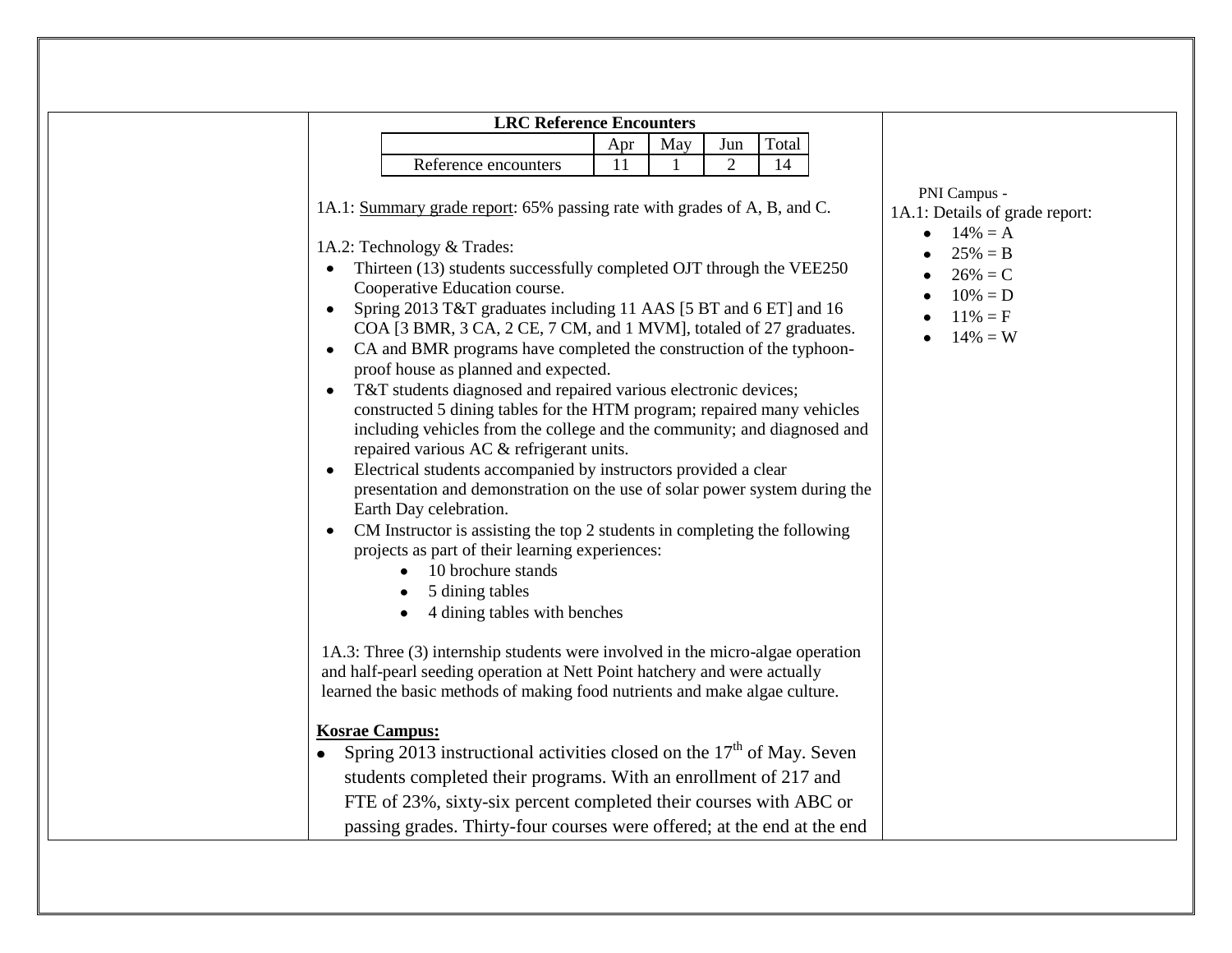|                                                             | of Sp13, 160 students were in good standing, 38 were continued<br>academic probation, five academic suspension, and 14 academic<br>probation.<br>Summer term (2013.2) began with an enrollment of 150 and offering<br>of 22 courses. At midterm 33% of the enrollment were placed on the<br>deficiency list.<br><b>National Campus:</b><br>May 2013, faculty turned in course assessment for spring 2013.<br>May 20 <sup>th</sup> , CAC had its first assessment retreat of the committee. |  |
|-------------------------------------------------------------|--------------------------------------------------------------------------------------------------------------------------------------------------------------------------------------------------------------------------------------------------------------------------------------------------------------------------------------------------------------------------------------------------------------------------------------------------------------------------------------------|--|
| 1B: Make developmental courses an<br>institutional priority | Yap Campus $-$ # developmental courses $= 4$ [Summer 2013]<br>Total courses offered summer 2013=14<br>FMI - no development courses offered in summer. Only advanced safety courses<br>offered in summer as part of the programs in navigation, fishing technology, and marine<br>engineering for a duration of 10 weeks. This is to ensure all SLO's for each course are<br>achieved as much as possible.                                                                                  |  |
|                                                             | <b>Chuuk Campus:</b><br>ACE II (Math and English) courses are offered for new students who are placed<br>in ACE II by the COMET. By Fall 2013, these students will become regular<br>degree students upon<br>successful completion of these ACE II courses.<br><b>Pohnpei Campus:</b>                                                                                                                                                                                                      |  |
|                                                             | 1B.1: ACE Courses<br>• 86% passed ACE English II<br>75% passed ACE Math II                                                                                                                                                                                                                                                                                                                                                                                                                 |  |
|                                                             | <b>National Campus:</b><br>ESL 089 – one section is offered with 16 enrolled for summer session.<br>MS099 – one section is offered with 16 enrolled for summer session.                                                                                                                                                                                                                                                                                                                    |  |
| 1C: Enhance faculty involvement in<br>the college           | Yap Campus – All faculty are members of one of the standing committees for the<br>college system. Attendance in meetings has been very good. Faculty members meet                                                                                                                                                                                                                                                                                                                          |  |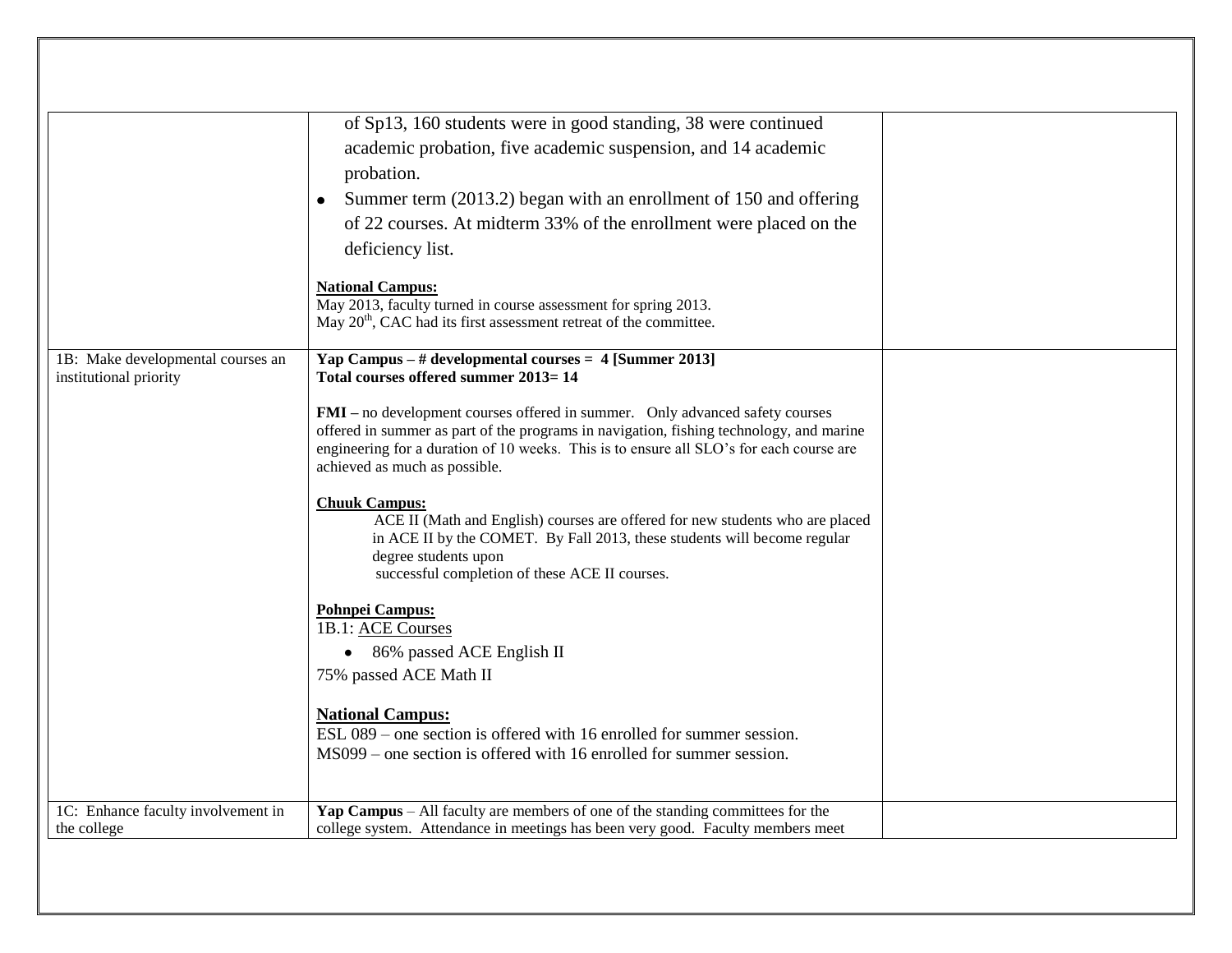| once a month with the acting IC attending the campus management team meetings. All<br>faculty members are involved in authentic assessment and course level assessment. They<br>also collaborate with student services with regards to the campus tutoring program as<br>well as academic advisement. All faculty members (full time) serve as advisors and each<br>has met with their respective group of advisees during the 2 scheduled Pow wow<br>meetings. Faculty members have also participated in every "all campus meetings" held<br>each month on campus.                                                                    |  |
|----------------------------------------------------------------------------------------------------------------------------------------------------------------------------------------------------------------------------------------------------------------------------------------------------------------------------------------------------------------------------------------------------------------------------------------------------------------------------------------------------------------------------------------------------------------------------------------------------------------------------------------|--|
| <b>FMI Campus</b> – all faculty are members of one of the standing committees but<br>attendance needs improvement. Faculty members are also involved in Admission &<br>Recruitment Committee, Disciplinary Committee, and Campus Management Team.<br>They are also very much involved in formulation of a Merit System for the campus.<br>Faculty is part of the chain of command similar to that of a ship (e.g., captain to<br>quartermaster). This chain of command oversees the core of cadets comprised<br>of "students."<br>Faculty members are also very involved in formulation of campus policies,<br>rules, and regulations. |  |
| Pohnpei Campus:<br>1C.1: Instructors for T&T, HTM/BU, and AFT participated in the preparation<br>and supervision of the Skills Expo 2013.                                                                                                                                                                                                                                                                                                                                                                                                                                                                                              |  |
| 1C.2: Instructors participated in standing committee meetings and provided input<br>as necessary.                                                                                                                                                                                                                                                                                                                                                                                                                                                                                                                                      |  |
| 1C.3: BU instructor volunteered to revise COs for BU100 and BU99b per CAC<br>recommendations.                                                                                                                                                                                                                                                                                                                                                                                                                                                                                                                                          |  |
| 1C.4: Instructors are involved in hiring process by being members of ad hoc<br>committees.                                                                                                                                                                                                                                                                                                                                                                                                                                                                                                                                             |  |
| 1C.5: Instructors are involved in Student Conduct Board.                                                                                                                                                                                                                                                                                                                                                                                                                                                                                                                                                                               |  |
| 1C.6: Instructors along with staff and students participated in the Founding Day<br>activities.                                                                                                                                                                                                                                                                                                                                                                                                                                                                                                                                        |  |
| <b>National Campus:</b><br>90% of Standing Committees chaired by Faculty members.                                                                                                                                                                                                                                                                                                                                                                                                                                                                                                                                                      |  |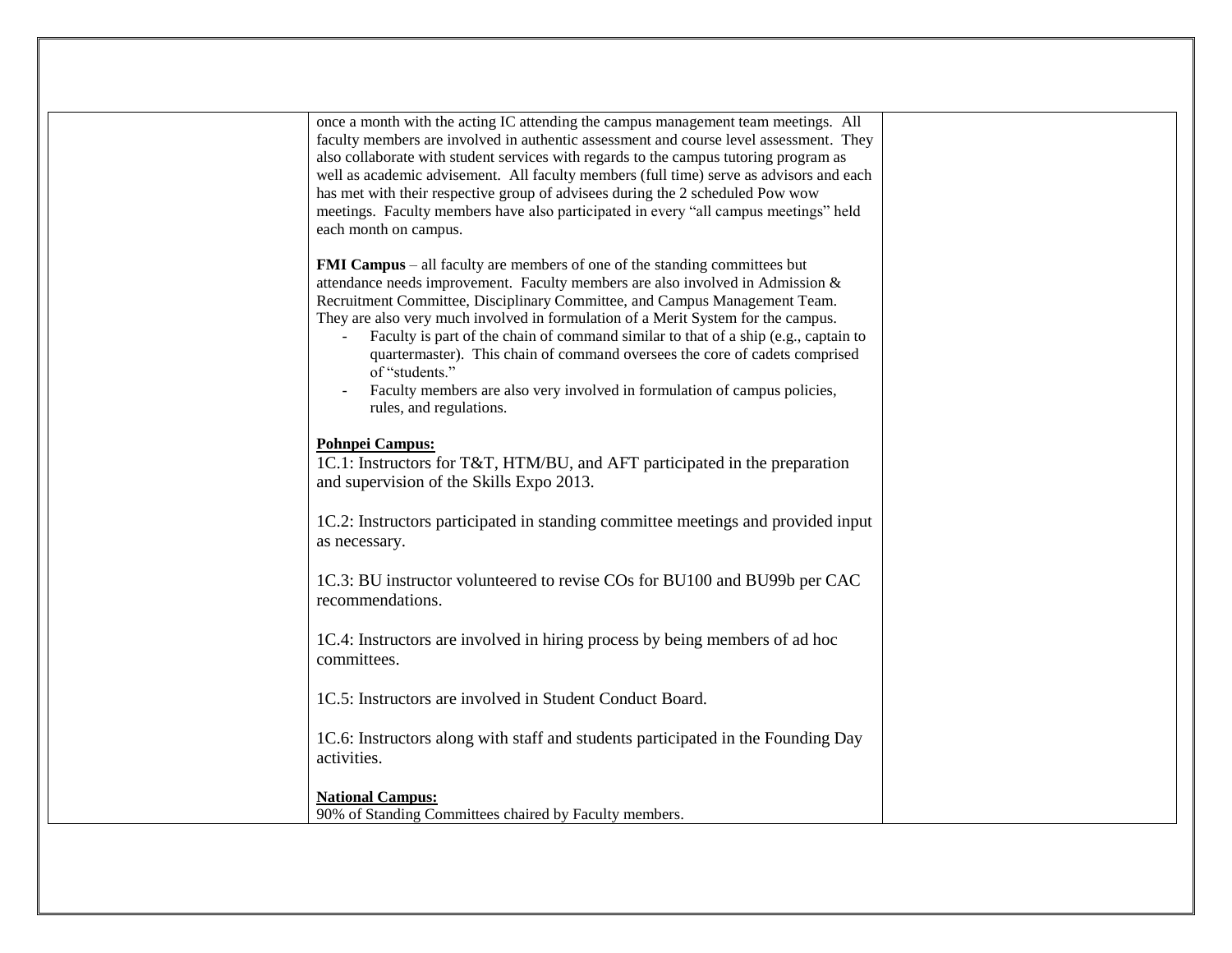|                                                                | Strategic goal 2: Provide institutional support to foster student success and satisfaction                                                                                                                                                                                                                                                                                                                                                                                                                                                                                                                                                                                                                                                                                                                                                                                   |                                                                                                                                                                                                                                                                                                                                                                                                                                                                                                                                                                                                                                                                         |
|----------------------------------------------------------------|------------------------------------------------------------------------------------------------------------------------------------------------------------------------------------------------------------------------------------------------------------------------------------------------------------------------------------------------------------------------------------------------------------------------------------------------------------------------------------------------------------------------------------------------------------------------------------------------------------------------------------------------------------------------------------------------------------------------------------------------------------------------------------------------------------------------------------------------------------------------------|-------------------------------------------------------------------------------------------------------------------------------------------------------------------------------------------------------------------------------------------------------------------------------------------------------------------------------------------------------------------------------------------------------------------------------------------------------------------------------------------------------------------------------------------------------------------------------------------------------------------------------------------------------------------------|
| <b>Objectives</b>                                              | <b>Accomplishments</b>                                                                                                                                                                                                                                                                                                                                                                                                                                                                                                                                                                                                                                                                                                                                                                                                                                                       | <b>Comments/additional detail</b>                                                                                                                                                                                                                                                                                                                                                                                                                                                                                                                                                                                                                                       |
| 2A: Promote strategic enrollment<br>management for the college | Yap Campus<br>Summer 2013 Enrollment = $111$ [43 males; 68 females]<br><b>FMI Campus</b><br>Summer 2013 Enrollment = 23 [1females; 22 males]<br>Observer Trainees: 13; Observer Trainers: 4<br>[Living Quarters Capacity = $60$ ]                                                                                                                                                                                                                                                                                                                                                                                                                                                                                                                                                                                                                                            | Yap Campus -<br><b>COMET</b> to NICHS and OIHS seniors<br>in the outer islands.                                                                                                                                                                                                                                                                                                                                                                                                                                                                                                                                                                                         |
|                                                                | Pohnpei Campus:<br>2A.1: Pohnpei Campus in support of student centeredness produced and submitted the<br>following to appropriate offices:<br>Certificate of attendance to FSM Social Security Office<br>18<br>$\overline{01}$<br>Change of Major to NCOAR<br>$\overline{11}$<br>Readmission applications<br>Students reported on the 2013.1 mid-term deficiency list<br>36<br>$\overline{07}$<br>Withdrawal slips received<br>Clearance/Withdrawal<br>36<br>2 <sup>nd</sup> Degree Application<br>04<br>$\overline{22}$<br><b>Transcript Request</b><br>$\overline{74}$<br>Admission Documents for 2013.2<br>120<br>Admission Documents for 2013.3<br>Summer 2013 Enrollment<br>PC<br>96<br>M<br>$\mathbf F$<br>$\overline{115}$<br>T<br>$\overline{211}$<br>Spring 2013 Graduates<br>${\rm P}{\bf C}$<br>$\overline{24}$<br>M<br>$\mathbf F$<br>12<br>T<br>$\overline{36}$ | Pohnpei Campus-<br>2A.1.1: Enrollment Break down by<br>programs:<br>Building Technology - 06<br>$\bullet$<br>Electronic Technology $-15$<br>$\bullet$<br>Telecommunications $-18$<br>$\bullet$<br>$HTM - 14$<br>$\bullet$<br>$AFT-19$<br>$\bullet$<br>Bookkeeping $-28$<br>$BMR - 04$<br>$\bullet$<br>Carpentry $-02$<br>Construction Electricity $-05$<br>$EET-06$<br>$\bullet$<br>Motor Vehicle Mechanic $-04$<br>$RAC - 06$<br>$\bullet$<br>Secretarial Science - 16<br>$ACE-26$<br>Others - 42<br>$\bullet$<br>2A.1.2: Graduates break down by<br>programs:<br>$AS$ – Hospitality & Tourism<br>$\bullet$<br>$Mgt. -7$<br>$AAS - Building Technology -$<br>$\bullet$ |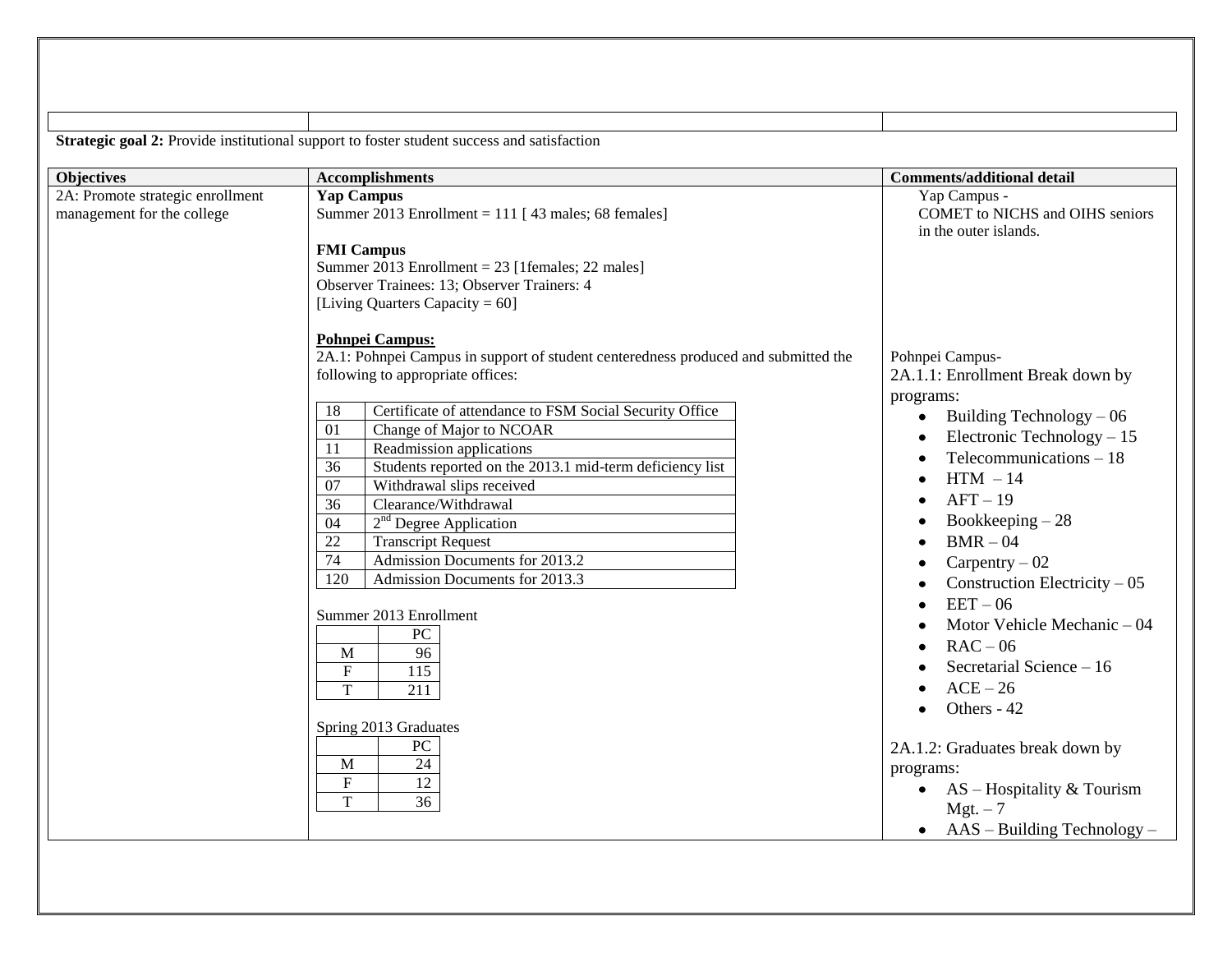| Summer 2013 Graduates<br>${\rm P}{\bf C}$<br>$\mathbf M$<br>06<br>$\mathbf F$<br>03<br>$\overline{T}$<br>09<br>2A.2: The Pohnpei Campus Financial Aid Office continues to serve its student<br>community by providing the following services and assistance:<br>Counseled and attended to 363 student inquiries at the service counter.<br>140 student employees of Spring 2013 exhausted their \$150.00 award<br>50 students who are currently employed under this program this summer are<br>$\bullet$<br>working towards completing with award of \$75. Summer employment is only<br>available on campus as a result of intense schedule.<br>Conducted one weeklong FAFSA renewal and financial aid awareness<br>$\bullet$<br>workshop for students. 51 students were in attendance. Surveys were given to<br>students at the end of each session for assessment purposes.<br>Packaged and submitted 99 student records for further processing and award<br>$\bullet$<br>Submitted 8 financial aid appeals to NCFAO for review and approval.<br>٠<br>Screened and advised 91 students on their financial aid status during Summer<br>2013 early registration.<br>Work-study surveys were distributed to 71 employers for assessment purposes.<br>$\bullet$<br>Issued charge authorizations to 153 students in a timely manner to aid in easy<br>$\bullet$<br>access of needed instructional materials and success in their learning.<br>Submitted 24 scholarship applications for SY 2013-2014 to respective entities<br>$\bullet$<br>for review and awarding.<br>SEG Work-study Program<br>PC<br>$\overline{M}$<br>$\overline{117}$<br>$\boldsymbol{\mathrm{F}}$<br>131<br>$\overline{T}$<br>248 | $\overline{\mathcal{A}}$<br>AAS -Electronic Technology -<br>6<br>Bookkeeping $-1$<br>Building Maintenance & Repair<br>$-1$<br>$Carpentry - 1$<br>Agriculture & Food<br>Technology $-6$<br>Secretarial Science $-2$<br>Cabinet Making $-5$<br>Construction Electricity $-2$<br>Motor Vehicle Mechanic - 1<br>$\bullet$<br>2A.1.3: Graduation Candidates break<br>down by programs:<br>• Hospitality Tourism Mgt. $-02$<br>Building Technology $-01$<br>Telecommunication $-02$<br>Bookkeeping $-02$<br>٠<br>Motor Vehicle Mechanic-01<br>Secretarial Science $-01$<br>$\bullet$ |
|------------------------------------------------------------------------------------------------------------------------------------------------------------------------------------------------------------------------------------------------------------------------------------------------------------------------------------------------------------------------------------------------------------------------------------------------------------------------------------------------------------------------------------------------------------------------------------------------------------------------------------------------------------------------------------------------------------------------------------------------------------------------------------------------------------------------------------------------------------------------------------------------------------------------------------------------------------------------------------------------------------------------------------------------------------------------------------------------------------------------------------------------------------------------------------------------------------------------------------------------------------------------------------------------------------------------------------------------------------------------------------------------------------------------------------------------------------------------------------------------------------------------------------------------------------------------------------------------------------------------------------------------------------------------------------------------------|--------------------------------------------------------------------------------------------------------------------------------------------------------------------------------------------------------------------------------------------------------------------------------------------------------------------------------------------------------------------------------------------------------------------------------------------------------------------------------------------------------------------------------------------------------------------------------|
| Federal Pell Grant Award<br>$\rm{PC}$<br>47<br>M<br>${\bf F}$<br>35<br>$\overline{T}$<br>82                                                                                                                                                                                                                                                                                                                                                                                                                                                                                                                                                                                                                                                                                                                                                                                                                                                                                                                                                                                                                                                                                                                                                                                                                                                                                                                                                                                                                                                                                                                                                                                                          |                                                                                                                                                                                                                                                                                                                                                                                                                                                                                                                                                                                |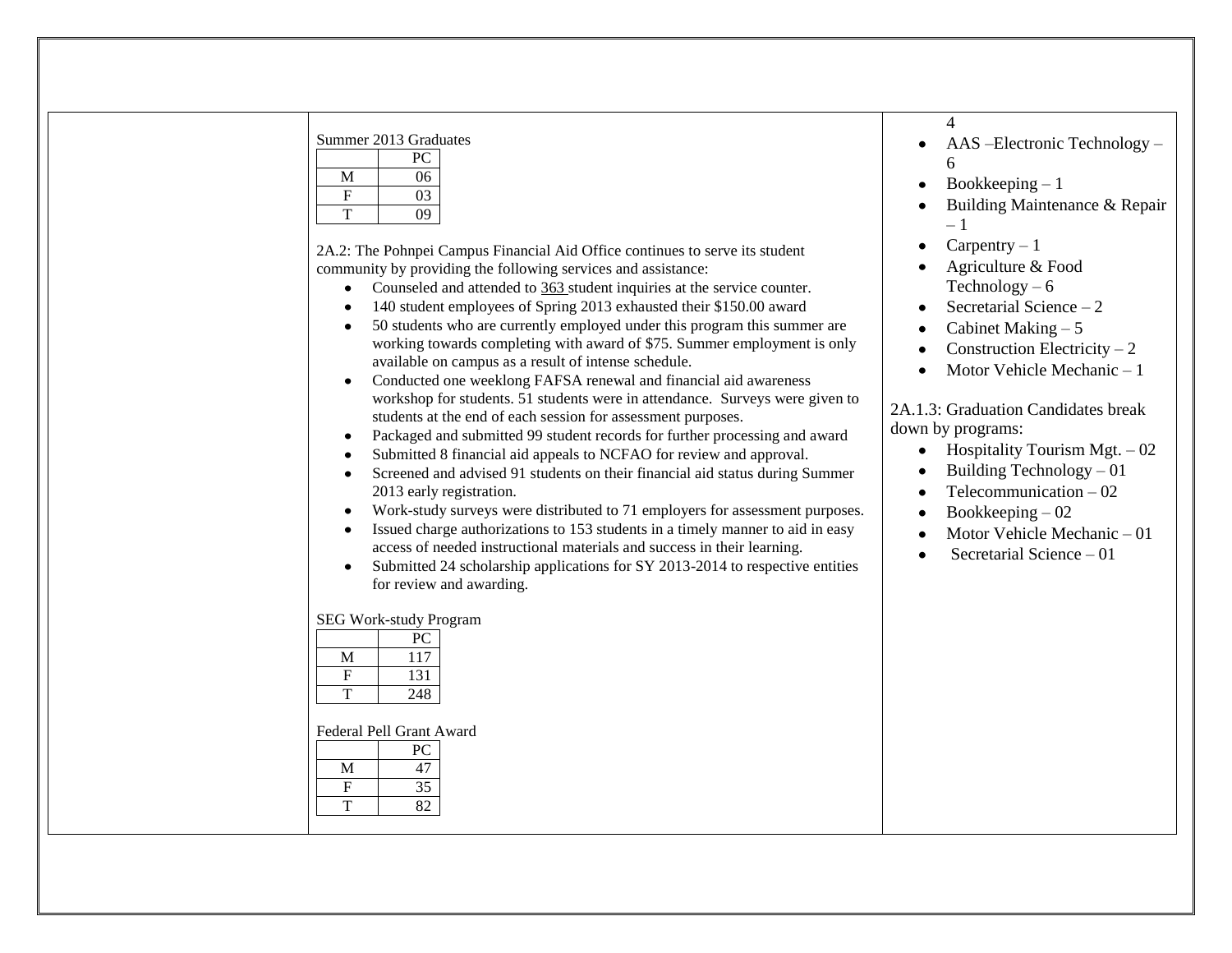|                                                                                                              | SEG Award - 50%<br>${\rm P}{\bf C}$<br>23<br>M<br>$\mathbf F$<br>18<br>T<br>41<br>2A.3: Modification of class schedules for Fall 2013 is completed inclusion of new World<br>Teach Instructors in delivering ET and TT courses as required for students to complete<br>the program requirements effectively.<br><b>Kosrae Campus:</b><br>Sixteen students took the special COMET on June 25, 2013.<br>$\bullet$<br>The SSC, IC, and CD led a conference session at the 4 <sup>th</sup> Annual<br>Kosrae Education Conference in presenting the COMET 2013 results.<br>Four applicants sat the TYC Essay test.<br>$\bullet$<br>Kosrae Campus staff assisted the recruitment effort by FSM/FMI for<br>SY 2013; eight students were initially recruited.<br><b>National Campus:</b><br>Summer Session - Head count: 538 In Credits: 2,965 |  |
|--------------------------------------------------------------------------------------------------------------|----------------------------------------------------------------------------------------------------------------------------------------------------------------------------------------------------------------------------------------------------------------------------------------------------------------------------------------------------------------------------------------------------------------------------------------------------------------------------------------------------------------------------------------------------------------------------------------------------------------------------------------------------------------------------------------------------------------------------------------------------------------------------------------------------------------------------------------|--|
| 2B: Become more student-centered in<br>the development of specific college<br>system policies and procedures | <b>Yap Campus</b><br>All Campus Meetings on April 29 <sup>th</sup> , May 13 <sup>th</sup> , and June 26 <sup>th</sup><br><b>FMI</b><br>All Campus Meetings on April 26th, May 21st, June 20 <sup>th</sup> for all cadets, faculty, and<br>$\omega$<br>staff. During these meetings, students are encouraged to voice their concerns,<br>complaints, and issues. FMI cadets have been very open and vocal about their<br>needs.<br>Corp of Cadets Officers meet with Captain Ewarmai, First Chief mate James, and<br>$\mathcal{L}_{\mathcal{A}}$<br>Quartermaster Yaisolug regarding chain of command, duties, responsibilities, and<br>expectations.                                                                                                                                                                                   |  |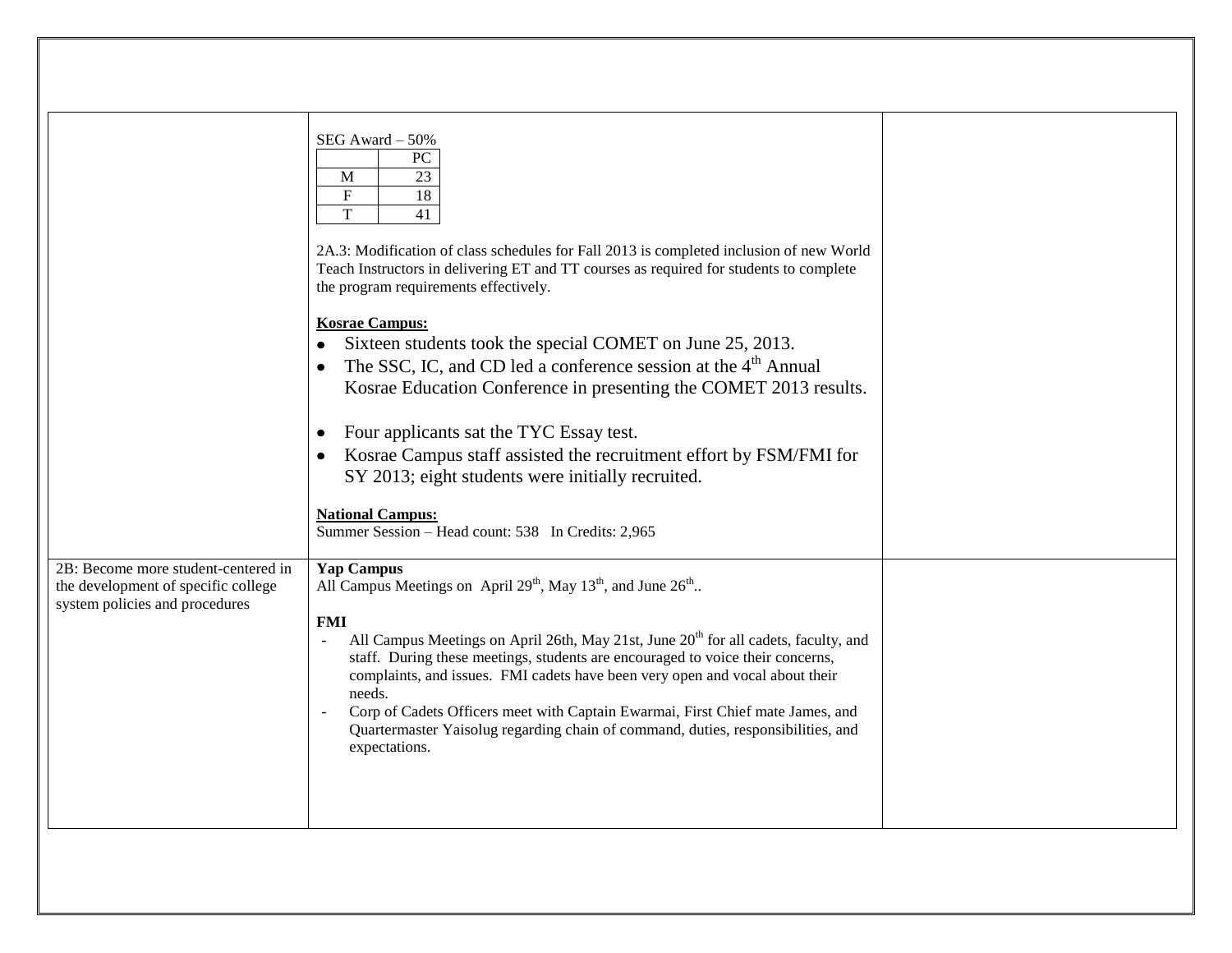| <b>Kosrae Campus:</b><br>• KC Clinic encountered on the reporting period $-61$ (29 female & 32)<br>male). The services include medical treatment, screening, and<br>counseling.<br>• Peer Counseling provided counseling $&$ advising services to a total of<br>7 students, 5 females and 2 males<br>Student Services Coordinator office counseled eight students relating<br>to drug violations (betel nut) policy.<br>• Forty-one were students served by the tutoring program in the summer<br>2013.<br>Three tutors were recruited for summer tutoring program<br>Coordinator attended the 2013 PACFAA Conference in Honolulu<br>about Student's Financial Aid.<br>OAR counseled eight students with academic problems. Early<br>$\bullet$<br>registration headcount reached thirty.<br>FAO processed 189 Pell awards for Spring 2013 in which 83% got<br>awarded. Thirty-two students have their awards still pending and 17<br>students used up 100% of their Pell awards from Fall 12 to Spring 13<br>semesters. Nine students had under work-study for Spring 13.<br>Twenty-three students were placed on FAS at the end 2013 Spring.<br>Sixty-seven already had Pell Awards for 2013 summer and 23 on<br>SEG.<br>On Founding Day, all staff, faculty, and students had a day for<br>recreation and celebration of the 20 <sup>th</sup> Anniversary. There were<br>speeches by the Vice Chairman of the Board of Regents, Lyndon<br>Cornelius and Campus Dean honoring the hard work of students,<br>administrators, staff, and faculty. |
|--------------------------------------------------------------------------------------------------------------------------------------------------------------------------------------------------------------------------------------------------------------------------------------------------------------------------------------------------------------------------------------------------------------------------------------------------------------------------------------------------------------------------------------------------------------------------------------------------------------------------------------------------------------------------------------------------------------------------------------------------------------------------------------------------------------------------------------------------------------------------------------------------------------------------------------------------------------------------------------------------------------------------------------------------------------------------------------------------------------------------------------------------------------------------------------------------------------------------------------------------------------------------------------------------------------------------------------------------------------------------------------------------------------------------------------------------------------------------------------------------------------------------------------------------|
|                                                                                                                                                                                                                                                                                                                                                                                                                                                                                                                                                                                                                                                                                                                                                                                                                                                                                                                                                                                                                                                                                                                                                                                                                                                                                                                                                                                                                                                                                                                                                  |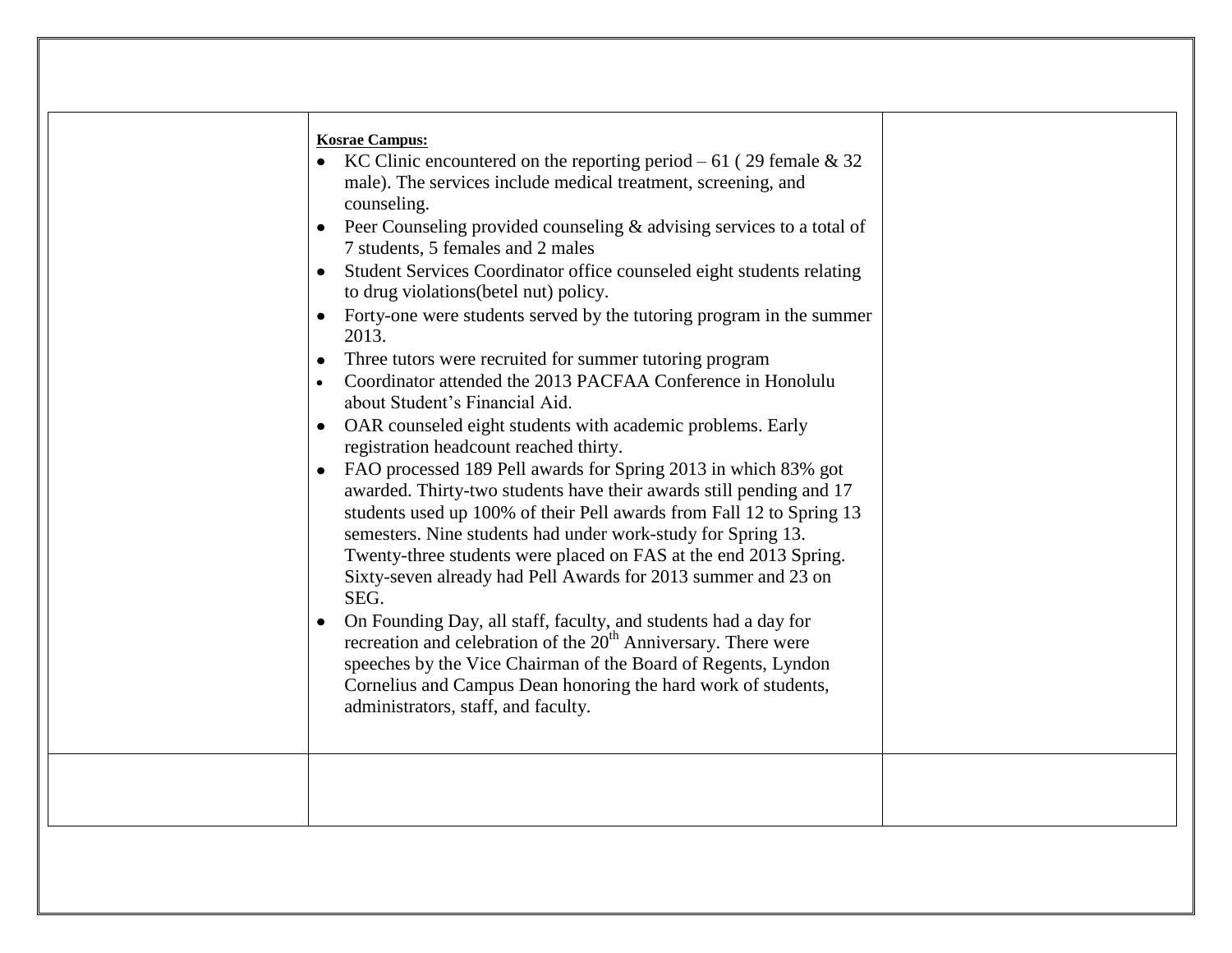| 2C: Promote timely college tenure and<br>graduation of students with mastery of<br>array of core learning objectives,<br>including civic-mindedness and self-<br>value | <b>Yap Campus:</b><br>First Joint Commencement Exercise for both Yap Campus and FSM FMI was held<br>$\bullet$<br>V6AI.<br>YC: 7<br>$\omega$ | on May 24 <sup>th</sup> at the Colonia Community Center with 7 Yap Campus and 25 FMI<br>graduates. This ceremony also served to promote both campuses and their programs<br>/ services and the college in general. Event was broadcasted by the radio station | $FMI - by$ the nature of the programs offered, there is<br>only 1 graduation ceremony in May of each school<br>year. |                                                                                                                    |                        |                                                                |                                                                               |
|------------------------------------------------------------------------------------------------------------------------------------------------------------------------|---------------------------------------------------------------------------------------------------------------------------------------------|---------------------------------------------------------------------------------------------------------------------------------------------------------------------------------------------------------------------------------------------------------------|----------------------------------------------------------------------------------------------------------------------|--------------------------------------------------------------------------------------------------------------------|------------------------|----------------------------------------------------------------|-------------------------------------------------------------------------------|
|                                                                                                                                                                        |                                                                                                                                             | 1 - UOG / COM-FSM BA, Elem. Ed.                                                                                                                                                                                                                               |                                                                                                                      |                                                                                                                    |                        |                                                                |                                                                               |
|                                                                                                                                                                        | $1 - AA$ , TP<br>$1 - AS$ , CIS                                                                                                             |                                                                                                                                                                                                                                                               |                                                                                                                      |                                                                                                                    |                        |                                                                |                                                                               |
|                                                                                                                                                                        | $1 - AS$ . HTM                                                                                                                              |                                                                                                                                                                                                                                                               |                                                                                                                      |                                                                                                                    |                        |                                                                |                                                                               |
|                                                                                                                                                                        | $2 - CA$ , EET                                                                                                                              |                                                                                                                                                                                                                                                               |                                                                                                                      |                                                                                                                    |                        |                                                                |                                                                               |
|                                                                                                                                                                        | $1 - CA$ , AFT                                                                                                                              |                                                                                                                                                                                                                                                               |                                                                                                                      |                                                                                                                    |                        |                                                                |                                                                               |
|                                                                                                                                                                        | <b>FMI: 25</b>                                                                                                                              |                                                                                                                                                                                                                                                               |                                                                                                                      |                                                                                                                    |                        | 9 – Navigation; 9 – Fishing Technology; 7 – Marine Engineering |                                                                               |
|                                                                                                                                                                        |                                                                                                                                             |                                                                                                                                                                                                                                                               |                                                                                                                      |                                                                                                                    |                        |                                                                | $FMI$ – no tutoring program. Students help one another<br>during study hours. |
|                                                                                                                                                                        | YAP CAMPUS:                                                                                                                                 |                                                                                                                                                                                                                                                               |                                                                                                                      |                                                                                                                    |                        |                                                                |                                                                               |
|                                                                                                                                                                        | April - June 2013 # of Counseling Contacts                                                                                                  |                                                                                                                                                                                                                                                               |                                                                                                                      |                                                                                                                    |                        |                                                                |                                                                               |
|                                                                                                                                                                        |                                                                                                                                             | cc<br><b>FMI</b>                                                                                                                                                                                                                                              | KC                                                                                                                   | PC                                                                                                                 | NC                     | YC                                                             |                                                                               |
|                                                                                                                                                                        | $\mathbf M$                                                                                                                                 | $\overline{0}$                                                                                                                                                                                                                                                |                                                                                                                      |                                                                                                                    |                        | 63                                                             | Pohnpei Campus -                                                              |
|                                                                                                                                                                        | $\mathbf F$<br>T                                                                                                                            | $\overline{0}$<br>$\overline{0}$                                                                                                                                                                                                                              |                                                                                                                      |                                                                                                                    |                        | 68<br>$\overline{131}$                                         | 2C.1.1. Intern assisted both FAO and                                          |
|                                                                                                                                                                        | College Total:                                                                                                                              |                                                                                                                                                                                                                                                               |                                                                                                                      | OAR in providing services to the<br>students with strict instruction on the<br>confidentiality of student records. |                        |                                                                |                                                                               |
|                                                                                                                                                                        | <b>SEG SEOG/CWS</b>                                                                                                                         |                                                                                                                                                                                                                                                               | <b>Summer 2013</b>                                                                                                   | $(\frac{H}{A}$ mount)                                                                                              |                        |                                                                |                                                                               |
|                                                                                                                                                                        | M                                                                                                                                           | CC<br><b>FMI</b>                                                                                                                                                                                                                                              | KC                                                                                                                   | PC                                                                                                                 | NC                     | <b>YC</b><br>19/\$2531                                         |                                                                               |
|                                                                                                                                                                        | $\mathbf{F}$                                                                                                                                |                                                                                                                                                                                                                                                               |                                                                                                                      |                                                                                                                    |                        | 48/\$5,493.25                                                  |                                                                               |
|                                                                                                                                                                        |                                                                                                                                             |                                                                                                                                                                                                                                                               |                                                                                                                      |                                                                                                                    |                        |                                                                |                                                                               |
|                                                                                                                                                                        | T                                                                                                                                           | <b>NA</b>                                                                                                                                                                                                                                                     |                                                                                                                      |                                                                                                                    |                        | 67/\$8,024.25                                                  |                                                                               |
|                                                                                                                                                                        | <b>Tutorial services</b>                                                                                                                    | April - June 2013                                                                                                                                                                                                                                             |                                                                                                                      |                                                                                                                    |                        |                                                                |                                                                               |
|                                                                                                                                                                        |                                                                                                                                             | CC<br><b>FMI</b>                                                                                                                                                                                                                                              | KC                                                                                                                   | <b>PC</b>                                                                                                          | $\overline{\text{NC}}$ | $\overline{\mathbf{Y}\mathbf{C}}$                              |                                                                               |
|                                                                                                                                                                        | $\mathbf{M}$                                                                                                                                | $\boldsymbol{0}$                                                                                                                                                                                                                                              |                                                                                                                      |                                                                                                                    |                        | 31                                                             |                                                                               |
|                                                                                                                                                                        | $\mathbf F$                                                                                                                                 | $\boldsymbol{0}$                                                                                                                                                                                                                                              |                                                                                                                      |                                                                                                                    |                        | 67                                                             |                                                                               |
|                                                                                                                                                                        | T                                                                                                                                           | $\overline{0}$                                                                                                                                                                                                                                                |                                                                                                                      |                                                                                                                    |                        | 98                                                             |                                                                               |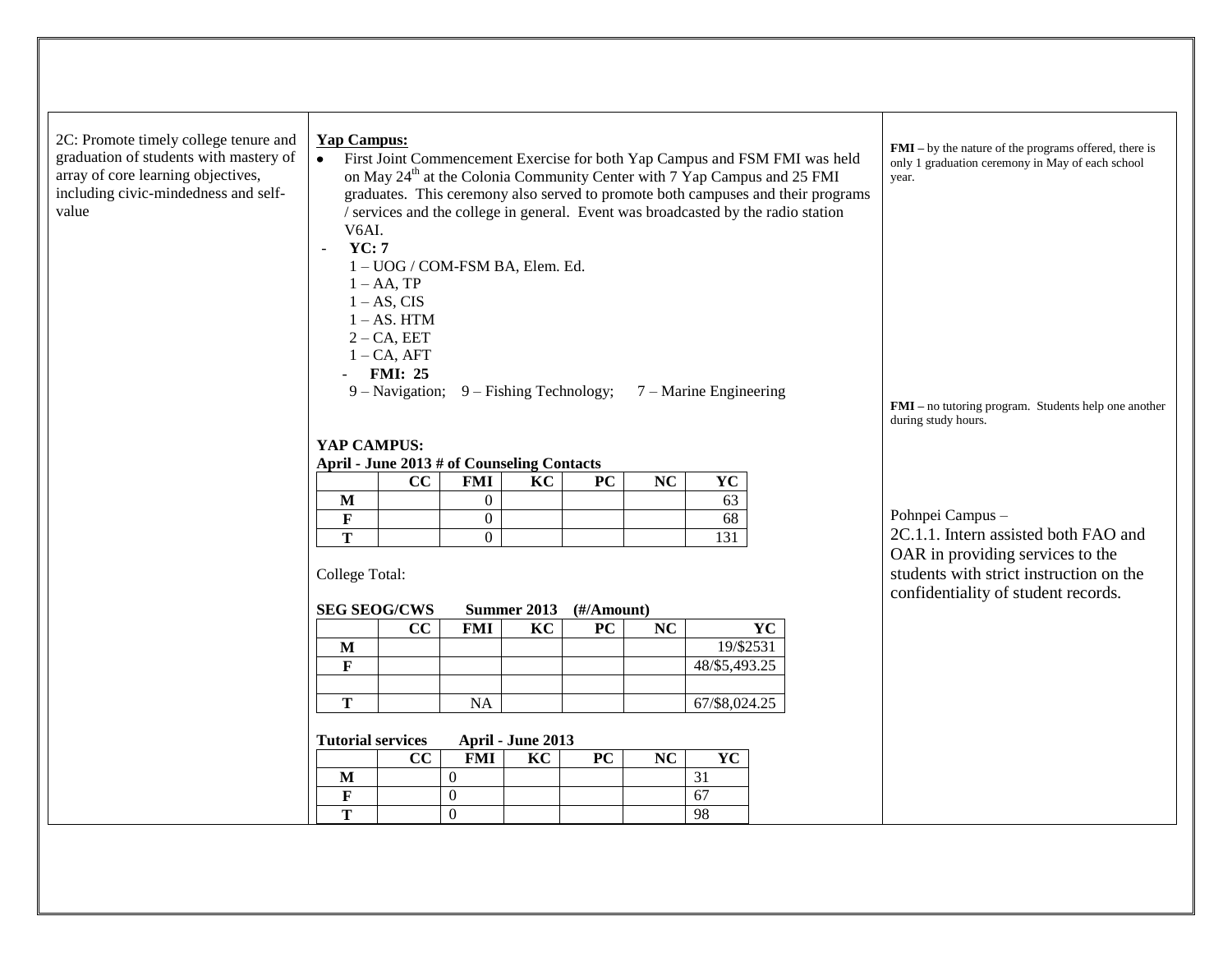| <b>FMI CAMPUS</b><br>No counseling services provided.<br>No tutoring program available on campus. Second year cadets proctor first year<br>cadets during study hall hours in the evenings and assist them with their<br>assignments.                                                                                                                                                                                     |  |
|--------------------------------------------------------------------------------------------------------------------------------------------------------------------------------------------------------------------------------------------------------------------------------------------------------------------------------------------------------------------------------------------------------------------------|--|
| <b>Chuuk Campus:</b><br>A National Campus faculty taught two sections of Art 101 at Chuuk Campus<br>$\bullet$<br>during Summer Semester to satisfy the needs of the students in light of the lack<br>of Art instructor at Chuuk Campus.<br>24 students participated in the $11^{th}$ Commencement Exercise on May $22^{nd}$ but<br>more than 40 satisfactorily completed the requirements for their AA or As<br>degrees. |  |
| <b>Pohnpei Campus:</b><br>2C.1. Student intern from the Bookkeeping certificate program working towards<br>completion of 150 hours of practicum.                                                                                                                                                                                                                                                                         |  |
| April - June 2013 # of Counseling Contacts<br>PC<br>M<br>60<br>F<br>38<br>T<br>98                                                                                                                                                                                                                                                                                                                                        |  |
| 2C.2: Academic advisors had meeting with graduates for individual advisement for<br>student success and retention.                                                                                                                                                                                                                                                                                                       |  |
| 2C.3: SY2013-2014 class schedule completed and final revisions are being made prior to<br>submission to DAP and DCTE.                                                                                                                                                                                                                                                                                                    |  |
| <b>Kosrae Campus:</b><br>OAR processed 16 degree requests, 16 transcript requests, one course<br>substitution request, 23 Early Registrants, and six transfers to NC for<br>2013.2                                                                                                                                                                                                                                       |  |
| <b>National Campus:</b><br>May $8th - 1st$ NGO course completed. Severn participants from Pohnpei NGO completed<br>the course. Certificate of completion presented to participants and survey and assessment                                                                                                                                                                                                             |  |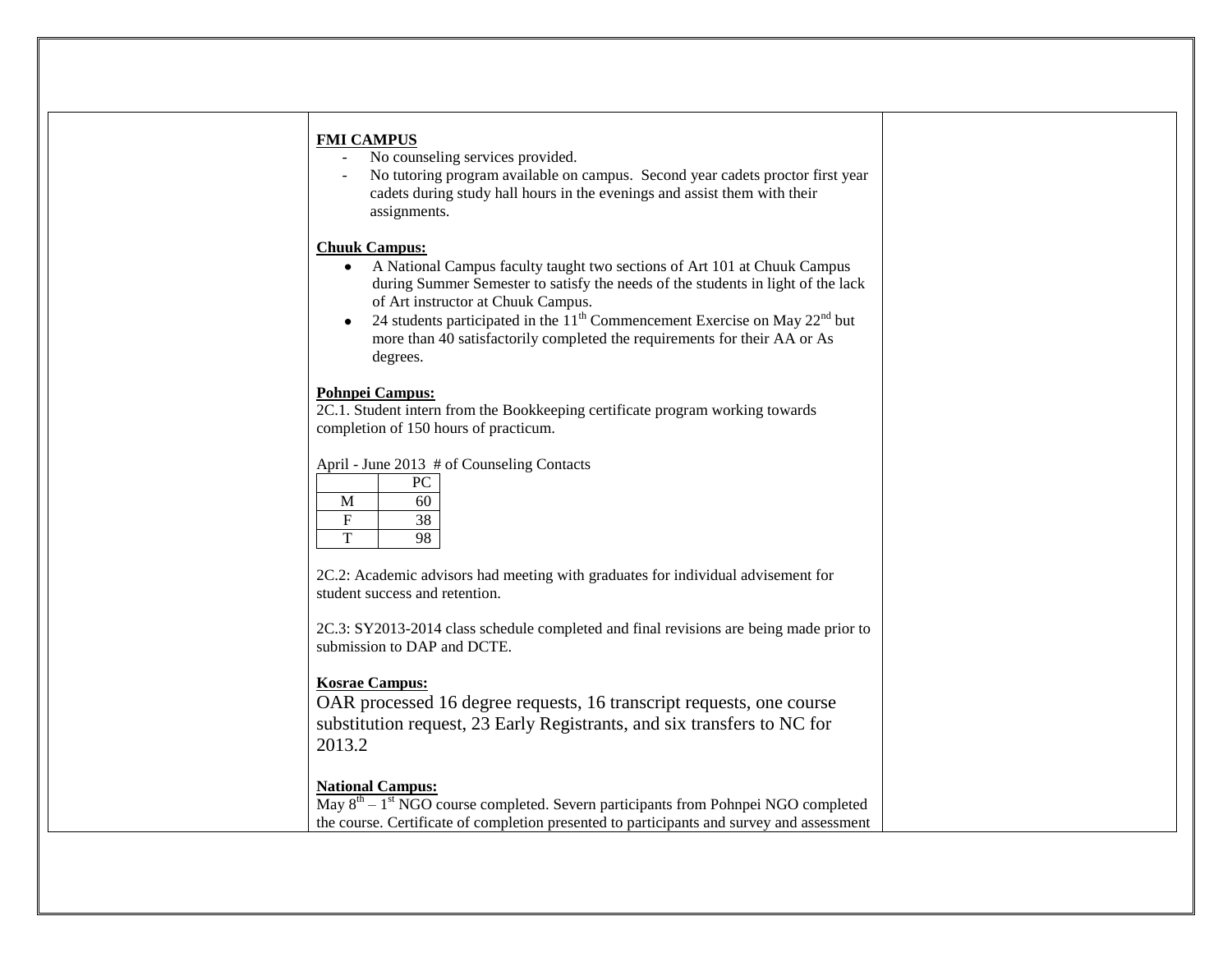|                                    |                                                   |                 |                  |                                                |                  |                        | of course given to assess future possibility of course to be part of COM-FSM curriculum. |                                            |
|------------------------------------|---------------------------------------------------|-----------------|------------------|------------------------------------------------|------------------|------------------------|------------------------------------------------------------------------------------------|--------------------------------------------|
|                                    |                                                   |                 |                  |                                                |                  |                        |                                                                                          |                                            |
| 2D: Develop a student-friendly     | April - June 2013                                 |                 |                  | # Visits to Dispensaries                       |                  |                        |                                                                                          |                                            |
| campus environment that encourages |                                                   | $\overline{cc}$ | <b>FMI</b>       | $\overline{KC}$                                | PC               | $\overline{\text{NC}}$ | <b>YC</b>                                                                                |                                            |
| and enables students to be health  | $\overline{\mathbf{M}}$                           |                 | 51               |                                                |                  |                        | $10\,$                                                                                   |                                            |
| conscious                          | $\mathbf F$                                       |                 | $\tau$           |                                                |                  |                        | 16                                                                                       |                                            |
|                                    | $\overline{\mathbf{T}}$                           |                 | 58               |                                                |                  |                        | $\overline{26}$                                                                          |                                            |
|                                    | April - June 2013 Counseling Activities by Campus |                 |                  |                                                |                  |                        |                                                                                          |                                            |
|                                    |                                                   | $\overline{CC}$ | <b>FMI</b>       | $\overline{KC}$                                | ${\rm P}{\bf C}$ | NC                     | YC                                                                                       |                                            |
|                                    | Academic                                          |                 | $\boldsymbol{0}$ |                                                |                  |                        |                                                                                          |                                            |
|                                    | Discipline                                        |                 | $\overline{0}$   |                                                |                  |                        |                                                                                          |                                            |
|                                    | Personal                                          |                 | $\overline{0}$   |                                                |                  |                        |                                                                                          |                                            |
|                                    | Career                                            |                 | $\boldsymbol{0}$ |                                                |                  |                        |                                                                                          |                                            |
|                                    | Transfer                                          |                 | $\overline{0}$   |                                                |                  |                        |                                                                                          | $FMI$ – no peer counseling program at this |
|                                    | Other                                             |                 | 112(2)           |                                                |                  |                        | 104(7)                                                                                   | campus.                                    |
|                                    |                                                   |                 | events)          |                                                |                  |                        | activities)                                                                              |                                            |
|                                    | April - June 2013                                 |                 |                  | # visits to Peer Counseling<br>$\overline{KC}$ |                  |                        |                                                                                          | YC: Peer Counseling Manager vacated        |
|                                    | Family                                            | $\overline{cc}$ | <b>FMI</b><br>NA |                                                | $\overline{PC}$  | $\overline{NC}$        | $\overline{\text{YC}}$<br>n/a                                                            | position to accept counselor position with |
|                                    | <b>Planning</b>                                   |                 |                  |                                                |                  |                        |                                                                                          | Yap Upward Bound Program.                  |
|                                    | Financial                                         |                 | NA               |                                                |                  |                        | n/a                                                                                      |                                            |
|                                    | Aid<br><b>Substance</b>                           |                 |                  |                                                |                  |                        |                                                                                          |                                            |
|                                    | Abuse                                             |                 | <b>NA</b>        |                                                |                  |                        | n/a                                                                                      |                                            |
|                                    | Personal                                          |                 | NA               |                                                |                  |                        | n/a                                                                                      |                                            |
|                                    | Other                                             |                 | $\overline{NA}$  |                                                |                  |                        | 3 visits                                                                                 |                                            |
|                                    |                                                   |                 |                  |                                                |                  |                        | total                                                                                    | Pohnpei Campus -                           |
|                                    |                                                   |                 |                  |                                                |                  |                        |                                                                                          | April - June 2013# of visits to PC Gym     |
|                                    |                                                   |                 |                  |                                                |                  |                        |                                                                                          | ${\rm P}{\bf C}$                           |
|                                    | <b>Pohnpei Campus:</b>                            |                 |                  |                                                |                  |                        |                                                                                          | 224<br>$\mathbf M$                         |
|                                    | April-June 2013# Visits to Dispensaries           |                 |                  |                                                |                  |                        |                                                                                          | ${\bf F}$<br>42                            |
|                                    |                                                   | $\overline{CC}$ | <b>FMI</b>       | KC                                             | PC<br>182        | $\overline{NC}$        | YC                                                                                       |                                            |
|                                    | $\mathbf{M}$<br>$\overline{\mathrm{F}}$           |                 |                  |                                                | 177              |                        |                                                                                          | $\mathbf T$<br>266                         |
|                                    | $\mathbf T$                                       |                 |                  |                                                | 359              |                        |                                                                                          |                                            |
|                                    |                                                   |                 |                  |                                                |                  |                        |                                                                                          |                                            |
|                                    |                                                   |                 |                  |                                                |                  |                        |                                                                                          |                                            |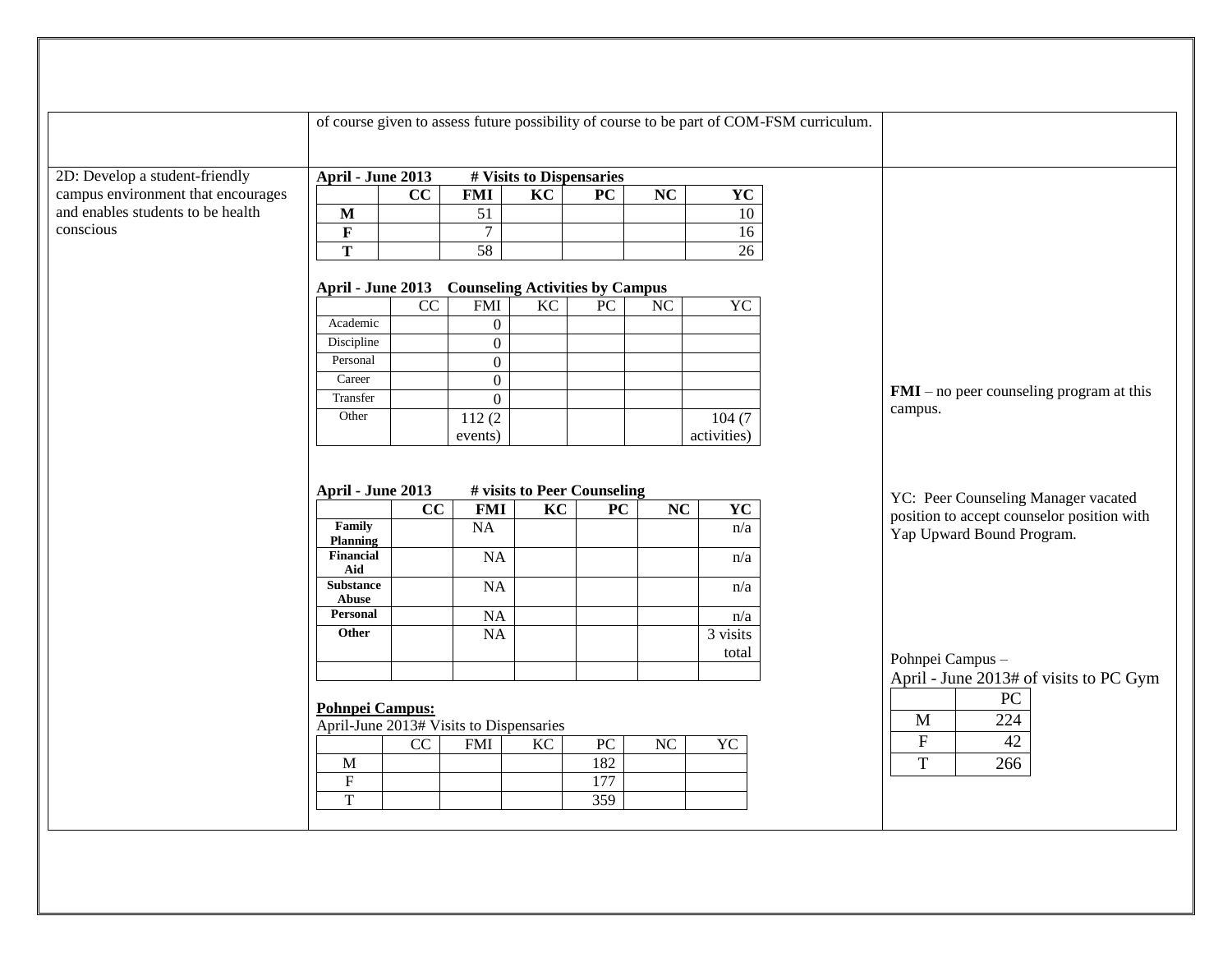| April - June 2013 # visits to Family Planning              |    |            |    |                |    |    |  |  |
|------------------------------------------------------------|----|------------|----|----------------|----|----|--|--|
|                                                            | CC | <b>FMI</b> | KC | PC             | NC | YC |  |  |
| Family                                                     |    |            |    | 41             |    |    |  |  |
| Planning                                                   |    |            |    |                |    |    |  |  |
|                                                            |    |            |    |                |    |    |  |  |
| April - June 2013 Counseling Activities by Campus # Visits |    |            |    |                |    |    |  |  |
|                                                            | CC | <b>FMI</b> | KC | PC             | NC | YC |  |  |
| Academic                                                   |    |            |    | 48             |    |    |  |  |
| Discipline                                                 |    |            |    | $\overline{0}$ |    |    |  |  |
| Personal                                                   |    |            |    | 2              |    |    |  |  |
| Career                                                     |    |            |    | 4              |    |    |  |  |
| Transfer                                                   |    |            |    | 5              |    |    |  |  |
| Other                                                      |    |            |    | 39             |    |    |  |  |

**Strategic goal 3:** Create an adequate, healthy and functional learning and working environment

| <b>Objectives</b>                                                      | <b>Accomplishments</b>                                                                                                                                                                                                                                                                                                                                                                                                                                                                                                                                                                                                                                                                                                                                                                                                                                                                                                                                                                                                                                                                        | <b>Comments/additional detail</b>                                                                                                                                                                                                                                                                                                                                                                                                                                 |
|------------------------------------------------------------------------|-----------------------------------------------------------------------------------------------------------------------------------------------------------------------------------------------------------------------------------------------------------------------------------------------------------------------------------------------------------------------------------------------------------------------------------------------------------------------------------------------------------------------------------------------------------------------------------------------------------------------------------------------------------------------------------------------------------------------------------------------------------------------------------------------------------------------------------------------------------------------------------------------------------------------------------------------------------------------------------------------------------------------------------------------------------------------------------------------|-------------------------------------------------------------------------------------------------------------------------------------------------------------------------------------------------------------------------------------------------------------------------------------------------------------------------------------------------------------------------------------------------------------------------------------------------------------------|
| 3A: Provide for adequate facilities to<br>support a learning community | <b>Status Report Major Projects By Campus (Maintenance)</b><br><b>FMI</b> – regular cleaning schedule for all facilities on campus (except those being<br>occupied by staff $\&$ faculty) is now in effect. Monthly building inspections done each<br>month. Major work pending and awaiting availability of funds are: roof repair,<br>electricity extension to residential units, waterline leaks / repairs. Facilities are adequate.<br>Campus grounds maintenance has been contracted out. It is working very well with the<br>grounds well kept at all times. This also frees up the time for all maintenance staff to<br>focus on the many facilities repairs and maintenance tasks that are necessary / needed.<br><b>Yap Campus</b> $-2$ new buildings nearing completion (July); will be able to utilize in fall<br>semester. Adequate and clean facilities available on campus for programs. With the<br>additional buildings, the campus will be able to provide space for faculty office and a<br>tutoring lab / counseling center to be utilized by both campus and UB students. | Pohnpei campus -<br>3A.1.1: Completed activities for<br>Maintenance:<br>Construction of a new classroom space<br>in the HTM Office and replaced<br>damaged ceiling boards.<br>Installed 2 white boards in classroom<br>#6&7, which were donated by JICA.<br>Conducted Preventative Maintenance for 40<br>a/c units, 19 classrooms, 15 offices, 10<br>vehicles, 1 outboard motor, 5 maintenance<br>equipment, and 22 restrooms with four (4)<br>maintenance staff. |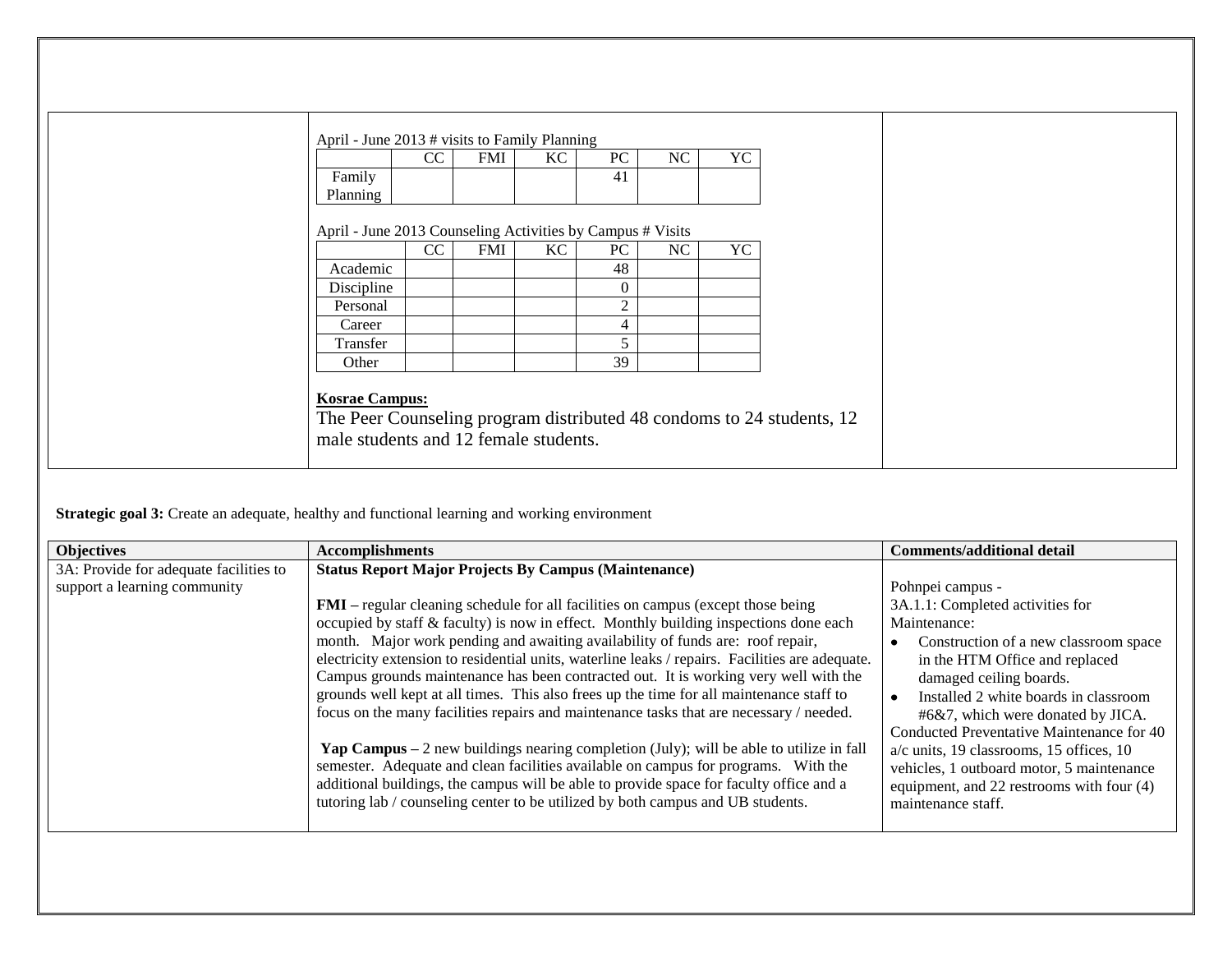|                                                                                    | <b>Chuuk Campus:</b><br>A big screen for information sharing was installed at the LRC Building. It<br>$\bullet$<br>keeps all<br>updated on college information and news updates.                                                                                                                                                                                                                                                                                                                                                                                          |                                                                               |
|------------------------------------------------------------------------------------|---------------------------------------------------------------------------------------------------------------------------------------------------------------------------------------------------------------------------------------------------------------------------------------------------------------------------------------------------------------------------------------------------------------------------------------------------------------------------------------------------------------------------------------------------------------------------|-------------------------------------------------------------------------------|
|                                                                                    | <b>Pohnpei Campus:</b><br>3A.1: Maintenance completed the cost estimate for renovation of the following projects<br>and forwarded to Director of Maintenance:<br>Mechanic/RAC shop<br>$\bullet$<br>Business/Bookstore office<br>Security Post 1<br>$\bullet$<br>Concrete drainage<br>$\bullet$                                                                                                                                                                                                                                                                            |                                                                               |
|                                                                                    | Woodshop<br>$\bullet$<br>3A.2: Baptist Calvary School students, 14 COM-FSM Marine Science students, and 76<br>students from $5th$ , $6th$ , and $7th$ graders visited the pearl hatchery facility at Nett Point.<br>Agents explained to them the importance of the facility activities and its programs.<br>3A.3: BPC is continuously used for tutorial and studying.                                                                                                                                                                                                     |                                                                               |
|                                                                                    | 3A.4: LRC was made available to UBP students during Saturday sessions.<br><b>National Campus:</b><br>April $30th$ – Opening of STEP-UP Science lab.                                                                                                                                                                                                                                                                                                                                                                                                                       |                                                                               |
| 3B: Provide for maintenance and<br>upkeep of grounds, facilities, and<br>equipment | FMI – regular cleaning schedule for all facilities on campus (except those being<br>occupied by staff & faculty) is now in effect. Need for many repairs and renovations of<br>Building A (admin) and Building B (classrooms), including roof leaks, etc. Most<br>pressing problem is the need to contain the cost of utilities (power & water).<br>Yap Campus – All facilities on campus are regularly maintained and cleaned. Only the<br>voc. ed. building needs funding for major repair / renovation. - Need to replace leaking<br>roof / rusted roof & wall sheets. | Pohnpei campus -<br>3B.1.1: Shuttle Bus between the 2<br>campuses is ongoing. |
|                                                                                    | <b>Chuuk Campus:</b><br>Maintenance Division received generator parts purchased from Ace Ocean<br>$\bullet$<br>Corp. in Japan on May 17, 2013. Two water pumps were purchase and one was<br>used to replace broken pump for Faculty and Staff restrooms.<br>Forty (40) Fire Extinguishers were received on May 07, 2013 and are installed                                                                                                                                                                                                                                 |                                                                               |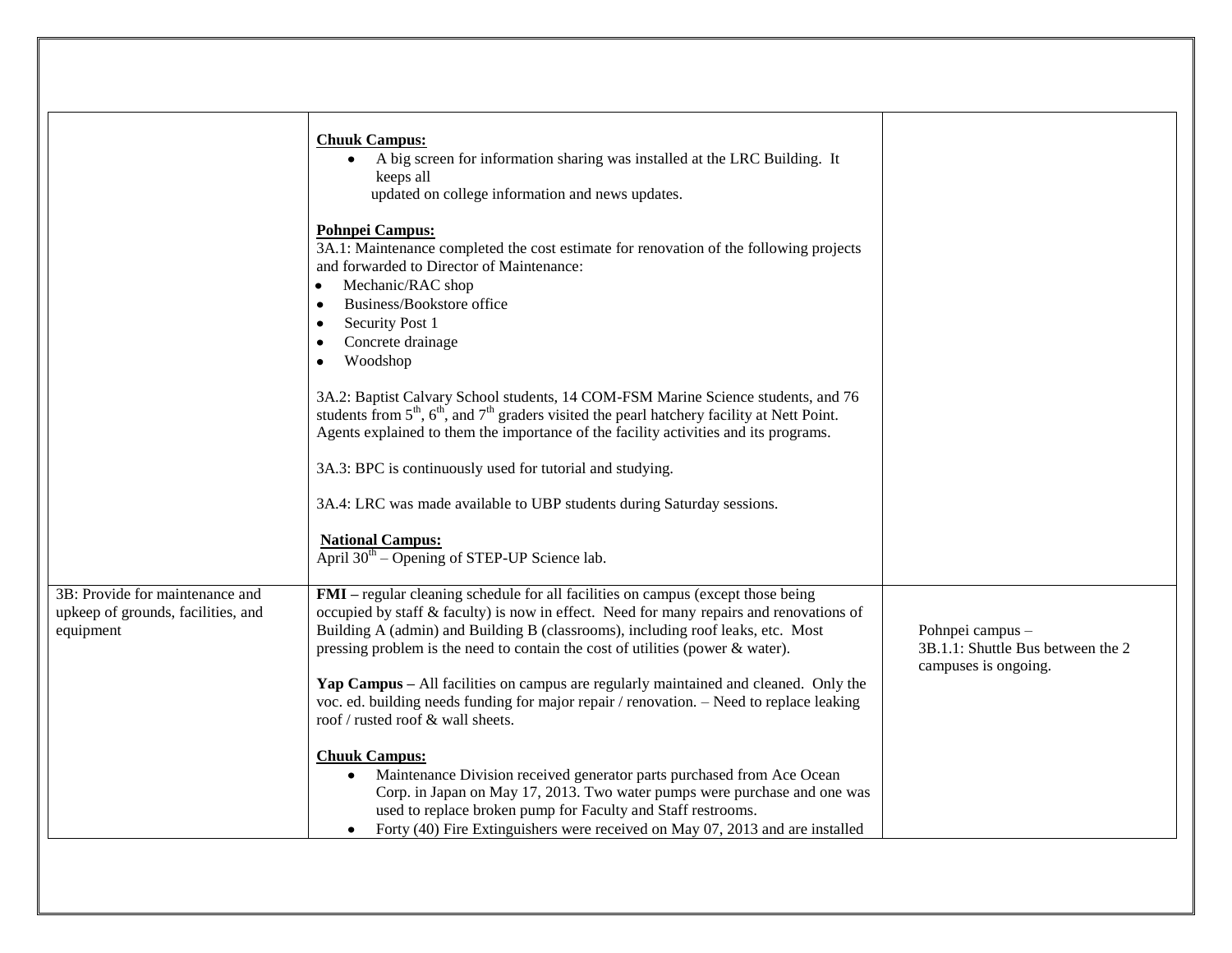|                                                                                             |                                                                                                                                                                                                                                                                                                                                                                                                                                          | in all the buildings. |                                                                   |    |           |    |           |                                                                                     |                                                                                                              |  |
|---------------------------------------------------------------------------------------------|------------------------------------------------------------------------------------------------------------------------------------------------------------------------------------------------------------------------------------------------------------------------------------------------------------------------------------------------------------------------------------------------------------------------------------------|-----------------------|-------------------------------------------------------------------|----|-----------|----|-----------|-------------------------------------------------------------------------------------|--------------------------------------------------------------------------------------------------------------|--|
|                                                                                             | <b>Pohnpei Campus:</b><br>3B.1: Maintenance, Custodian, and Security guards continued to perform ground<br>maintenance and upper and lower Campus areas, performed daily housekeeping in<br>offices and classrooms, and periodic survey and maintenance of vehicles.<br>3B.2: AFT students propagated ornamental plants and germinated seeds, which were<br>used to replace unhealthy looking plants at both campus and the garden.      |                       |                                                                   |    |           |    |           |                                                                                     |                                                                                                              |  |
| 3C: Provide for a safe, secure and                                                          |                                                                                                                                                                                                                                                                                                                                                                                                                                          |                       |                                                                   |    |           |    |           |                                                                                     |                                                                                                              |  |
| effective college environment                                                               |                                                                                                                                                                                                                                                                                                                                                                                                                                          | CC                    | January - March 2013# incidences reported by campus<br><b>FMI</b> | KC | <b>PC</b> | NC | <b>YC</b> |                                                                                     | <b>FMI</b> Campus:<br>Alcohol consumption = $3 (AWOL)$                                                       |  |
|                                                                                             | T                                                                                                                                                                                                                                                                                                                                                                                                                                        |                       | 3                                                                 |    |           |    | 2         |                                                                                     | Acts of violence / fights = $0$                                                                              |  |
|                                                                                             |                                                                                                                                                                                                                                                                                                                                                                                                                                          |                       |                                                                   |    |           |    |           |                                                                                     | Yap Campus:<br>Acts of violence/fight = $0$<br>Vandalism = 2 (missing light bulb $\&$<br>padlock to TV cart) |  |
|                                                                                             | FMI: 2 security officers and 1 custodian are now onboard as full time regular<br>employees. 2 more security officers and 1 additional custodian are being recruited<br>and should begin soon once approved by HRO and President.<br>YC: 1 security officer and 1 custodian onboard as fulltime regular employees.<br>Recruitment in process for 3 additional security officers and 1 custodian pending<br>approval by HRO and President. |                       |                                                                   |    |           |    |           |                                                                                     |                                                                                                              |  |
|                                                                                             | <b>Pohnpei Campus:</b><br>3C.1: Provide 24 hours round the clock security and safety for the whole campus with 7<br>security officers.                                                                                                                                                                                                                                                                                                   |                       |                                                                   |    |           |    |           |                                                                                     |                                                                                                              |  |
| April-June 2013 # incidences reported by campus<br>${\rm P}{\bf C}$<br>$\overline{21}$<br>T |                                                                                                                                                                                                                                                                                                                                                                                                                                          |                       |                                                                   |    |           |    |           |                                                                                     |                                                                                                              |  |
|                                                                                             | and cleaning the raceway tanks.                                                                                                                                                                                                                                                                                                                                                                                                          |                       |                                                                   |    |           |    |           | 3C.2: CES continued to maintenance for the outdoor grow out sea cucumber by feeding |                                                                                                              |  |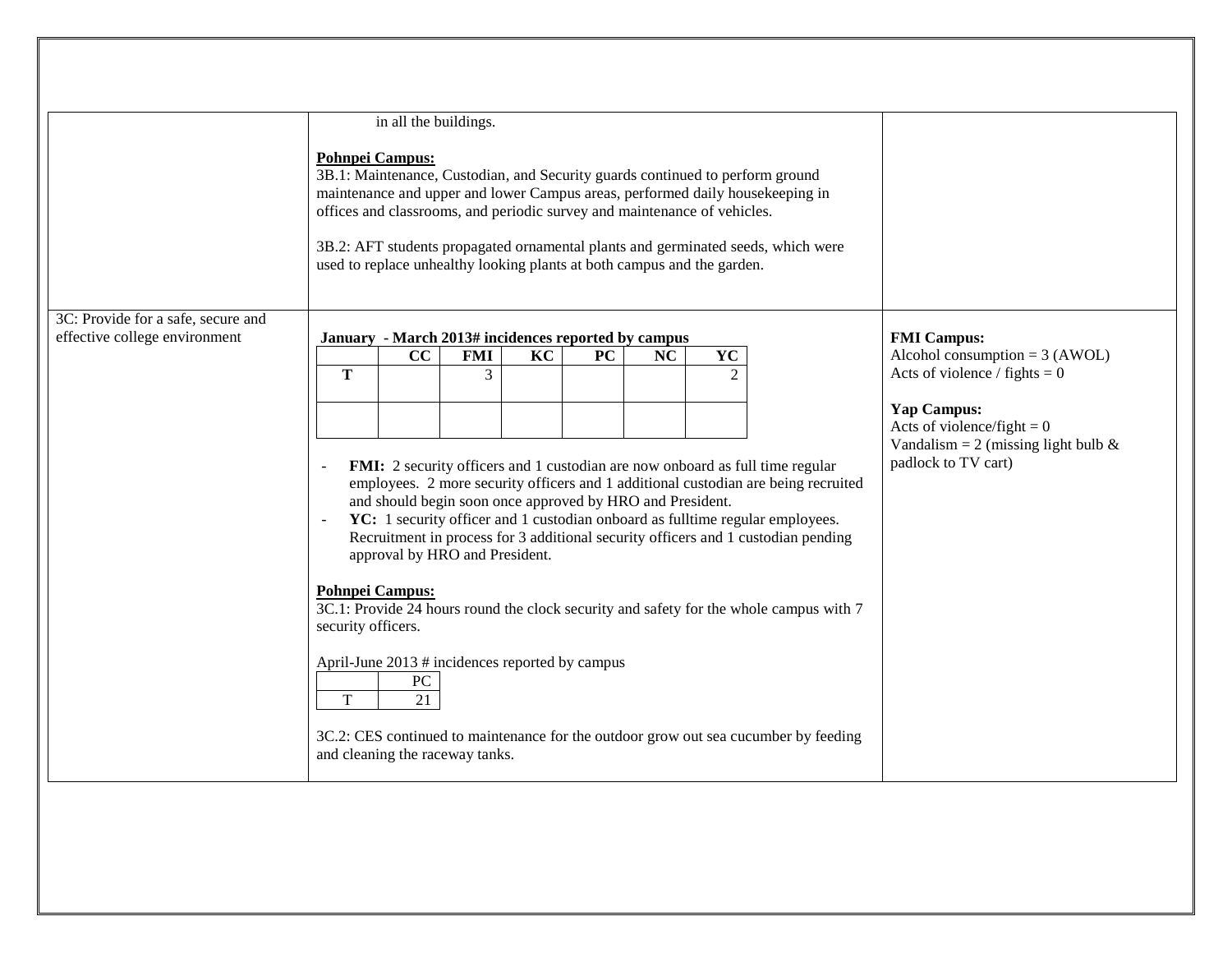# **Strategic goal 4:** Foster effective communication

| <b>Objectives</b>          | <b>Accomplishments</b>                                                                                       | <b>Comments/additional detail</b>                |
|----------------------------|--------------------------------------------------------------------------------------------------------------|--------------------------------------------------|
| 4A: Enhance communications | <b>Pohnpei Campus:</b>                                                                                       | Pohnpei campus -                                 |
| pathways                   | 4A.1: IT continued to provide set up for class presentation, evidence of meetings and                        | 4A.2.1: ID Cards:                                |
|                            | other activities of the Campus by producing photographs of the activities in addition to                     | 37 ID cards for New students<br>$\bullet$        |
|                            | providing IT routine service and maintenance such as troubleshooting hardware and                            | 02 IDs for returning $&$ continuing<br>$\bullet$ |
|                            | software, installing and updating software and antivirus program using AVG 2011/AVG                          | students                                         |
|                            | 2012 to AVG 2013 and Mozilla Fire fox to 20.1, and creating ID cards and e-mail                              | 10 cards change semester TAG to<br>$\bullet$     |
|                            | accounts for faculty, staff, and students.                                                                   | Summer 2013                                      |
|                            | 4A.2: IT was able to do a switch over from T1 line to ADSL Business Elite during the                         | 4A.1.2. Global T1 line Basic 1536 Kbps           |
|                            | semester break.                                                                                              | 1536 Kbps \$3,819 to Business Elite 1536         |
|                            |                                                                                                              | Kbps 768 Kbps \$718 DSL. T1 line was kept        |
|                            | 4A.3: Counselor Cindy Edwin, SSS Rita Hinga and Yoneko Kanichy attended the                                  | for the use of emails, SIS, and VOIP             |
|                            | TracDat training conducted by IRPO staff.                                                                    |                                                  |
|                            |                                                                                                              | 4A.1.3: IT assisted with the setup for           |
|                            | 4A.4: Divisions held monthly meetings to share information and updates.                                      | Early Registration for Fall 2013 and             |
|                            | 4A.5: Faculty and students participated in preparation meetings for Skills Expo.                             | also setup work station for the new              |
|                            |                                                                                                              | incoming World Teach volunteers.                 |
|                            | 4A.6: Management Team meeting was conducted on April $10^{th}$ , May $15^{th}$ , and June $12^{th}$          |                                                  |
|                            | and presided over by ACD, President, and VPIA and shared the following: President's                          |                                                  |
|                            | Update, Acting Dean's Updates, Monthly Highlights, and Once Campus Approach by                               |                                                  |
|                            | VPIA.                                                                                                        |                                                  |
|                            | 4A.7: Campus Secretary attended the following meetings: Management Team meetings                             |                                                  |
|                            | on 4/10, 5/15 & 6/12; HR Reps meetings on 4/8 & 5/21; HRC meetings on 4/08 & 5/13;                           |                                                  |
|                            | Staff Development meetings on 4/05, 4/19, 5/02 & 6/11; Student Conduct Board                                 |                                                  |
|                            | meetings on 5/02 & 5/07; Campus wide meetings on 4/26 & 6/07, Maintenance &                                  |                                                  |
|                            | Security meeting on 6/06, and participated in few Ad Hoc committee interviews and                            |                                                  |
|                            | meetings.                                                                                                    |                                                  |
| 4B: Provide communications |                                                                                                              |                                                  |
| infrastructure to support  | <b>FMI &amp; Yap Campuses:</b><br>All faculty and staff on both campuses are equipped with computers and are |                                                  |
| communication pathways     | connected to the college network, except security officers and janitors.                                     |                                                  |
|                            | All students have access to computer labs on both campus and LRC.                                            |                                                  |
|                            |                                                                                                              |                                                  |
|                            |                                                                                                              |                                                  |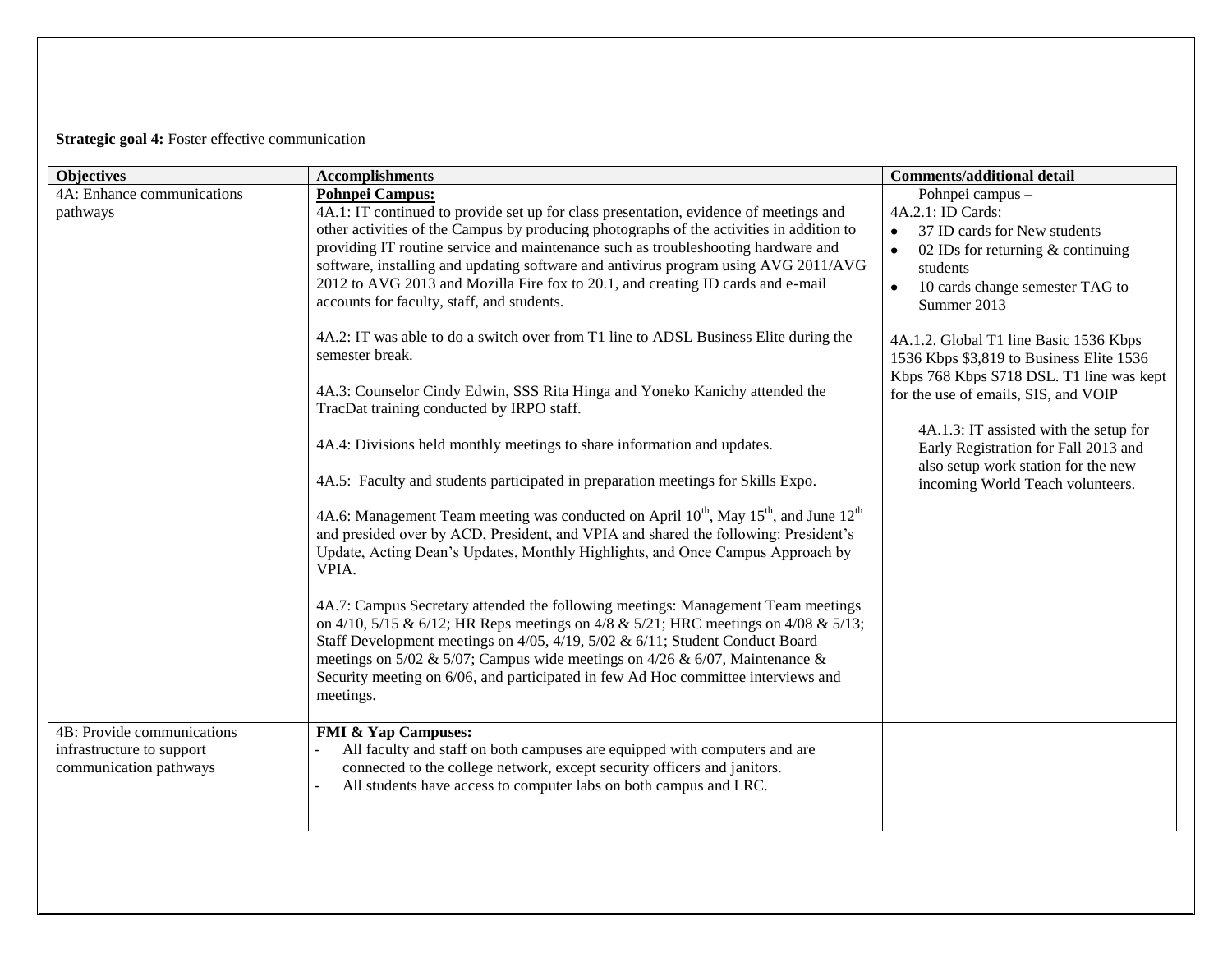| <b>Pohnpei Campus:</b><br>4B.1. Student Services staff completed the recruitment visits to the high schools in<br>Pohnpei from April 22-26, 2013, as represented:                                                                       |
|-----------------------------------------------------------------------------------------------------------------------------------------------------------------------------------------------------------------------------------------|
| Madolenihmw High School - Cindy Edwin<br>Ohwa Christian High School - Cindy Edwin<br>Nanpei Memorial High School - Rita Hinga                                                                                                           |
| Our Lady of Mercy High School - Marlou Gorospe<br>Pohnpei Island Central School - Cindy Edwin<br>Seventh Day Adventist School - Cindy Edwin                                                                                             |
| <b>Kosrae Campus:</b><br>Online Reports as required by Land Grant program from all extension<br>agents and researchers were finally uploaded. The extension agents<br>continued to implement their plans of work. Submitted BOR report. |
| Installation of a new Windows based server [SUPERMICRO]<br>Windows Server 2012 Standard] as a replacement for the old<br>Dell1800 Application Server. New server is running Follett, AVG<br>Admin, WSUS, F-Prot, etc.                   |
| Campus's IT had been notified by Director of IT of a bandwidth<br>$\bullet$<br>upgrade that had already been paid for. The current T1 connectivity<br>from and to FSMTC will be replaced by 2 ADSL lines:                               |
| o Business Elite ADSL: 1536kbps-Down 768kbps-Up<br>Business Basic ADSL for other needs such as SIS and VOIP:<br>$\circ$<br>512kbps-Down 128kbps-Up                                                                                      |
| IT worked with Fiscal Officer and Campus Dean to estimate and<br>secure funding for 10 brand new PC systems including an Office 2010<br>Pro license for each unit.                                                                      |
|                                                                                                                                                                                                                                         |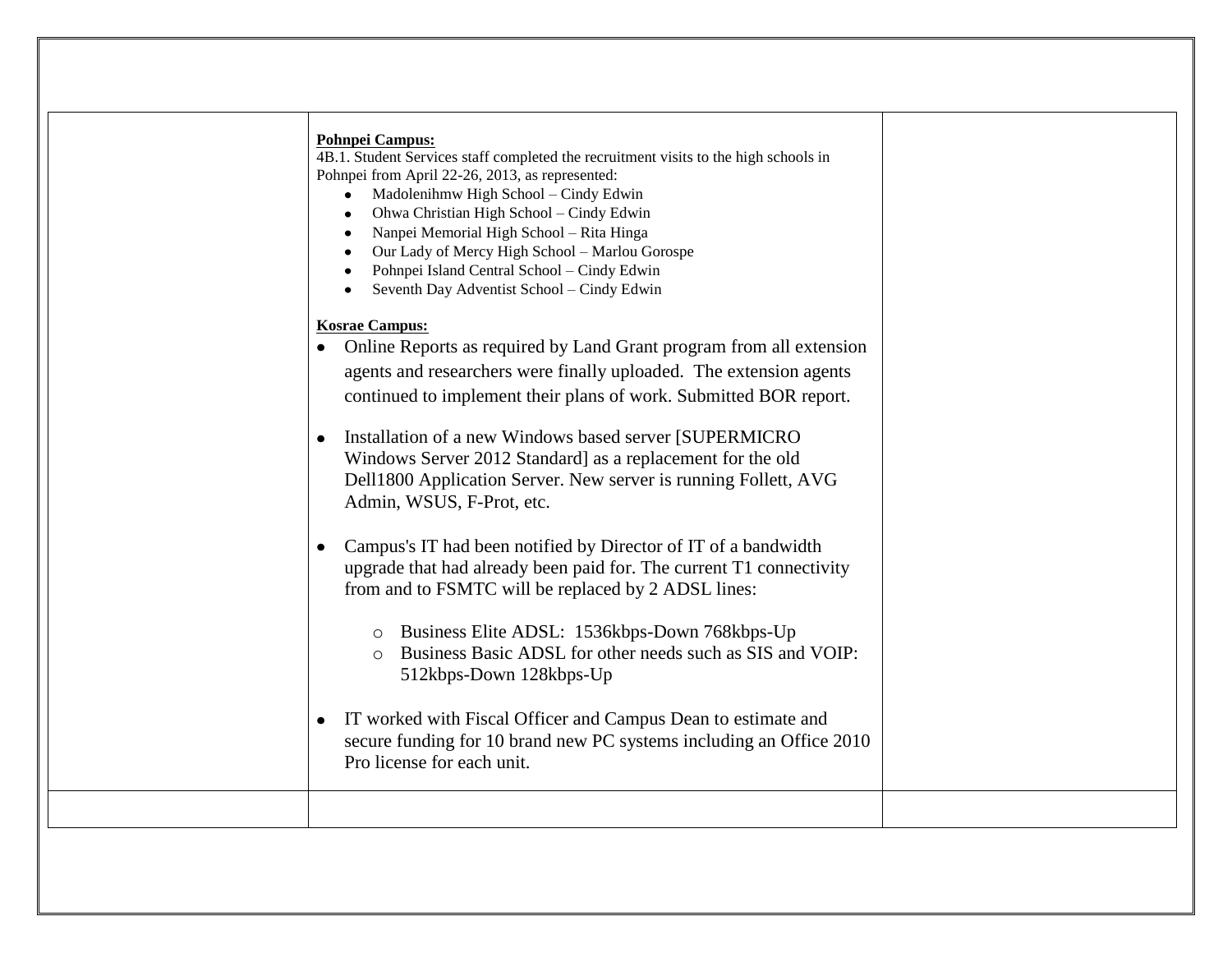| 4C: Enhance the college community's<br>ability to communicate effectively | <b>All Campus Meetings:</b><br>YC: April 29, May 13, June 26<br>FMI: April 26, May 21, June 20<br><b>Campus Management Team meetings:</b><br>YC: every 3 weeks until mid-May then it's biweekly (Fridays)<br>Management team meetings every 3 weeks<br>Faculty and staff serve on standing committees and their attendance is good.<br>Participation in college surveys is also excellent.<br>FMI:<br>Management team meetings every 2 weeks.<br>Faculty and staff serve on standing committees.<br><b>Pohnpei Campus:</b><br>4C.1: HTM Chairperson completed Skills Expo 2013 report (write-up) and submitted to |  |
|---------------------------------------------------------------------------|-------------------------------------------------------------------------------------------------------------------------------------------------------------------------------------------------------------------------------------------------------------------------------------------------------------------------------------------------------------------------------------------------------------------------------------------------------------------------------------------------------------------------------------------------------------------------------------------------------------------|--|
|                                                                           | DCR.<br>4C.2: To improve students communication skills, students continue to present in front of                                                                                                                                                                                                                                                                                                                                                                                                                                                                                                                  |  |
|                                                                           | class regarding the materials that they have learned after each topic is being taught.                                                                                                                                                                                                                                                                                                                                                                                                                                                                                                                            |  |

**Strategic goal 5:** Invest in sufficient, qualified, and effective human resources

| <b>Objectives</b>                                                     | <b>Accomplishments</b>                                                                                                                                                                                                                                                                                                                                                                                                                                     | <b>Comments/additional detail</b>                                                                                                                                                                                                                                                                                                                |
|-----------------------------------------------------------------------|------------------------------------------------------------------------------------------------------------------------------------------------------------------------------------------------------------------------------------------------------------------------------------------------------------------------------------------------------------------------------------------------------------------------------------------------------------|--------------------------------------------------------------------------------------------------------------------------------------------------------------------------------------------------------------------------------------------------------------------------------------------------------------------------------------------------|
| 5A: Provide on-going professional<br>development of faculty and staff | <b>Yap Campus:</b><br>Summary Major Professional Development Activities by Campus:<br><b>Chuuk Campus:</b><br>Jayleen Kokis will be graduating on July 19, 13 with a Masters in Library<br>Science.<br>Miuty Nokar got his Master Degrees from UH Manoa in Math Education. The<br>FAO and Fiscal<br>Officer attended the PACFA Conference in Honolulu.<br>The Campus Dean participated in the<br>2013 Indigenous Fellows Institute at GCC in Guam in June. | Pohnpei campus -<br>5A.1.1: Incentive Awardees:<br>Innovative Award: Grilly Jack &<br>Maria Dison<br>Recognition Award: Bruno Barnabas<br>Faculty of the Year: Stanley Etse<br>Staff of the Year: Maureen Mendiola<br>Professional Recognition Award:<br>Stanley Etse, Shirley Jano, and<br>Gardner Edgar<br>Student's Choice Award: Cindy Edwin |
|                                                                       | <b>Pohnpei Campus:</b><br>5A.1: Pohnpei Campus held its Incentive Award Ceremony on May 8, 2013 in the PC<br>Nahs. VPIA Mariana Ben-Dereas, ACD Grilly Jack, IC Maria Dison, staff, faculty, and<br>students participated in the event. It also serves as the farewell for our two World Teach<br>volunteers, our potential graduates, and recognition of our Purple Teams who won in the                                                                  | Community Service Award: Diaz<br>Joseph<br>Years of Service Award: 5 years -<br>$\bullet$<br>Leyolany Anson, Bruno Barnabas,                                                                                                                                                                                                                     |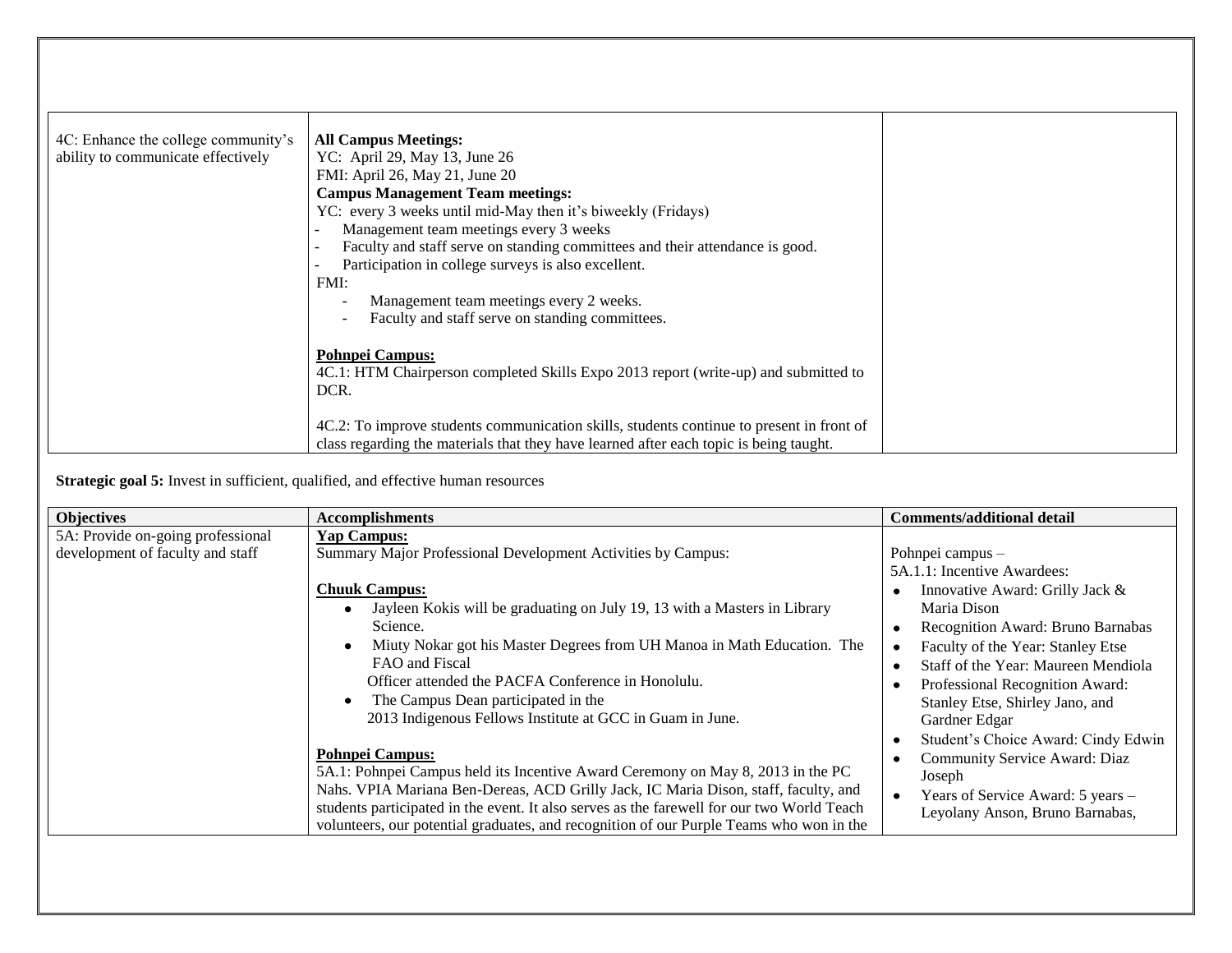| Founding Day Games. Take-outs were served on that day.<br>5A.2: The following Campus personnel are furthering their education by attending                                                                                                                                                                                      | Emmanuela Garcia, Rensleen Joel, and<br>Lusila Robert; 10 years - Amy<br>Santiago and Romino Victor; 15 years |
|---------------------------------------------------------------------------------------------------------------------------------------------------------------------------------------------------------------------------------------------------------------------------------------------------------------------------------|---------------------------------------------------------------------------------------------------------------|
| Summer 2013 semester at the College: Rensleen Joel (courses for 3 <sup>rd</sup> Year Program) and<br>Romino Victor (courses for AA in Teaching Preparation).                                                                                                                                                                    | - Maria Dison, Debra Perman, and<br>Twyla Poll; 20 years - Justino Smith;<br>25 years – Rita Hinga.           |
| 5A.3: FAO Specialist completed her bachelor degree program on May 22, 2013 and she<br>has returned to work.                                                                                                                                                                                                                     | No Sick Leave Taken (Roson Mwahu)<br>Award: Kenson Santos, Marlou<br>Gorospe, Stephen Yarofalig, Bruno        |
| 5A.4: The new Student Aide Services, Mr. Branson Kohper completed the Accreditation<br>On-line Quiz.                                                                                                                                                                                                                            | Barnabas, Diaz Joseph, Rita H. Hadley,<br>Justino Smith, and Alpenster Henry.                                 |
| 5A.5: Three (3) Upward Bound staff attended the WESTOP Annual Conference in<br>Hawaii from April 14-17, 2013. This will enhance their skills on the new changes taking<br>place in the USDOE.                                                                                                                                   |                                                                                                               |
| 5A.6: Math Instructor Stanley Etse completed M.Ed. (Math) on-line program with UH-<br>Manoa and attended the graduation in May.                                                                                                                                                                                                 |                                                                                                               |
| 5A.7: President Daisy approved staff development requests of \$2,190 for Debra Perman<br>to attend the National Great Teachers Seminar in Hawaii from August 4-9, 2013 and<br>\$634.55 for Amy J. Santiago for portion payment of her tuition expense to complete her<br>studies in the COM-FSM/SDSU 2011-2013.                 |                                                                                                               |
| 5A.8: Three (3) COM-FSM apprentices are retained for another 3 months to continue<br>training at COM Pearl Project. These 3 trainees have been training for the past 2 years<br>and have contributed to the progress of the project. Additional three (3) apprentice<br>students from COM-FSM just began their intern training. |                                                                                                               |
| 5A.9: T&T Chair attended and completed a 1-day WASC workshop (Meaning, Quality,<br>Integrity of a Degree) at Chaminade University on May 3, 2013, in Honolulu, Hawaii.                                                                                                                                                          |                                                                                                               |
| 5A.10: Division Chairs conducted faculty class observations, which is also used as part<br>of the evaluation for part-time instructors and discussed results with respective faculty.                                                                                                                                           |                                                                                                               |
| 5A.11: HTM instructor Roby is currently attending a course in Training Program for<br>Young Leaders (TPYL) in Okinawa International Center (OIC). The training is<br>sponsored by JICA.                                                                                                                                         |                                                                                                               |
| 5A.12: LRC staff attended the presentation by Paul B. Drake of UOG.                                                                                                                                                                                                                                                             |                                                                                                               |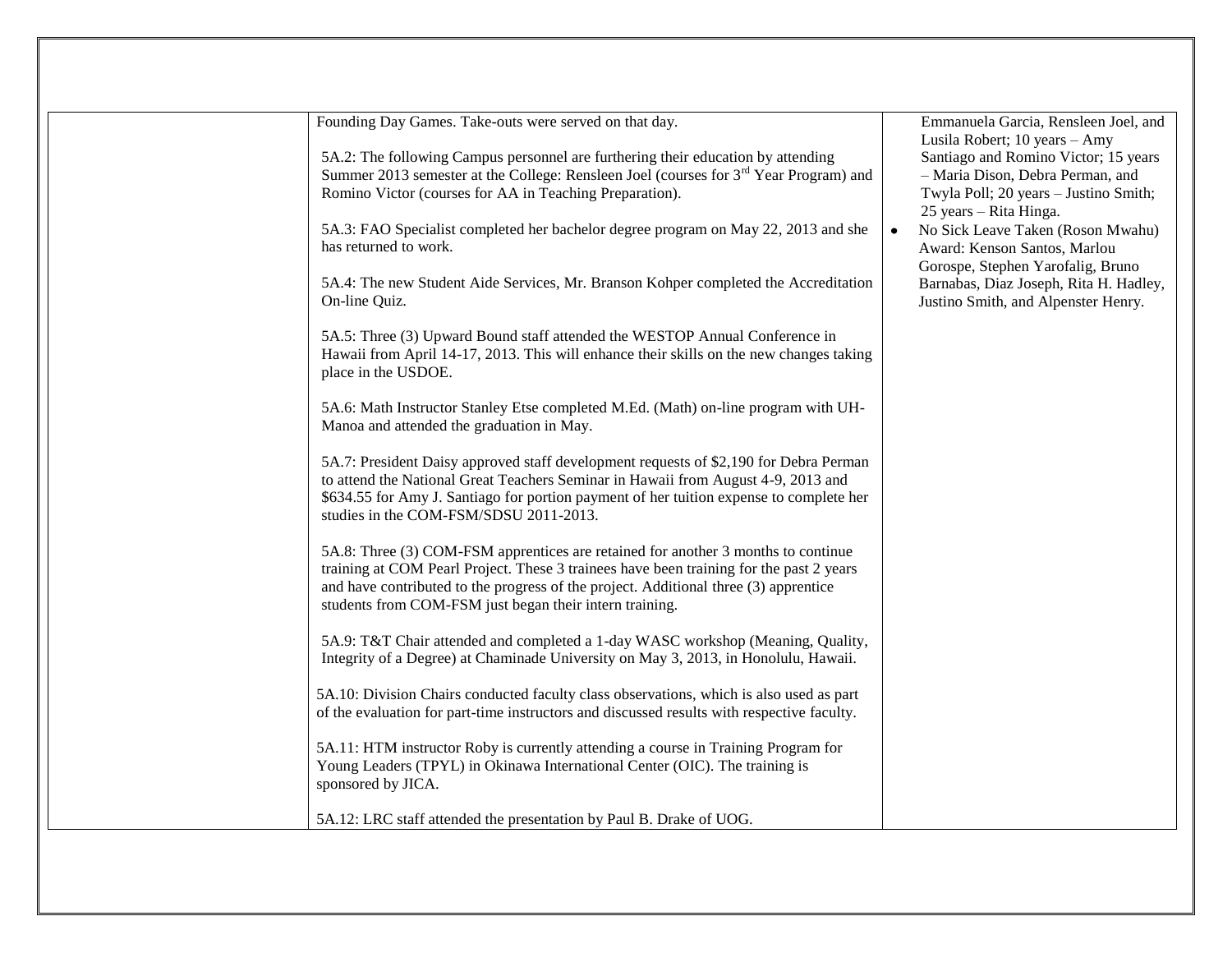|                                                    | 5A.13: Science Instructor Garcia accepted for Indigenous Institute Fellowship 2013<br>sponsored by the US National Science Foundation which was held on June 3-7, 2013 at<br>Guam Community College.<br>5A.14: IC and supervisors completed AR for 5 instructors with upcoming anniversaries.<br>All except for one have satisfactory ratings.                                                                        |                    |                                  |    |    |           |                                                                |  |                            |
|----------------------------------------------------|-----------------------------------------------------------------------------------------------------------------------------------------------------------------------------------------------------------------------------------------------------------------------------------------------------------------------------------------------------------------------------------------------------------------------|--------------------|----------------------------------|----|----|-----------|----------------------------------------------------------------|--|----------------------------|
|                                                    | <b>Kosrae Campus:</b><br>SSC:<br>Incentive Awards Day was conducted to recognize the staff and<br>$\bullet$<br>faculty who had outstanding performances during the year on May<br>$31^{\rm st}$<br>HR committee appropriated funding for Renton Isaac to continue his<br>online studies toward his Bachelor degree.<br><b>National Campus:</b><br>LRC Director will receive Masters in Library Science from UH Manoa. |                    |                                  |    |    |           |                                                                |  |                            |
| 5B: Recruit and retain qualified                   | <b>Yap Campus:</b>                                                                                                                                                                                                                                                                                                                                                                                                    |                    |                                  |    |    |           |                                                                |  |                            |
| personnel to allow delivery of quality<br>services | Summer Semester 2013 Full Time vs. Part Time Personnel                                                                                                                                                                                                                                                                                                                                                                | cc                 | <b>FMI</b>                       | KC | PC | <b>NC</b> | YC                                                             |  | $YC - 6$ part time faculty |
|                                                    | <b>Total</b>                                                                                                                                                                                                                                                                                                                                                                                                          |                    |                                  |    |    |           |                                                                |  | -4 security officers       |
|                                                    | <b>Full</b>                                                                                                                                                                                                                                                                                                                                                                                                           |                    | 19                               |    |    |           | 27                                                             |  | -2 janitors                |
|                                                    | Time                                                                                                                                                                                                                                                                                                                                                                                                                  |                    |                                  |    |    |           |                                                                |  | $FMI - 1$ part time cook   |
|                                                    | Part<br><b>Time</b>                                                                                                                                                                                                                                                                                                                                                                                                   |                    | 10                               |    |    |           | 12                                                             |  | -4 security officers       |
|                                                    | $\frac{0}{0}$                                                                                                                                                                                                                                                                                                                                                                                                         |                    | 65.5%                            |    |    |           | 69 %                                                           |  | - 1 janitor                |
|                                                    | <b>Full</b>                                                                                                                                                                                                                                                                                                                                                                                                           |                    |                                  |    |    |           |                                                                |  | -3 maintenance staff       |
|                                                    | <b>Time</b>                                                                                                                                                                                                                                                                                                                                                                                                           |                    |                                  |    |    |           |                                                                |  | -1 instructor trainee      |
|                                                    | Positions filled:<br>YC:<br>FMI:<br>Vacancies are:                                                                                                                                                                                                                                                                                                                                                                    |                    | 2 security officers, 1 custodian |    |    |           | CRE Coordinator, UB Counselor, 1 security officer, 1 custodian |  |                            |
|                                                    |                                                                                                                                                                                                                                                                                                                                                                                                                       | IC (both campuses) |                                  |    |    |           |                                                                |  |                            |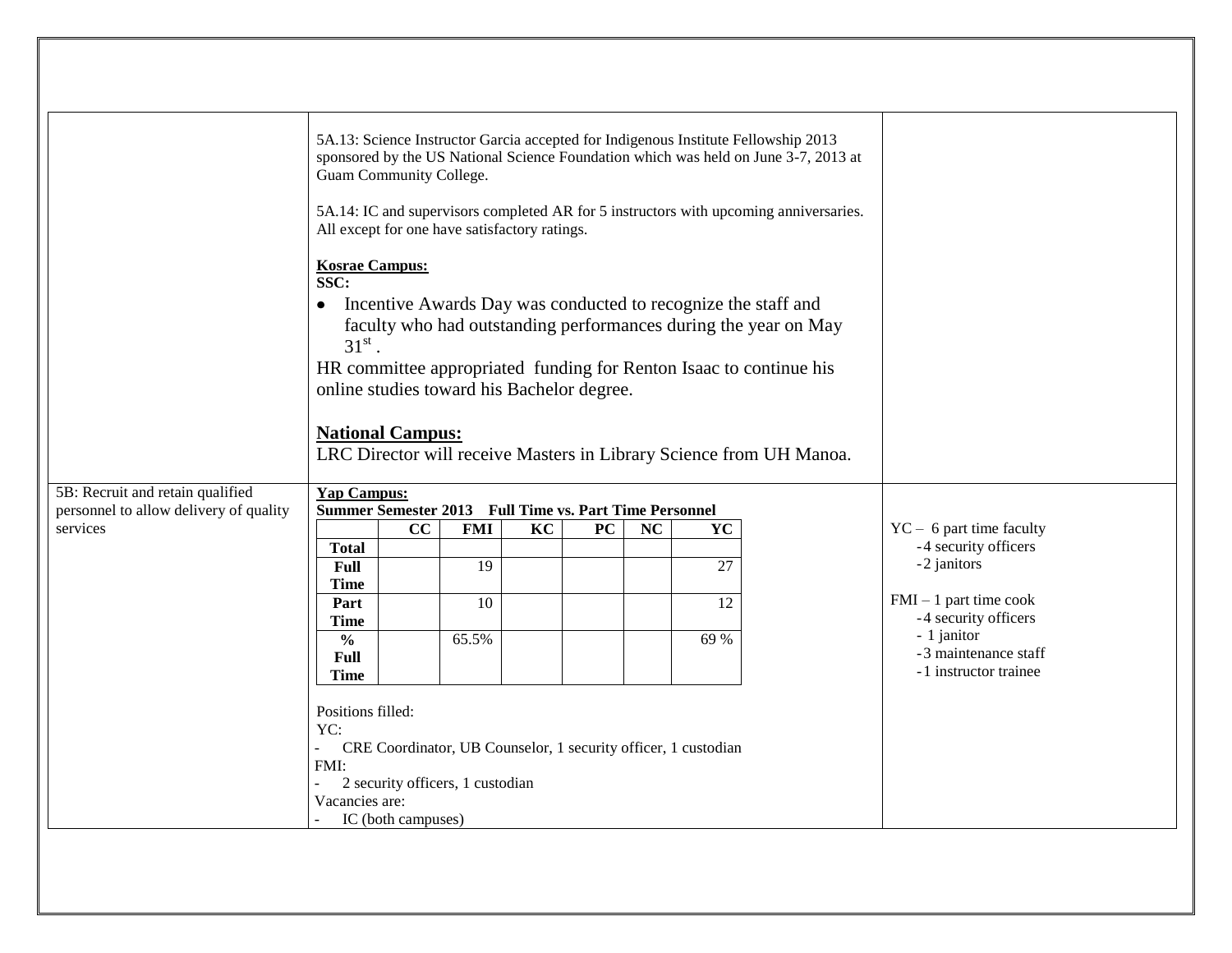| Student Services Specialist / Registrar -FMI<br>Navigation Instructor - FMI<br>security officers: $FMI - 2$ ; YC - 3<br>custodian: FMI -1; $YC - 1$<br>Peer Center Manager - YC -1<br>YC faculty positions $-3$                                                                                                                                                                                                                                                                        |  |
|----------------------------------------------------------------------------------------------------------------------------------------------------------------------------------------------------------------------------------------------------------------------------------------------------------------------------------------------------------------------------------------------------------------------------------------------------------------------------------------|--|
| <b>Pohnpei Campus:</b><br>5B.1: The following personnel hired during this period are: Texci Tihpen<br>(Maintenance Worker), Menoleen Jacob (GU Education Specialist), Branson<br>Kohper (Student Services Aide), Derleen Manuel, Uinsiry Roh, Magdalena<br>Santiago, McNally Hinga, Stanley Pretrick (Custodians), Elfes William,<br>Johnny Dahker, and Masao Olter (Security Officers). All were given proper<br>orientations and completed required documents were forwarded to HRO. |  |
| 5B.2: Seven (7) instructors and two (2) peace corps volunteers were recruited to<br>help run the UB Summer Program from June 17-July 28, 2013 with different<br>subject areas in Math, Science, Literature, Composition, Speech, and<br>Pohnpeian Studies. Five (5) Summer Assistants were also recruited to help<br>with activities over the weekend and help transport the students.                                                                                                 |  |
| 5B.3 English Instructor, Ms. Stacy Tadlock submitted her resignation letter to<br>the President to be effective July 31, 2013. Recommendation for her position<br>was forwarded to the President on 6/19.                                                                                                                                                                                                                                                                              |  |
| 5B.4: Six World-Teach volunteer instructors are recruited for the next school year; 2 for<br>English, 2 for<br>Math and Science, and 2 for Technology & Trades.                                                                                                                                                                                                                                                                                                                        |  |
| 5B.5: HTM Alumni Tiffany Ardos assisted students in Skills Expo presentations.                                                                                                                                                                                                                                                                                                                                                                                                         |  |
| <b>Kosrae Campus:</b><br>Math and Math/Science faculty vacancies are filled and will begin their<br>duties by Fall 2013.                                                                                                                                                                                                                                                                                                                                                               |  |
| <b>National Campus:</b><br>Local Language and Literature faculty will complete Masters this summer through UOG<br>from Staff Development.                                                                                                                                                                                                                                                                                                                                              |  |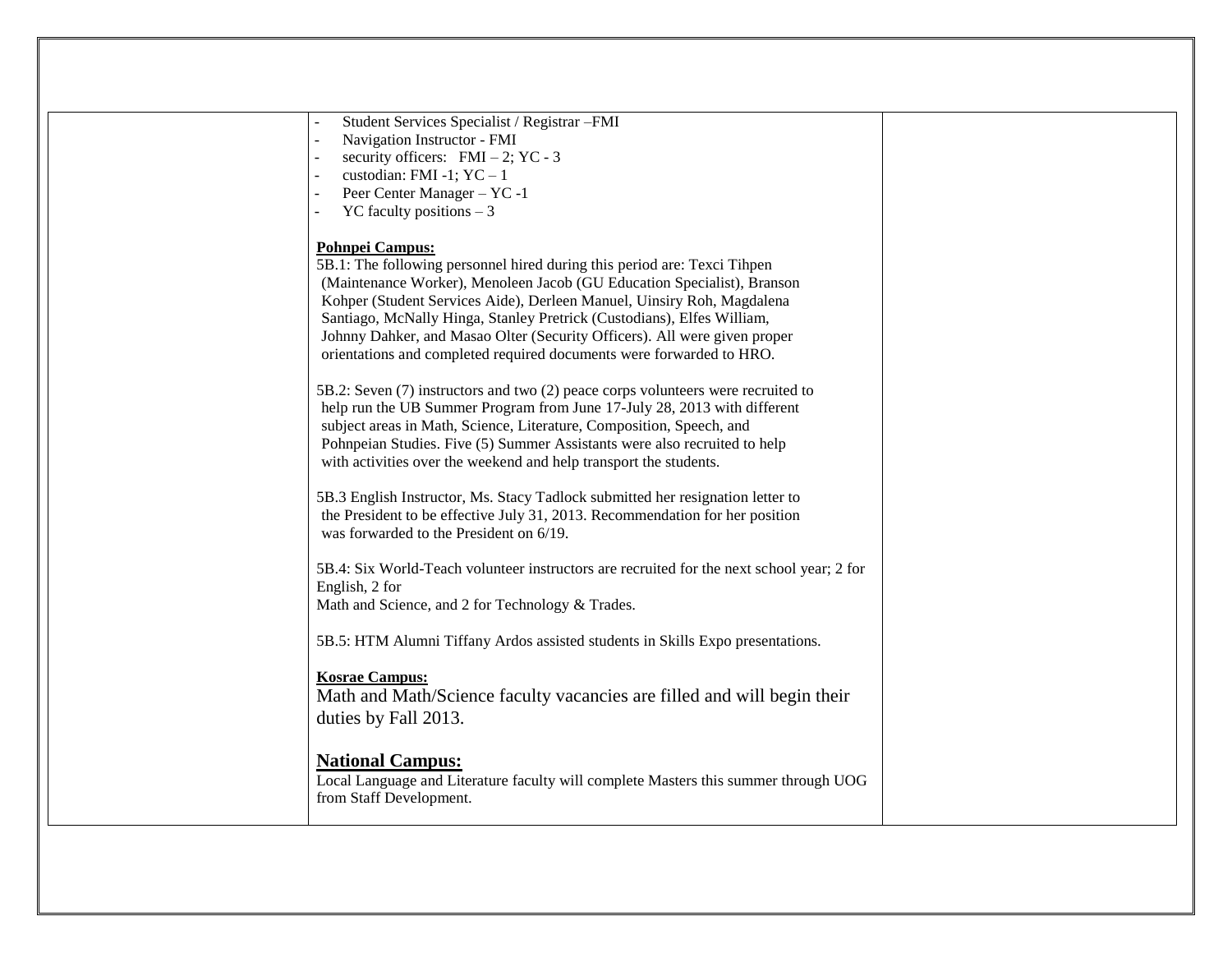| 5C: Update personnel policies and |  |
|-----------------------------------|--|
| procedures to meet on-going human |  |
| resources needs                   |  |

Strategic goal 6: Ensure sufficient and well-managed fiscal resources that maintain financial stability

| <b>Objectives</b>                      | <b>Accomplishments</b>                                                                                           |                                                                                                                                                                                                       | <b>Comments/additional detail</b>                                                                                                      |               |              |  |  |
|----------------------------------------|------------------------------------------------------------------------------------------------------------------|-------------------------------------------------------------------------------------------------------------------------------------------------------------------------------------------------------|----------------------------------------------------------------------------------------------------------------------------------------|---------------|--------------|--|--|
| 6A: Enhance new and existing revenue   |                                                                                                                  |                                                                                                                                                                                                       |                                                                                                                                        |               |              |  |  |
| resources to promote growth and        | April - June 2013                                                                                                |                                                                                                                                                                                                       |                                                                                                                                        |               |              |  |  |
| increase cost effectiveness            |                                                                                                                  |                                                                                                                                                                                                       | 1st                                                                                                                                    | $\frac{0}{0}$ | Year to Date |  |  |
|                                        | <b>Committee</b>                                                                                                 | <b>Annual Target</b>                                                                                                                                                                                  | Qtr                                                                                                                                    |               |              |  |  |
|                                        | International                                                                                                    |                                                                                                                                                                                                       |                                                                                                                                        |               |              |  |  |
|                                        | Government                                                                                                       |                                                                                                                                                                                                       |                                                                                                                                        |               |              |  |  |
|                                        | Alumni                                                                                                           |                                                                                                                                                                                                       |                                                                                                                                        |               |              |  |  |
|                                        | Kosrae                                                                                                           |                                                                                                                                                                                                       |                                                                                                                                        |               |              |  |  |
|                                        | Pohnpei                                                                                                          |                                                                                                                                                                                                       |                                                                                                                                        |               |              |  |  |
|                                        | National                                                                                                         |                                                                                                                                                                                                       |                                                                                                                                        |               |              |  |  |
|                                        | Chuuk                                                                                                            |                                                                                                                                                                                                       |                                                                                                                                        |               |              |  |  |
|                                        | Yap                                                                                                              |                                                                                                                                                                                                       |                                                                                                                                        |               |              |  |  |
|                                        | <b>FSM-FMI</b>                                                                                                   |                                                                                                                                                                                                       |                                                                                                                                        |               |              |  |  |
|                                        | <b>Chuuk Campus:</b><br>$\bullet$<br><b>Pohnpei Campus:</b><br><b>National Campus:</b><br>FSM (\$100,000 grant). | The excavator was sold for \$17,000.<br>6A.1: AFT program sold vegetable seedlings were used for printing brochures.<br>FSM Public Health and COM-FSM Pulbic Health MOU for 4 training throughout the |                                                                                                                                        |               |              |  |  |
| 6B: Diversify resources of the College | <b>Chuuk Campus:</b><br>$\bullet$                                                                                | Contract payment of \$29,438.40 for the Voc. Ed with the CSSS (Chuuk State<br>School System Chuuk High School was received. The short-term computer<br>training with CPUC will bring \$11,844.00      | Pohnpei Campus -<br>6B.1.1: The results of the audit came<br>out without any questionable cost and<br>shows that we are in compliance. |               |              |  |  |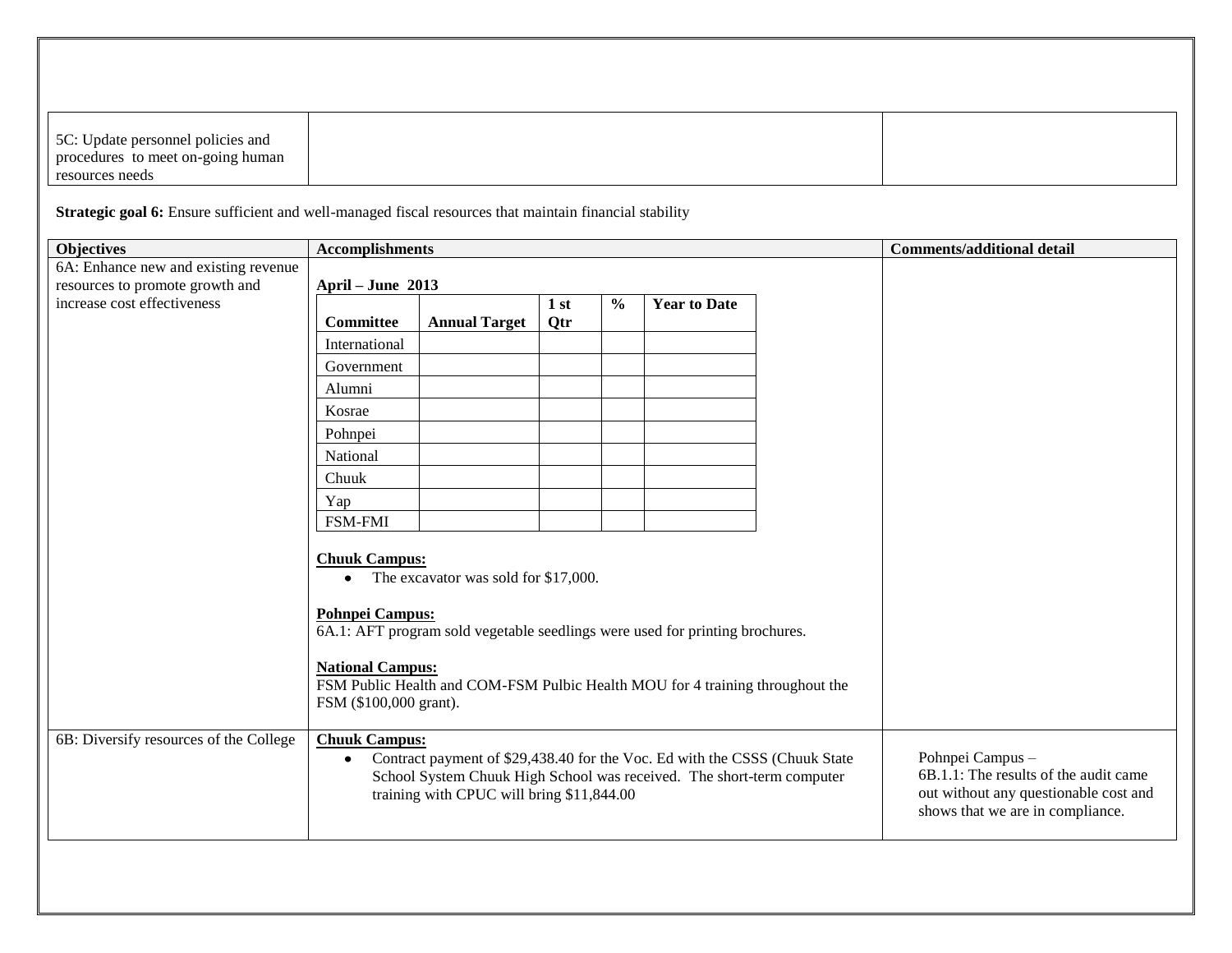|                                       | <b>Pohnpei Campus:</b><br><b>Kosrae Campus:</b><br>$\bullet$                         | 6B.1: Upward Bound program was among the others that was randomly selected by<br>auditors to audited and see if it is in compliance with the regulations and policies of the<br>federal requirements.<br>6B.2: Started year two of existing MOU with World Teach by recruiting 6 volunteer<br>instructors for SY2013-2014.<br>CRE coordinator and agents actively engaged in the planning and led<br>the campus staff and faculty at the Kosrae State Fair. |            |                          |              |  |  |  |  |
|---------------------------------------|--------------------------------------------------------------------------------------|-------------------------------------------------------------------------------------------------------------------------------------------------------------------------------------------------------------------------------------------------------------------------------------------------------------------------------------------------------------------------------------------------------------------------------------------------------------|------------|--------------------------|--------------|--|--|--|--|
| 6C: Budgeting and resource allocation | follows.                                                                             | <b>Pohnpei Campus:</b><br>6C.1. Business Office/Bookstore continued to provide related support services to the<br>campus and students. Collection and expenditure report on selected line items is as                                                                                                                                                                                                                                                       |            |                          |              |  |  |  |  |
|                                       | <b>Fuel Usage</b>                                                                    |                                                                                                                                                                                                                                                                                                                                                                                                                                                             |            |                          |              |  |  |  |  |
|                                       |                                                                                      | Apr-13                                                                                                                                                                                                                                                                                                                                                                                                                                                      | $May-13$   | $Jun-13$                 | <b>Total</b> |  |  |  |  |
|                                       | Cost                                                                                 | \$1,289.00                                                                                                                                                                                                                                                                                                                                                                                                                                                  | \$909.30   | \$923.15                 | \$3,121.45   |  |  |  |  |
|                                       | <b>Usage</b>                                                                         | 250                                                                                                                                                                                                                                                                                                                                                                                                                                                         | 178        | 179                      | 607          |  |  |  |  |
|                                       |                                                                                      | <b>Cash Power for Upper Campus</b><br>Apr-13                                                                                                                                                                                                                                                                                                                                                                                                                | $May-13$   |                          |              |  |  |  |  |
|                                       |                                                                                      |                                                                                                                                                                                                                                                                                                                                                                                                                                                             |            | $Jun-13$                 | <b>Total</b> |  |  |  |  |
|                                       | Cost                                                                                 | \$5,600.00                                                                                                                                                                                                                                                                                                                                                                                                                                                  | \$4,010.00 |                          |              |  |  |  |  |
|                                       | \$3,900.00<br>\$13,510.00<br>10055.5<br>7308.6<br>7315.6<br>24679.70<br><b>Usage</b> |                                                                                                                                                                                                                                                                                                                                                                                                                                                             |            |                          |              |  |  |  |  |
|                                       | <b>Utility for Lower Campus</b>                                                      |                                                                                                                                                                                                                                                                                                                                                                                                                                                             |            |                          |              |  |  |  |  |
|                                       |                                                                                      | Apr-13                                                                                                                                                                                                                                                                                                                                                                                                                                                      | $May-13$   | $Jun-13$<br>$\mathbb{S}$ | <b>Total</b> |  |  |  |  |
|                                       | Cost                                                                                 | \$10,084.33                                                                                                                                                                                                                                                                                                                                                                                                                                                 | \$8,115.99 | 7,085.23                 | \$25,285.55  |  |  |  |  |
|                                       | <b>Usage</b>                                                                         | 17610                                                                                                                                                                                                                                                                                                                                                                                                                                                       | 14405      | 12839                    | 44854        |  |  |  |  |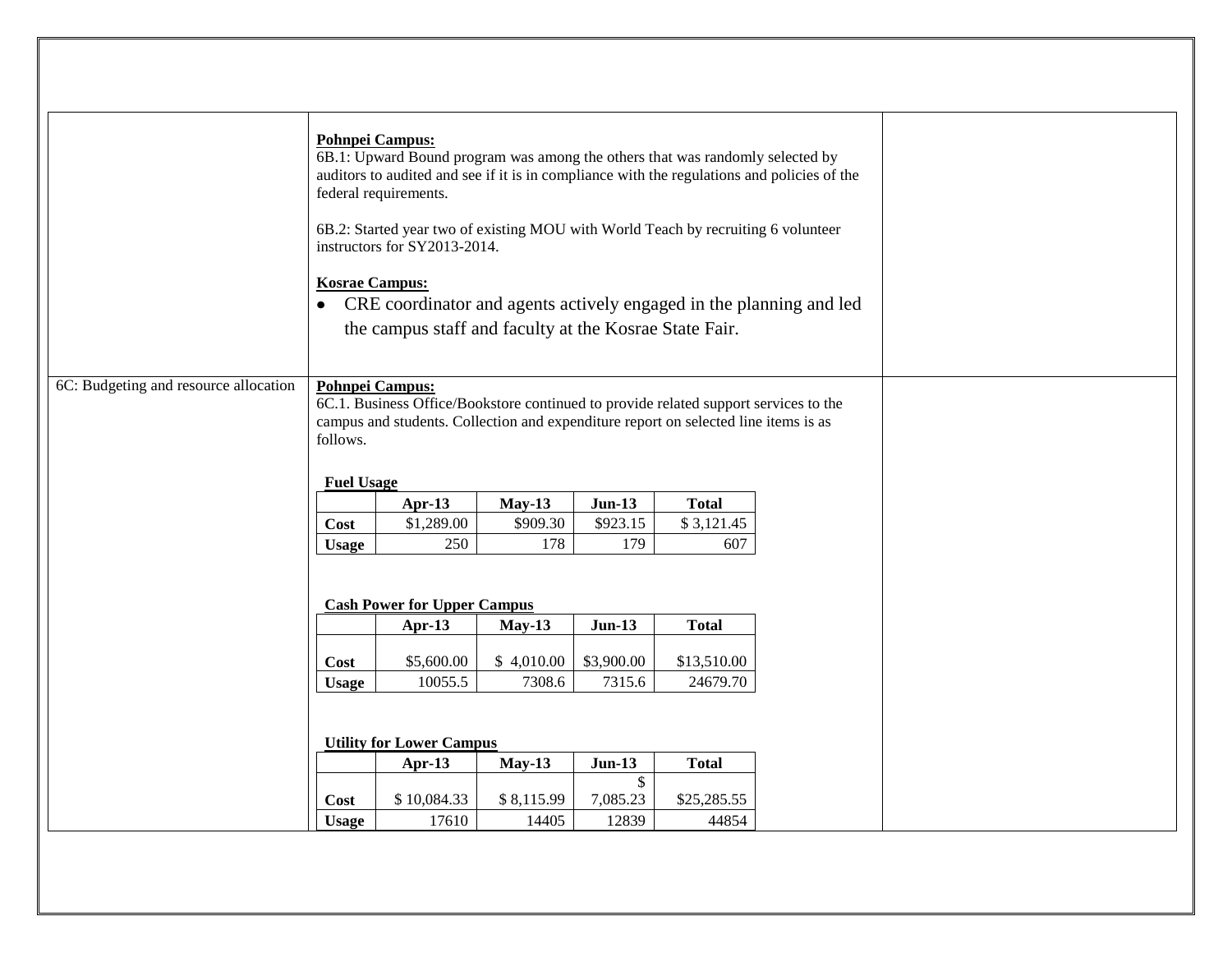| Water Hsaoe |  |
|-------------|--|

|      | <b><i>HARL UBUEL</i></b> |              |                |            |  |  |  |  |  |
|------|--------------------------|--------------|----------------|------------|--|--|--|--|--|
|      | Apr-13                   | $May-13$     | $Jun-13$ Total |            |  |  |  |  |  |
| Cost |                          | 487.27<br>\$ | \$240.70       | \$1,153.42 |  |  |  |  |  |

| <b>Collections:</b>   |           |              |             |              |
|-----------------------|-----------|--------------|-------------|--------------|
|                       | Apr- $13$ | $May-13$     | $Jun-13$    | <b>Total</b> |
| <b>Bookstore</b>      |           |              |             |              |
| sales                 | \$655.15  | 282.75<br>\$ | \$974.60    | \$1,912.50   |
| <b>Endowment</b>      |           |              |             |              |
| Fund                  | \$25.00   | 110.00<br>\$ | 60.00<br>\$ | \$<br>195.00 |
| <b>Facility</b>       |           |              |             |              |
| Rental                | \$503.55  | \$579.12     | \$50.00     | \$1,132.67   |
| <b>PSBDC</b>          |           |              |             |              |
| <b>Facility</b>       |           |              |             |              |
| Rental                |           |              |             |              |
| <b>Duplicate ID</b>   | \$20.00   | \$15.00      | \$30.00     | \$<br>65.00  |
| <b>Admission fee</b>  |           | \$950.00     | \$1,040     | \$1,990.00   |
| <b>Transcript fee</b> | \$8.00    | \$28.00      | \$52.00     | \$<br>88.00  |
| Photo copying         | \$15.00   | \$10.55      | \$90.35     | \$<br>115.90 |
| <b>Accidental</b>     | \$30.00   |              |             |              |
| <b>Insurance fee</b>  |           |              |             | \$<br>30.00  |
| <b>PNI State</b>      |           |              |             |              |
| Scholarship           |           |              |             |              |
| <b>Dues</b>           | \$260.00  | \$1,179.00   | \$1,328     | \$2,767.00   |
| <b>Registration</b>   | \$1,125   |              |             |              |
| fee                   |           | \$2,400      | \$60.00     | \$3,585.00   |
| <b>Audit fee</b>      |           |              |             |              |
| <b>Graduation</b>     |           |              |             |              |
| fee                   |           | \$212.50     | \$103.00    | \$<br>315.50 |
| <b>Sales from</b>     |           |              |             |              |
| <b>Programs</b>       | \$665.55  |              |             | \$<br>665.55 |
| <b>Total</b>          | \$3,307.2 | \$5,766.92   | \$3,787.9   | \$12,862.12  |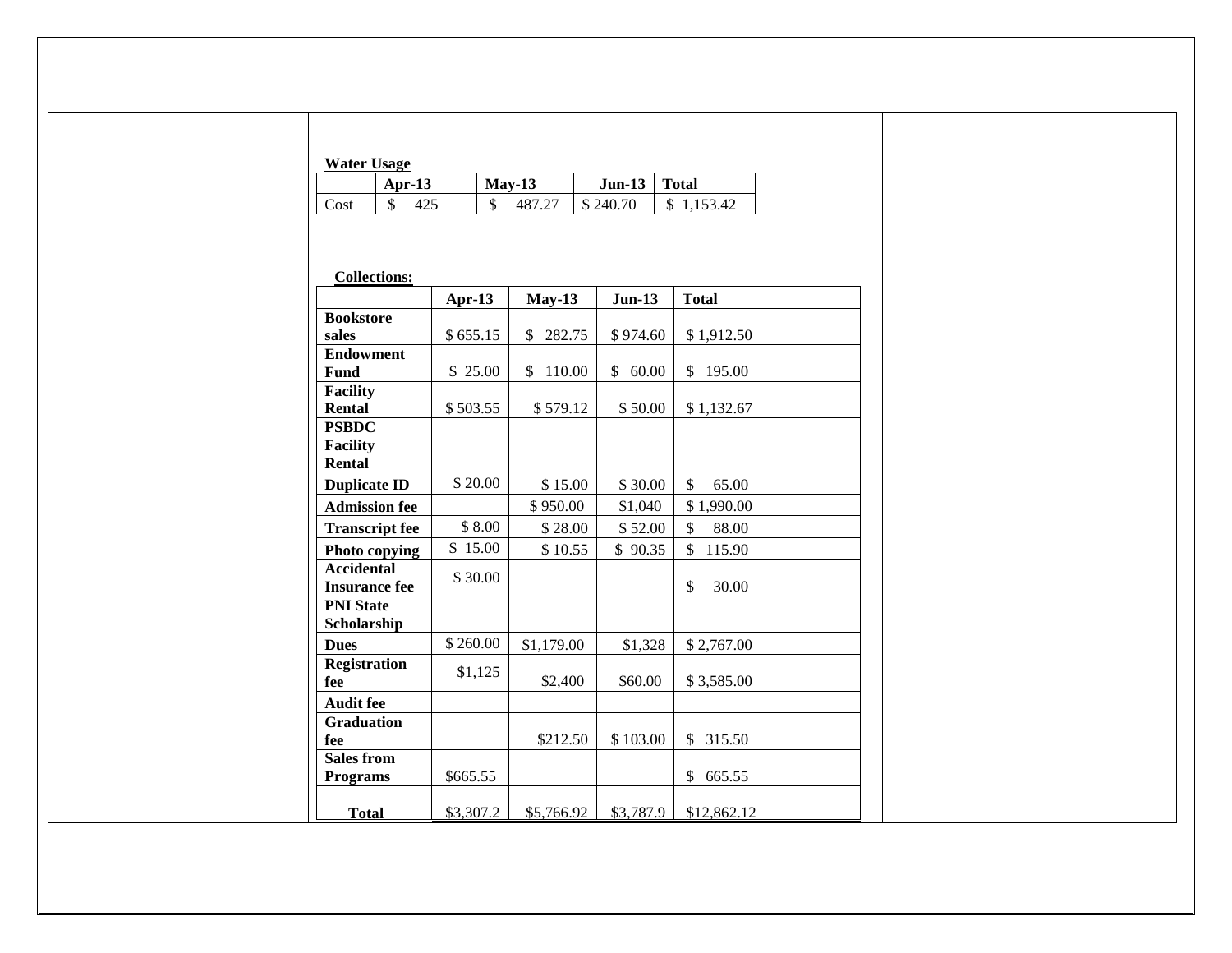|                                                                                                                                                                                                                                                      |                                                                                                                                                                                                                                                                                                                                                                                                                                                                                | 5            | 5 |                                                                                                                                                                                                                        |  |
|------------------------------------------------------------------------------------------------------------------------------------------------------------------------------------------------------------------------------------------------------|--------------------------------------------------------------------------------------------------------------------------------------------------------------------------------------------------------------------------------------------------------------------------------------------------------------------------------------------------------------------------------------------------------------------------------------------------------------------------------|--------------|---|------------------------------------------------------------------------------------------------------------------------------------------------------------------------------------------------------------------------|--|
|                                                                                                                                                                                                                                                      | Below is a summary of Summer 2013 Revenue Report:<br># of student enrolled $-221$<br># of credit $-954$                                                                                                                                                                                                                                                                                                                                                                        |              |   |                                                                                                                                                                                                                        |  |
|                                                                                                                                                                                                                                                      | Tuition                                                                                                                                                                                                                                                                                                                                                                                                                                                                        | \$99,390.00  |   |                                                                                                                                                                                                                        |  |
|                                                                                                                                                                                                                                                      | Registration                                                                                                                                                                                                                                                                                                                                                                                                                                                                   | \$3,180.00   |   |                                                                                                                                                                                                                        |  |
|                                                                                                                                                                                                                                                      | Activity fee                                                                                                                                                                                                                                                                                                                                                                                                                                                                   | \$4,200.00   |   |                                                                                                                                                                                                                        |  |
|                                                                                                                                                                                                                                                      | Health fee                                                                                                                                                                                                                                                                                                                                                                                                                                                                     | \$3,150.00   |   |                                                                                                                                                                                                                        |  |
|                                                                                                                                                                                                                                                      | Technology fee                                                                                                                                                                                                                                                                                                                                                                                                                                                                 | \$21,000.00  |   |                                                                                                                                                                                                                        |  |
|                                                                                                                                                                                                                                                      | Textbooks/sundries<br>charges                                                                                                                                                                                                                                                                                                                                                                                                                                                  | \$9,863.75   |   |                                                                                                                                                                                                                        |  |
|                                                                                                                                                                                                                                                      | <b>Total</b>                                                                                                                                                                                                                                                                                                                                                                                                                                                                   | \$140,783.75 |   |                                                                                                                                                                                                                        |  |
| 6D: Develop and implement college<br>sustainability plans that will lead to<br>the careful stewardship of natural and<br>man-made resources, saving of<br>revenue, and enhancement of the<br>college experience; serves as a model<br>for the nation | <b>April - June Power Consumption (Kw)</b><br>cc<br><b>Total</b><br><b>Kosrae Campus:</b><br>The College executed another contract for the Dry Litter Piggery<br>Project at Kosrae Campus, Raimond Tulensru Construction Company<br>will construct the extended section of the piggery. The weather during<br>the month of June slowed down the progress of this project. An order<br>for drinking bowls and nipples were received in June along with an<br>18hp wood chipper. |              |   |                                                                                                                                                                                                                        |  |
| 6G: College meets annual endowment<br>targets.                                                                                                                                                                                                       | <b>Kosrae Campus:</b>                                                                                                                                                                                                                                                                                                                                                                                                                                                          |              |   | Students, staff, and faculty participated in the FSM Cultural Day<br>festivities by presenting a float representing the College; a skit using<br>Kosraean honorific language and traditional cooking were parts of the |  |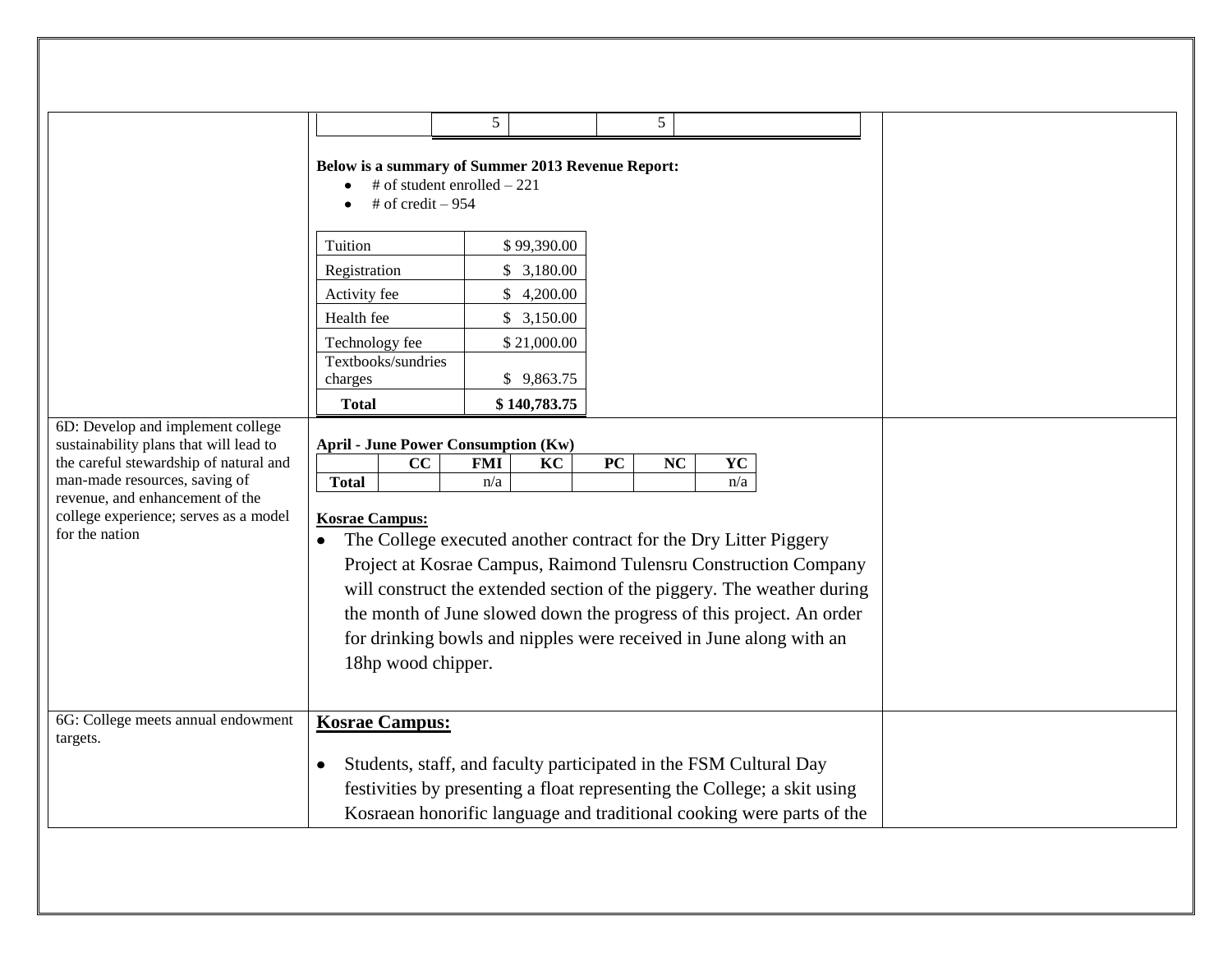| presentation. The College float was award third prize of \$300.00; was<br>deposited in the endowment fund.<br>Demonstrations and sales of food items netted over \$200 for the<br>college endowment fund. |  |
|-----------------------------------------------------------------------------------------------------------------------------------------------------------------------------------------------------------|--|
|                                                                                                                                                                                                           |  |

**Strategic goal 7:** Build a partnering and service network for community, workforce and economic development

| <b>Objectives</b>               | <b>Accomplishments</b>                                                                                                                                                                                                                                                                                                                                                                                                                                                                                                                                                                                                                                                                                                                                                                                                                                                                                                             | <b>Comments/additional detail</b> |
|---------------------------------|------------------------------------------------------------------------------------------------------------------------------------------------------------------------------------------------------------------------------------------------------------------------------------------------------------------------------------------------------------------------------------------------------------------------------------------------------------------------------------------------------------------------------------------------------------------------------------------------------------------------------------------------------------------------------------------------------------------------------------------------------------------------------------------------------------------------------------------------------------------------------------------------------------------------------------|-----------------------------------|
| 7A: Increase involvement of the | <b>FSM FMI</b>                                                                                                                                                                                                                                                                                                                                                                                                                                                                                                                                                                                                                                                                                                                                                                                                                                                                                                                     |                                   |
| community in college affairs    | Collaborating with Sea Transportation Division, Yap State Public Works /<br>Transportation to organize sea board trainings for cadets on the state ship<br>Hapilmahol.<br>NORMA & SPC representatives visited FMI in mid-May to administer Observer<br>Exam to FMI graduating cadets. Less than 50% passed the exam.<br>SPC funded the 6 weeks sub-regional observer training for trainees from the FSM,<br>Palau, and Marshall Islands.<br>Have established working relationships with Diving Seagull Inc. (DSI). DSI is a<br>prospective employer of our graduates and wants to increase the number of FSM<br>workers on board their 2 fishing vessels.<br>Sasakawa Peace Foundation Team from Japan as well as Secretary of TC&I visited<br>the campus to gather information regarding the possibility of FMI providing                                                                                                         |                                   |
|                                 | surveillance training for the FSM and possibly Palau and Marshall Islands.<br>YAP CAMPUS<br>Have continued to collaborate with Yap DOE, YapAHEC, Health Services, Waab<br>Community Health Center to hold events for student, faculty, and staff on campus.<br>Have continued to work together with Yap State Scholarship Office.<br>Many agencies and vendors contributed to the successful celebration (Founding Day /<br>$20th$ Anniversary) held on April $5th$ by both campuses. They are: CFSM Yap Delegation,<br>YCA, Dept. PW&T, Bank of Guam, EMI, YSPSC, Waab Trans Co., CTSI, BFSM, PBC,<br>and Senator Charles Chieng.<br>Joint commencement exercise held on May $24th$ were well attended by the general public<br>as well as representatives from governor's office, yap state legislature, Council of Pilung,<br>DYCA, yap high school, PW&T Dept., DOE, Yap Fishing Authority, Fr. Moses, SJ, and<br>Pastor Ruda. |                                   |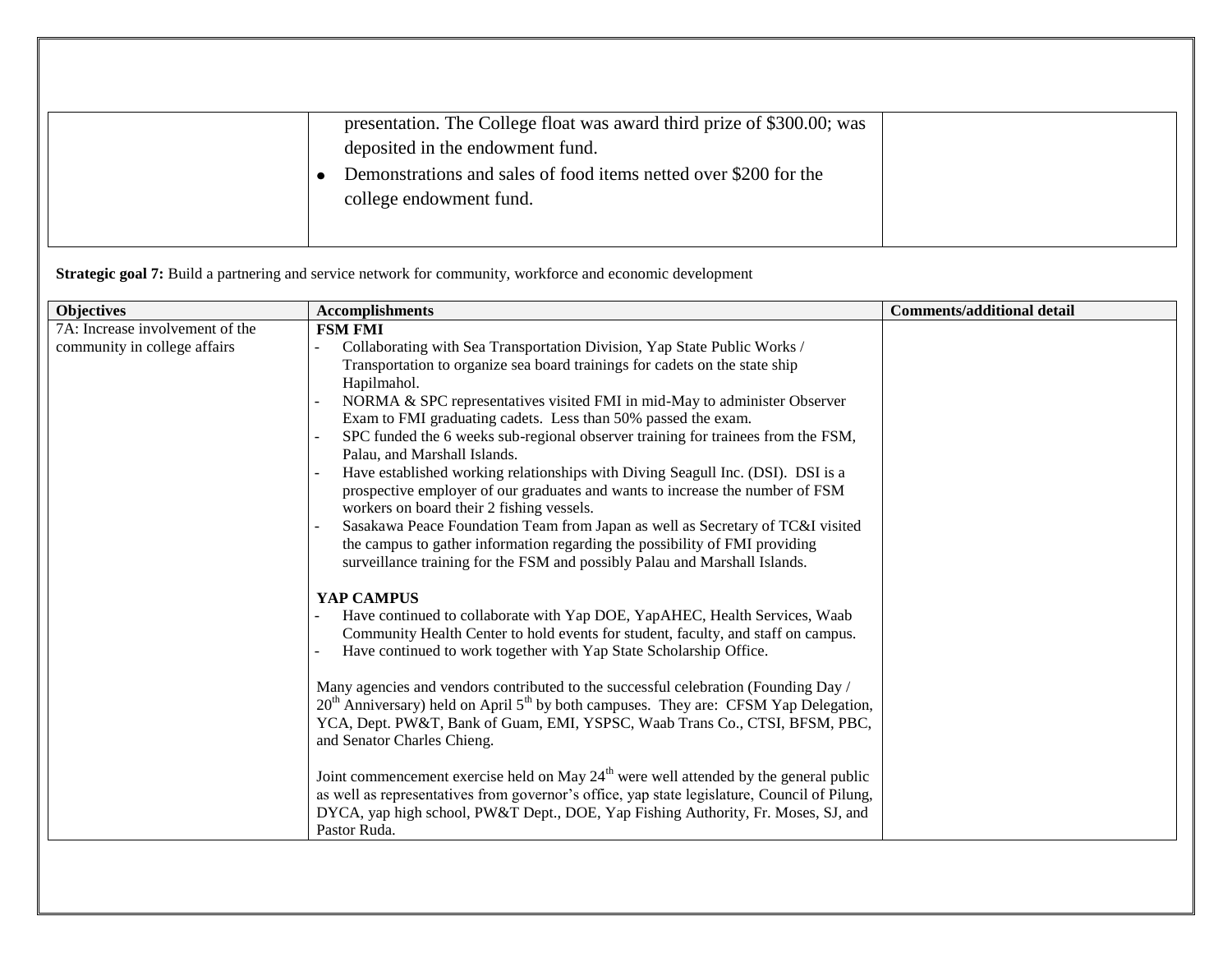|                                                     | <b>Chuuk Campus:</b><br>Six (6) Xavier High School students were doing their Community Service<br>Projects with us during the month of June.<br>CRE has ongoing Community Outreach Projects in the communities. They<br>have established and maintained Agroforestry in all the five regions of Chuuk.<br>They are also                                                                                                                                                                      |  |
|-----------------------------------------------------|----------------------------------------------------------------------------------------------------------------------------------------------------------------------------------------------------------------------------------------------------------------------------------------------------------------------------------------------------------------------------------------------------------------------------------------------------------------------------------------------|--|
|                                                     | providing seedlings of certain local crops (taro, tapioca, banana, eggplant, long<br>beans, and papaya) to interested community residents.                                                                                                                                                                                                                                                                                                                                                   |  |
|                                                     | <b>Pohnpei Campus:</b><br>7A.1: Mrs. Gail Makuakane-Lundin, Interim Executive Assistant to the Chancellor and<br>her husband Ed Taupouri Tangaro who teaches hula at Hawai'i Community College and<br>Holo, a graduate student in the Hawaiian Language and Literature program visited the<br>College. The purpose of their visit was to meet with Brian Lynch to discuss the<br>LSAMPS Program with UH Hilo, to see traditional Micronesian Arts and Crafts and to<br>meet with UHH Alumni. |  |
|                                                     | 7A.2: UB parents met on May $10^{th}$ to share the results of the COMET, the Summer<br>Bridge Program, the College Prep and how much money involved and financial aid<br>requirements. Another meeting was held on June 13 <sup>th</sup> regarding the Summer Bridge<br>Program and issuance of Upward Bound Program academic progress report.                                                                                                                                               |  |
|                                                     | 7A.3: College involvement in the Community-10 HTM and 1 T&T students under the<br>supervision of 2 HTM instructors, alongside Island Green Community, participated in<br>trash-a-thon, 4/27.                                                                                                                                                                                                                                                                                                 |  |
| 7B: Enhance and promote<br>employment opportunities | <b>Yap Campus:</b><br>Vacancies for both campuses are announced on the radio and also posted in public<br>places.                                                                                                                                                                                                                                                                                                                                                                            |  |
|                                                     | <b>Chuuk Campus:</b><br>Vacant positions are at different stages in the recruitment processes.<br>The vacated Student<br>Services Coordinator position was opened on July $3rd$ , and<br>will be closed on<br>August $2nd$ .                                                                                                                                                                                                                                                                 |  |
|                                                     | <b>Pohnpei Campus:</b><br>7B.1: Increased partnership with governmental entities through the work-study program<br>to 35% to support future employment opportunities.                                                                                                                                                                                                                                                                                                                        |  |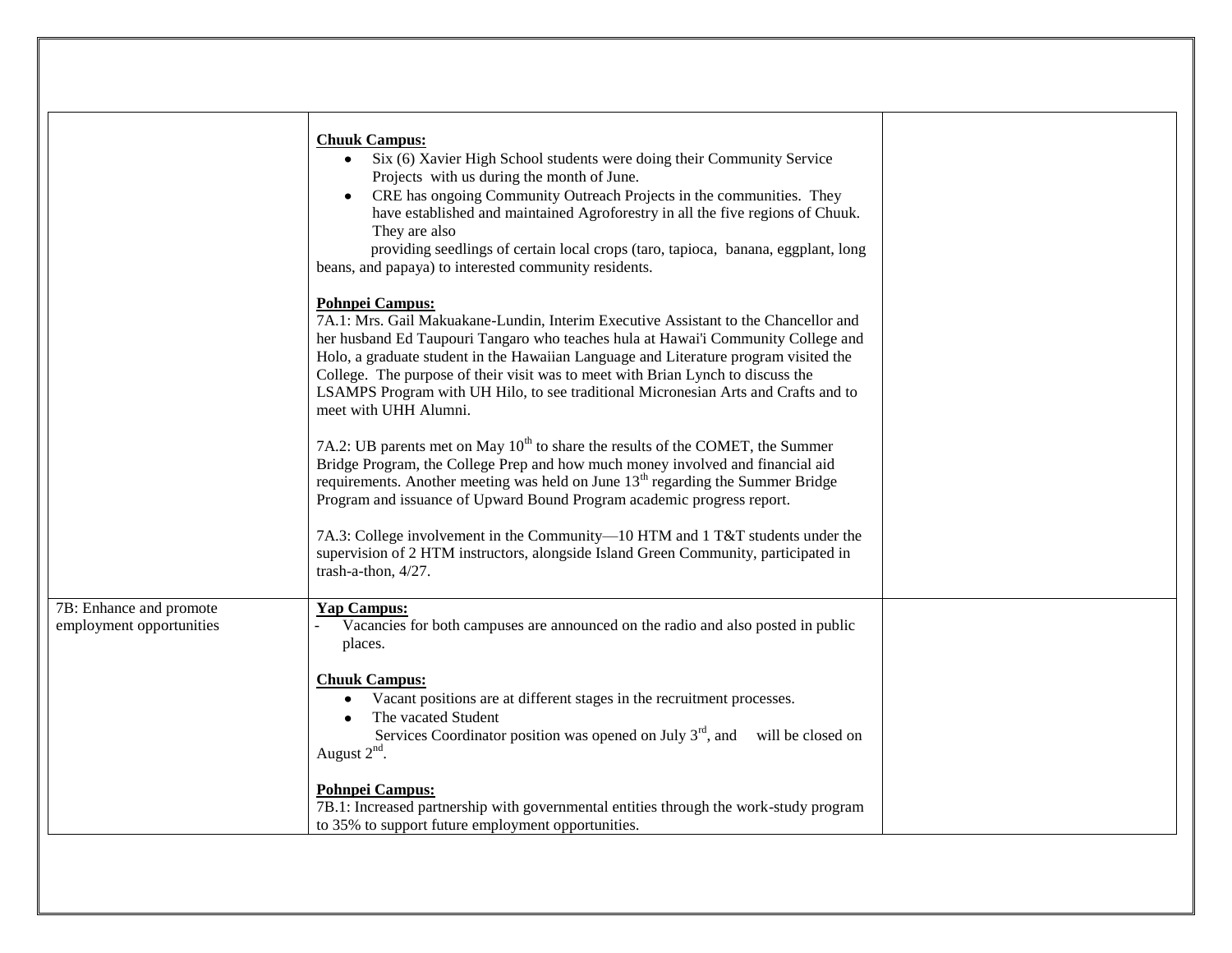|                                                                                                                                | 7B.2: EFNEP Certificate Ceremony was held on May 3 <sup>rd</sup> to 19 clients who had<br>completed the EFNEP Education and Cooking content and received their certificates of<br>completion.<br>7B.3: Conducted resume writing workshops for HTM student presenters for the Skills<br>Expo. 14 out of 31 students successfully completed their resume. As a result of the expo,<br>one student was hired by Etscheit's Enterprises.                                                                                                                  |  |
|--------------------------------------------------------------------------------------------------------------------------------|-------------------------------------------------------------------------------------------------------------------------------------------------------------------------------------------------------------------------------------------------------------------------------------------------------------------------------------------------------------------------------------------------------------------------------------------------------------------------------------------------------------------------------------------------------|--|
| 7C: Develop new and enhance<br>existing programs to meet the<br>changing educational and workforce<br>needs of our communities | <b>Chuuk Campus:</b><br>A short-term training in computer literacy for CPUC (Chuuk Public Utility<br>Corporation) employees is ongoing.<br><b>Pohnpei Campus:</b><br>7C.1: Upward Bound Activities:<br>Out of 24 seniors that are in the program, 22 were managed to enroll for the<br>$\bullet$                                                                                                                                                                                                                                                      |  |
|                                                                                                                                | Summer Bridge Program.<br>Fifteen (15) UB Alumni's graduated from COM-FSM with different field of<br>interest. A luncheon was hosted in their honor on May 28 <sup>th</sup> at Cliff Rainbow<br>Restaurant.<br>The Upward Bound Summer Bridge program kicked off on June $17th$ at the Pohnpei<br>$\bullet$<br>Small Business Development Center. Pohnpeian Studies and workshops are<br>scheduled for Fridays and student activities are planned for the weekends.<br>There are a total of 58 students in attendance of UB Summer Program at Pohnpei |  |
|                                                                                                                                | Campus. 15 TSP students were invited to join the summer, and 22 UB seniors are in<br>the Summer Bridge Program.<br>7C.2: Educational Talent Search Program Activities:<br>Workshops were held at three (3) different high schools for TSP seniors to fill out<br>their COM-FSM application packages along with Pohnpei State Scholarship<br>application. 100% completion on COM-FSM packages.                                                                                                                                                         |  |
|                                                                                                                                | A college visit was held at both National and Pohnpei Campus on May $25^{th}$ & $26^{th}$ .<br>Students were presented with an overview of the college and its programs, and had<br>the chance to eat at the Dining Hall and toured the campus.<br>113 seniors attended a financial aid workshop on FAFSA. TSP counselors did a<br>follow-up workshop and assisted students for online application. 90% students<br>completed.<br>113 seniors took the COMET. 32 students made into the Degree programs; 28 into                                      |  |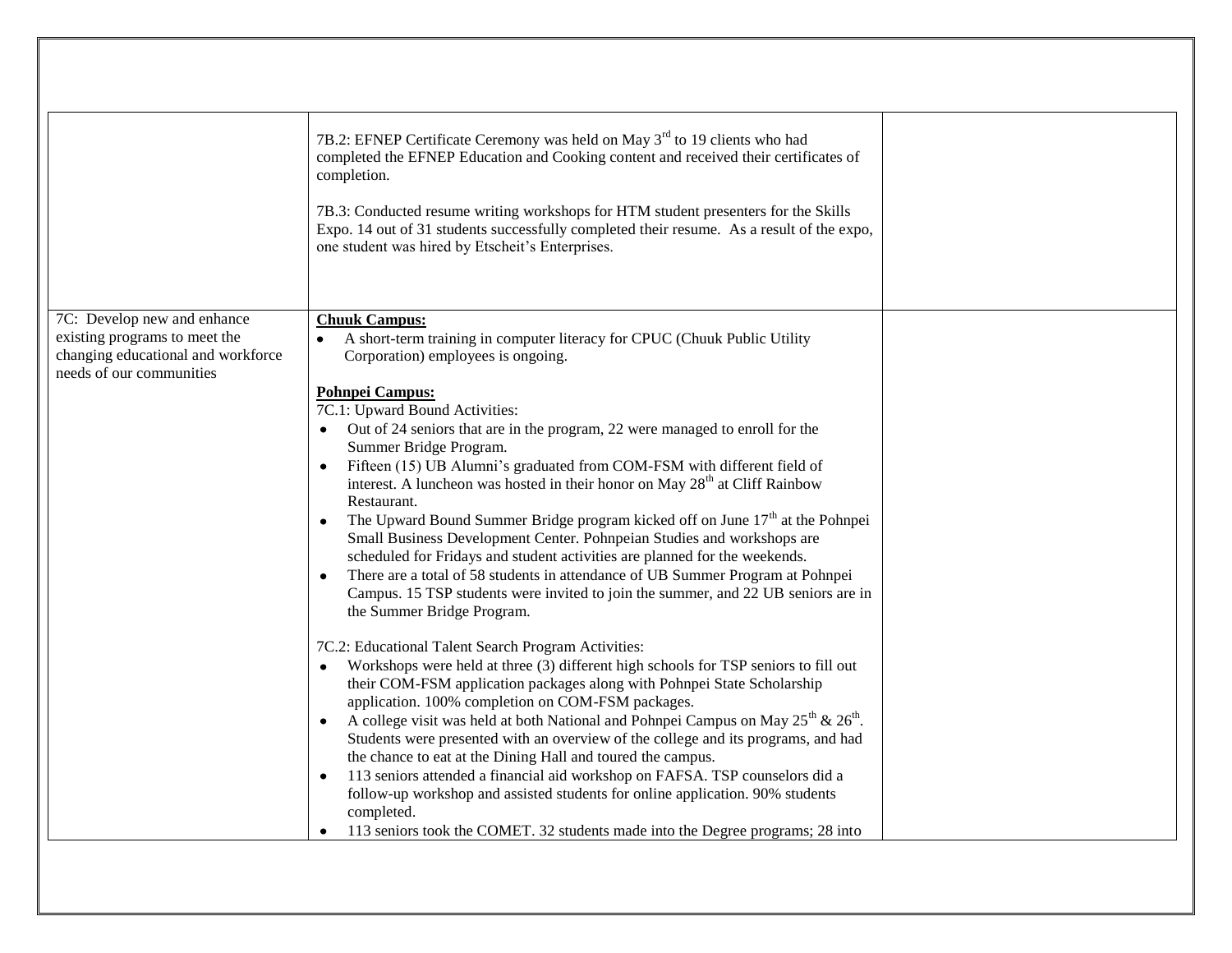| the ACE programs; 29 into the Certificate programs; 5 applied for the Palau<br>Community College and is pending acceptance; and 1 had gone abroad for school in<br>the US mainland.<br>Out of the 113 TSP seniors graduated in June, 30 enrolled COM-FSM this summer.<br>٠<br>Out of the 167 seniors who took the high school entrance test, 166 of them passed.<br>Majority of them also passed the Xavier High School and Our Lady of Mercy High<br>School tests, but only few of them were recommended.<br>700 students entered into the program and 680 successfully completed the school<br>$\bullet$<br>year.                                                                                                                        |  |
|--------------------------------------------------------------------------------------------------------------------------------------------------------------------------------------------------------------------------------------------------------------------------------------------------------------------------------------------------------------------------------------------------------------------------------------------------------------------------------------------------------------------------------------------------------------------------------------------------------------------------------------------------------------------------------------------------------------------------------------------|--|
| TSP Grant Notification was received during the first week of June 2013.<br>$\bullet$                                                                                                                                                                                                                                                                                                                                                                                                                                                                                                                                                                                                                                                       |  |
| 7C.3: CES Activities:<br>The on-going Swine Artificial Insemination Project have benefited many farmers<br>with the new improved breeding blood line, be able to reduce cost of feeds, improve<br>feed efficiency and productivity performance, and generate additional income for<br>family members.<br>A total of 61 clients completed the EFNEP programs and were reported in the ERS<br>template report.<br>CES staff and JICA Volunteer conducted food processing of black pepper, noni leaf<br>and fruit tea, fish process, and local drinks and jams, and healthy food recipe to the<br>community. This will enable the communities to eat and stay healthy by doing<br>home gardening and be a good role model for their children. |  |
| 7C.4: Designed to promote students' competencies, Skills Expo 2013 attracted more than<br>500 attendees, combination of elementary, high school (seniors), and college students,<br>college community, organizations, governmental officials both at State and National<br>level, businesses, and interested individuals.<br>7C.5: T&T Chair completed the drafting of two (2) new courses in computer networking<br>through the Cisco Networking Academy: CCNA1 Introduction to computer networking<br>and CCNA2 routing protocols and concepts.                                                                                                                                                                                          |  |
| 7C.6: Designed to promote students' competencies, Skills Expo 2013 attracted more than<br>500 attendees, combination of elementary, high school (seniors), and college students,<br>college community, organizations, governmental offices both at State and National level,<br>businesses, and interested individuals.                                                                                                                                                                                                                                                                                                                                                                                                                    |  |
| <b>Kosrae Campus:</b><br>Meeting with KC Dean and discussed an initiative with Kosrae                                                                                                                                                                                                                                                                                                                                                                                                                                                                                                                                                                                                                                                      |  |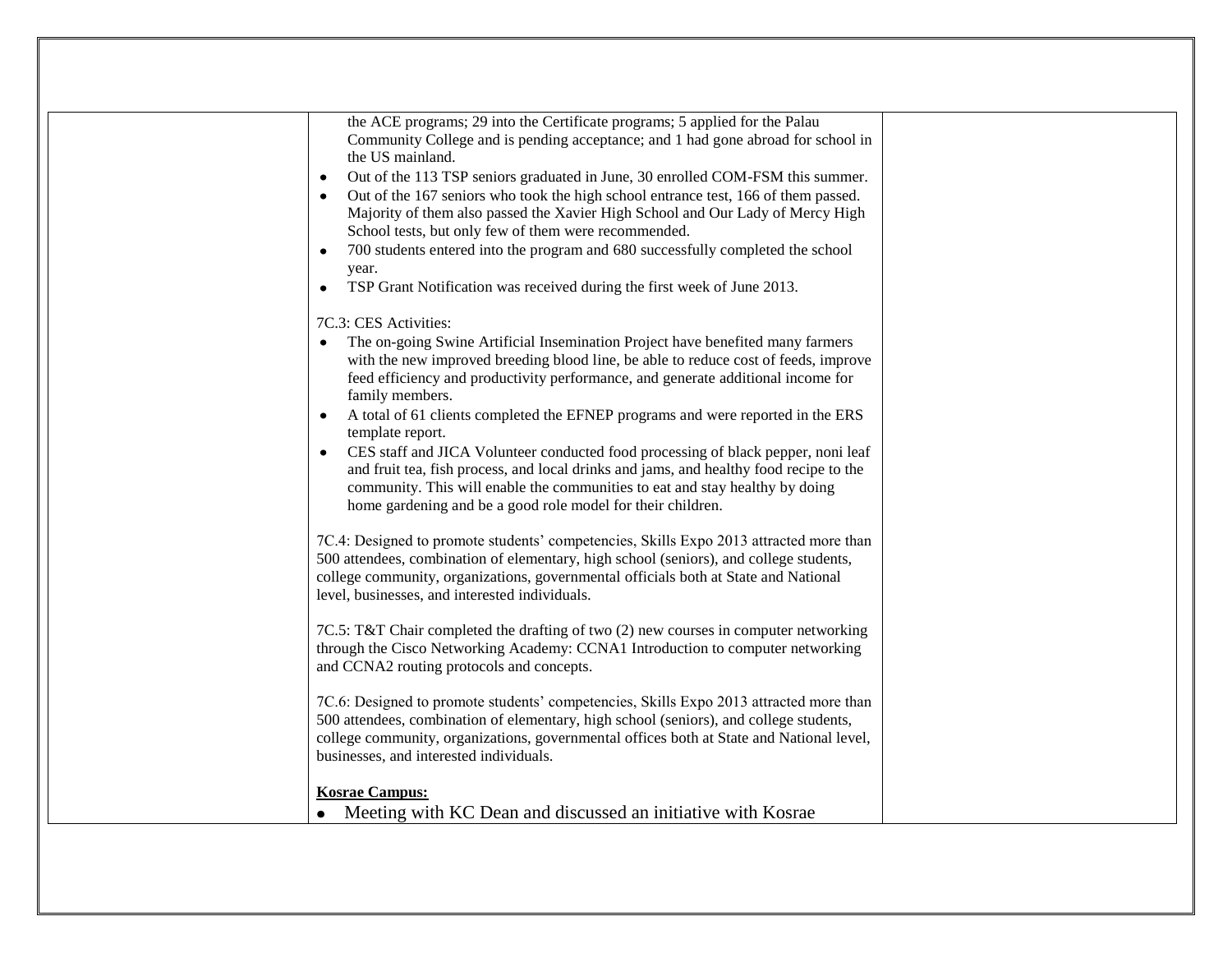|                                                                | Department of Education Vocational Program.<br>CRE Coordinator prepared and submitted a vocational training<br>package to Dean for further discussion with Kosrae Department of<br>Education personnel. The training package was put together by all<br>CES staff and Coordinator based on their IPOWs.                                                                                                                                                                                                                                                                                                                                                                                                                                                                                                                                                                                                                                                                                                                                                                                                                                                                                                                                                                                                                                                                                                                                                                                                                                                                                                                                                                   |  |
|----------------------------------------------------------------|---------------------------------------------------------------------------------------------------------------------------------------------------------------------------------------------------------------------------------------------------------------------------------------------------------------------------------------------------------------------------------------------------------------------------------------------------------------------------------------------------------------------------------------------------------------------------------------------------------------------------------------------------------------------------------------------------------------------------------------------------------------------------------------------------------------------------------------------------------------------------------------------------------------------------------------------------------------------------------------------------------------------------------------------------------------------------------------------------------------------------------------------------------------------------------------------------------------------------------------------------------------------------------------------------------------------------------------------------------------------------------------------------------------------------------------------------------------------------------------------------------------------------------------------------------------------------------------------------------------------------------------------------------------------------|--|
| 7D: Provide Cooperative Extension<br>Services to the community | Yap CES, (June)<br><b>CRE</b> Coordinator:<br>Continued work on the mini-hatchery project at Yap Marine Resources Management<br>Division (4 session; 2 clients)<br>Provided WSARE Grant information and guidelines to interested individuals (5<br>sessions; 5 clients)<br>Conducted site visit to a backyard chicken farm to observe and provided advice on<br>raising and caring for chickens.(3 sessions; 2 clients)<br>Provided advice and information to various individuals<br>interested in raising chickens (37 sessions; 32 clients)<br>Met with a client to discuss interest in raising pigs commercially (2 sessions; 1<br>client)<br>Visited with Nel Community representatives for project progress update and<br>discussion of upcoming project activities. Progress was reported to funding agency<br>(Japanese Embassy) (3 sessions; 3 clients)<br>Submitted article on backyard chicken farming for COM-Land Grant website<br>Completed the CARIPAC student Tracking Survey for Student Majoring in<br>agriculture at Yap Campus<br><b>4-H Extension Agent:</b><br>Collaborated and finalized plan of activities for the Summer Youth Camp. This event<br>is scheduled to start July $1st$ (3 sessions; 3 clients)<br>Provided technical assistance to the Nimar and Lebinaw youth groups in vegetable<br>gardening. Three types of vegetables were planted, cucumber, eggplant and Chinese<br>cabbage. (3 sessions, 17 clients)<br>Provided assistance during 2013 Yap Games started on June 14 <sup>th</sup> to June 29 <sup>th</sup> by<br>coaching the Gagil Team (men) for Beach Volleyball (which got the Gold Medal).<br>(12 sessions; 2 clients) |  |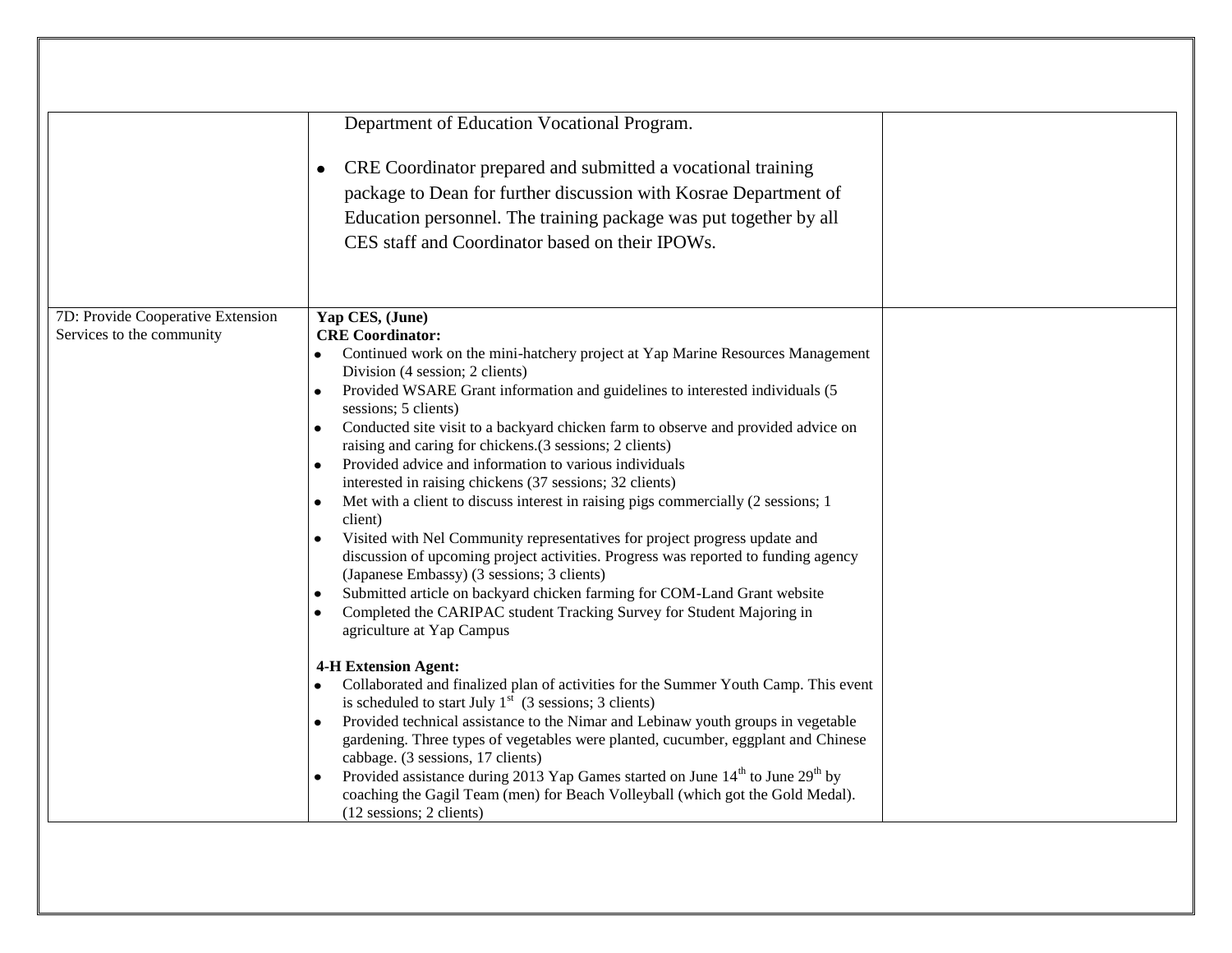| Provided assistance during the 2013 Yap Games by officiating the table tennis and                                                                                                                                                                                                                                                                                                                                                                                                                                                                                                                                                                                                                                                                                                                                                                                                                                                                                                                                                                                                                                                                                                                                                                                                                                                                                                                                                                                                                                                                                                                                                                                                                                                                                                                                                                                                                                                                                                                                                                                                 |
|-----------------------------------------------------------------------------------------------------------------------------------------------------------------------------------------------------------------------------------------------------------------------------------------------------------------------------------------------------------------------------------------------------------------------------------------------------------------------------------------------------------------------------------------------------------------------------------------------------------------------------------------------------------------------------------------------------------------------------------------------------------------------------------------------------------------------------------------------------------------------------------------------------------------------------------------------------------------------------------------------------------------------------------------------------------------------------------------------------------------------------------------------------------------------------------------------------------------------------------------------------------------------------------------------------------------------------------------------------------------------------------------------------------------------------------------------------------------------------------------------------------------------------------------------------------------------------------------------------------------------------------------------------------------------------------------------------------------------------------------------------------------------------------------------------------------------------------------------------------------------------------------------------------------------------------------------------------------------------------------------------------------------------------------------------------------------------------|
| indoor volleyball for both male and female tournaments. (12 sessions; 36 clients)<br>Yap AES (June):                                                                                                                                                                                                                                                                                                                                                                                                                                                                                                                                                                                                                                                                                                                                                                                                                                                                                                                                                                                                                                                                                                                                                                                                                                                                                                                                                                                                                                                                                                                                                                                                                                                                                                                                                                                                                                                                                                                                                                              |
| Summary of extension activities:<br>$\bullet$                                                                                                                                                                                                                                                                                                                                                                                                                                                                                                                                                                                                                                                                                                                                                                                                                                                                                                                                                                                                                                                                                                                                                                                                                                                                                                                                                                                                                                                                                                                                                                                                                                                                                                                                                                                                                                                                                                                                                                                                                                     |
| Conducted extension/training (1session; 1 client)<br>$\circ$<br>Provided advise to clients (2 sessions; 2 clients)<br>$\circ$<br>Provided technical assistance (11 sessions/contacts; 10 clients) – Distributed<br>$\circ$<br>seeds, planting materials, growing media, chicken manure and grow<br>bags/nursery containers.                                                                                                                                                                                                                                                                                                                                                                                                                                                                                                                                                                                                                                                                                                                                                                                                                                                                                                                                                                                                                                                                                                                                                                                                                                                                                                                                                                                                                                                                                                                                                                                                                                                                                                                                                       |
| These activities were performed as part of our outreach, technical assistance and<br>$\bullet$<br>educational efforts to communities across Yap to empower them in small scale<br>farming.<br>The Hatch Proposal on 'Role of Biochar in increasing the fertility of degraded<br>$\circ$<br>volcanic soils in Yap' has been approved by NIFA.<br>One extension activity report submitted online.<br>$\circ$<br>Attended the Project Design Workshop on 'Increasing Coastal Water and Food<br>$\circ$<br>Security for Climate Change in Selected FSM State Islands' funded by<br>European Union under Global Climate Change Alliance: Pacific Small Island<br>States and assisted in completing the project document.<br>Attended PREL 'Water For Life' Project Core Team Meeting.<br>$\circ$<br>Participated in 27th Pacific Islands Environment Conference in Guam.<br>$\circ$<br>Conducted soil profile studies at Teb and Daboch as part of climate smart Hatch<br>$\circ$<br>Project. Soil profile details were compared with NRCS data and further<br>discussed with Dr. Bob Gavenda (Senior Soil Resource Scientist) and Dr.<br>Mohammad Golabi (UOG) while on Guam. Dr. Golabi will be visiting Yap this<br>week to assist with soil sampling, field experiment design and other logistics.<br>Pohnpei Campus:<br>7D.1: CES PNI staff visited a group of vegetable farmers in Nett to conduct<br>demonstration on preparing soil media for sowing vegetable seeds and how the vegetable<br>seedlings should be transplanted.<br>7D.2: CES Agents continued to assist and support communities with demonstrations on<br>castration, piglet teeth clipping, drug administrations, artificial insemination, pregnancy<br>and estrus testing, and providing technical support for the farmers on livestock issues.<br>7D.3: CES Agents conducted survey on whitefly damaging on crops in some part of<br>Pohnpei especially the kava (sakau), chili pepper, and some other crops by the<br>collaboration with OEA collecting bio-agent to be shipped to Kosrae and distributed. |
|                                                                                                                                                                                                                                                                                                                                                                                                                                                                                                                                                                                                                                                                                                                                                                                                                                                                                                                                                                                                                                                                                                                                                                                                                                                                                                                                                                                                                                                                                                                                                                                                                                                                                                                                                                                                                                                                                                                                                                                                                                                                                   |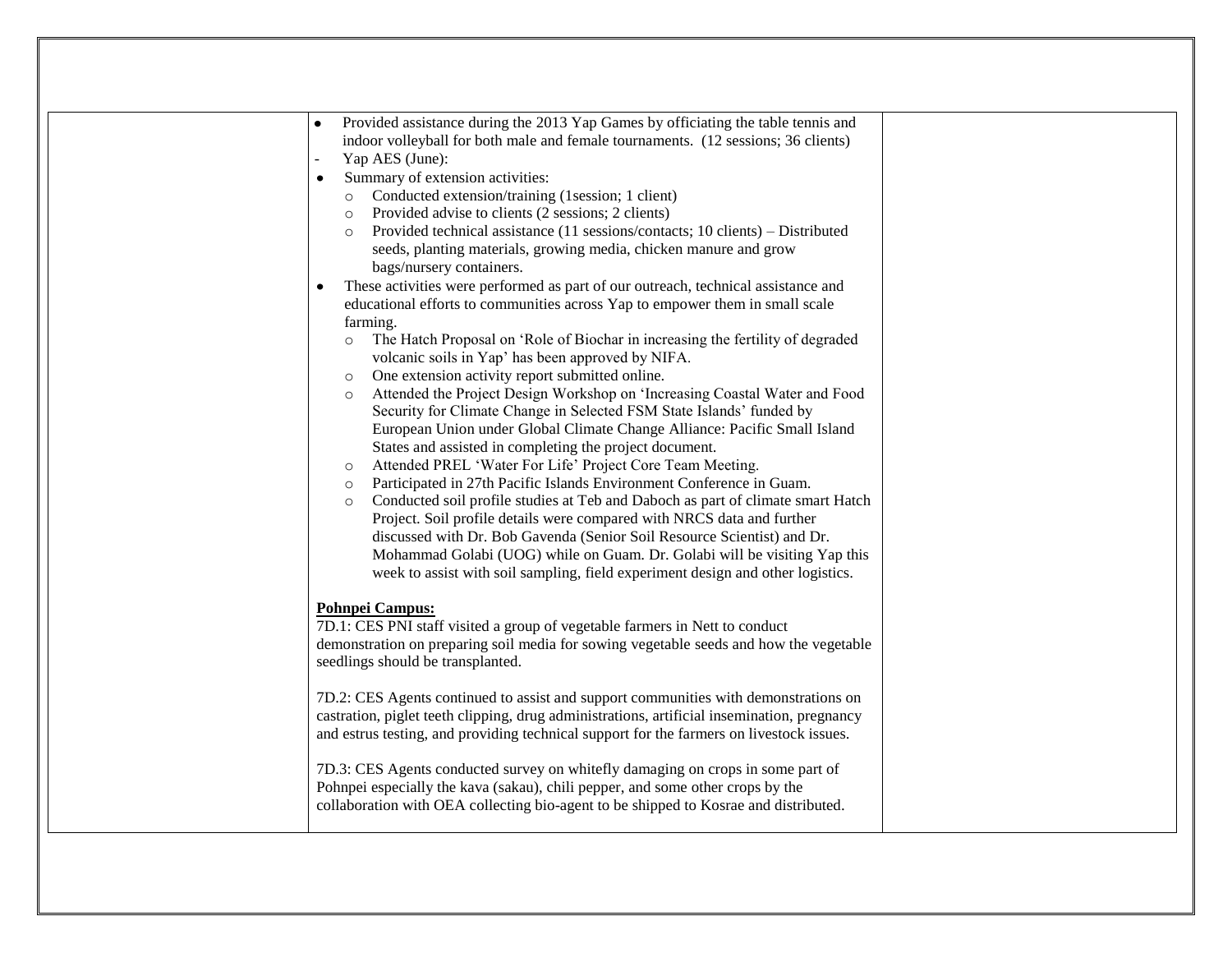| 7D.4: CES Agents assisted the internship students and two (2) community members on<br>shredding the local woods for compost utilization and the importance of compost system<br>to improve soil fertility and animal wastes.                                                                                                                                                                                          |  |
|-----------------------------------------------------------------------------------------------------------------------------------------------------------------------------------------------------------------------------------------------------------------------------------------------------------------------------------------------------------------------------------------------------------------------|--|
| 7D.5: CES Agents assisted the JICA volunteer in facilitating the Agriculture Production<br>workshop to four (4) farmers whom have received the greenhouse or canopies provided<br>by the Government of China.                                                                                                                                                                                                         |  |
| 7D.6: Twenty-five (25) students attended and completed the EFNEP Program at Ohmine<br>Elementary School on introduction of food pyramid, the importance of fruits and<br>vegetables, reading food labels (nutrition facts), food safety, exercise and healthy snacks.                                                                                                                                                 |  |
| 7D.7: Three (3) Pohnpei Climate Change Outreach activities have been conducted for<br>Salapwuk Village in Kitti, Mand Community in Madolenihmw, and Temwen Island in<br>Madolenihmw during the month of June.                                                                                                                                                                                                         |  |
| 7D.1: AFT program will start documenting (taking pictures and identifying) insects or<br>diseases that associate with vegetables grown in Pohnpei, and practices that seems to be<br>sustainable.<br>7D.2: AFT program was able to sell some vegetable seedling to some of the community<br>members in Kolonia and were able to educate those people in planting their own food.<br>This will continue next semester. |  |
| <b>Kosrae Campus:</b><br>Continue to conduct research in plant production; offering assistance to<br>clients in other areas: sewing, sustainable agriculture, nutrition, youth<br>development, and food processing.                                                                                                                                                                                                   |  |

**Strategic goal 8:** Promote the uniqueness of our community, cultivate respect for individual differences and champion diversity

| <b>Objectives</b>                                        | <b>Accomplishments</b>                                                                                                                                                                                    | Comments/additional detail                                                                                     |
|----------------------------------------------------------|-----------------------------------------------------------------------------------------------------------------------------------------------------------------------------------------------------------|----------------------------------------------------------------------------------------------------------------|
| 8A: Increase community<br>involvement in college affairs | <b>Chuuk Campus:</b><br>MITC assisted local communities PA system and by documenting their important<br>events such as the opening of the Fairotiw and Fairota Alcohol Awareness Center<br>on $6-26-13$ . | Pohnpei Campus –<br>8A.1.1: Amount collected from rental of<br>facilities, equipment, and car wash activities. |
|                                                          | <b>Pohnpei Campus:</b>                                                                                                                                                                                    | June<br>Mav<br>April                                                                                           |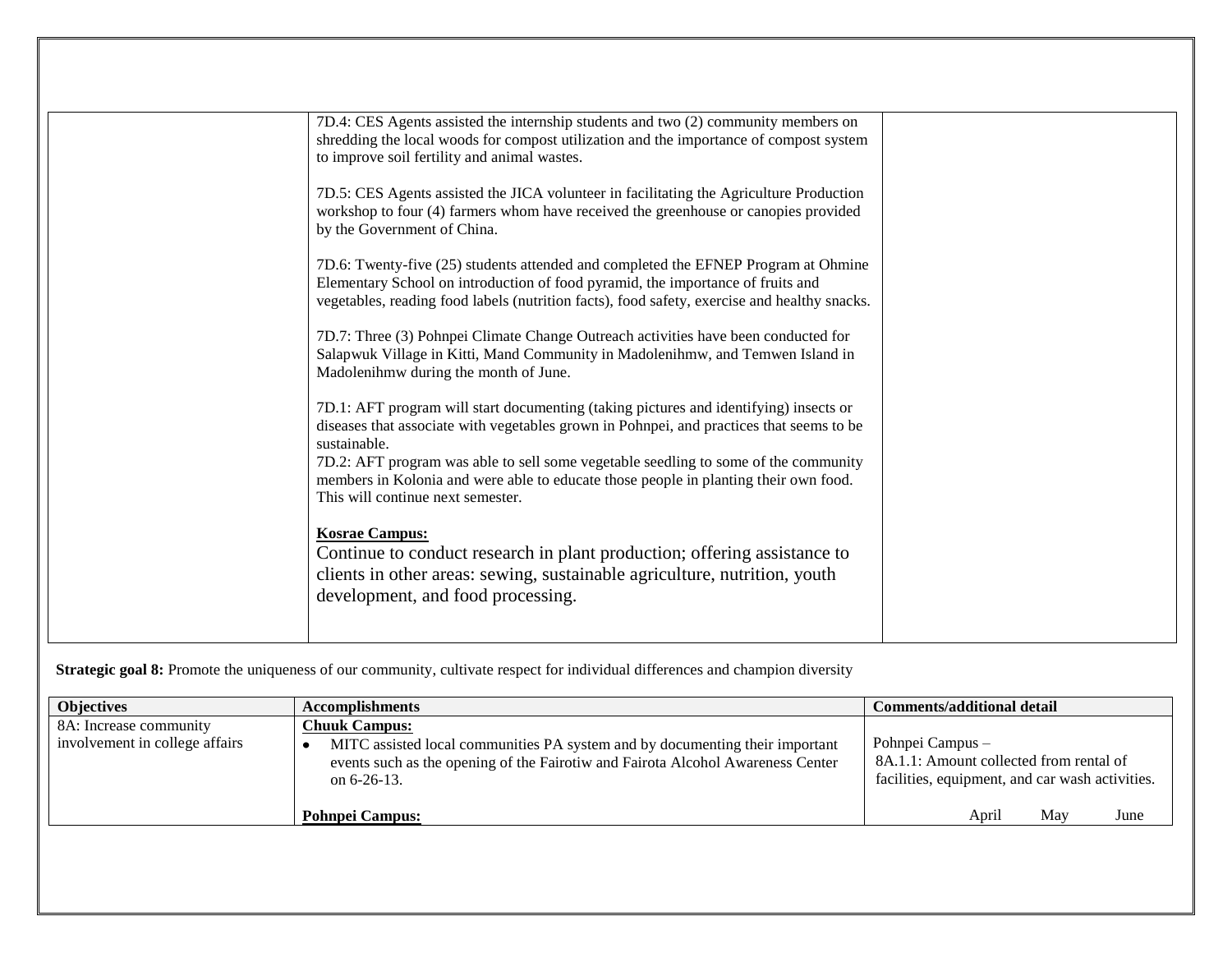|                                      | 8A.1: Pohnpei Campus continued to accommodate students' and the communities             | Facility         |           | $$208.55$   \$559.12 | \$50.00  |
|--------------------------------------|-----------------------------------------------------------------------------------------|------------------|-----------|----------------------|----------|
|                                      | requests by utilizing the facilities for their meetings, sport tournaments, fundraising | Rental           |           |                      |          |
|                                      | activities, and the Vocational front area for car wash activities.                      | Equipment        | $$295.00$ | \$20.00              |          |
|                                      |                                                                                         | Rental           |           |                      |          |
|                                      |                                                                                         | Carwash          |           |                      | \$50.00  |
|                                      |                                                                                         | <b>TOTAL</b>     |           | $$503.55$   \$579.12 | \$100.00 |
|                                      |                                                                                         | Total \$1,182.67 |           |                      |          |
| 8B: Cultivate respect for individual |                                                                                         |                  |           |                      |          |
| differences, and champion diversity  |                                                                                         |                  |           |                      |          |
|                                      |                                                                                         |                  |           |                      |          |

**Strategic Goal 9**: Provide for continuous improvement of programs, services and college environment

| <b>Objectives</b>                                      | <b>Accomplishments</b>                                                                                                                                                                                                                                                                                                                                                                                                                                                                                                                                              | Comments/additional detail |
|--------------------------------------------------------|---------------------------------------------------------------------------------------------------------------------------------------------------------------------------------------------------------------------------------------------------------------------------------------------------------------------------------------------------------------------------------------------------------------------------------------------------------------------------------------------------------------------------------------------------------------------|----------------------------|
| 9A: Improve institutional assessment<br>and evaluation | <b>Yap Campus:</b><br>Assessment and monitoring is done on a continuous basis. Monthly reports<br>$\bullet$<br>submitted by each unit are part of the assessment process.<br>Faculty members on both campuses are working on authentic assessment and course<br>level assessment.                                                                                                                                                                                                                                                                                   |                            |
|                                                        | <b>Chuuk Campus:</b><br>Paul from BECA and Mr. Mendiola visited our campus to assess and evaluate<br>facilities and equipment. The result of their evaluation and assessment was released.<br>The Management Council continues to meet monthly deliberate on issues that<br>needed shared decision making and make effort in communicating to all at Chuuk<br>Campus.<br>The other state campus committees continue to meet whenever their services are<br>needed.<br>Chuuk Campus members on the college-wide committees continue to participate on<br>committees. |                            |
|                                                        | <b>Pohnpei Campus:</b><br>9A.1: All the T&T programs have completed and submitted course level assessment<br>reports and assessment report form (worksheet 3) for Spring 2013.<br>9A.2: Assessment Worksheets #3 were completed and submitted to Division Chairs.<br>9A.3: HTM Chairperson conducted Budget Manual Usability Testing with selected                                                                                                                                                                                                                  |                            |